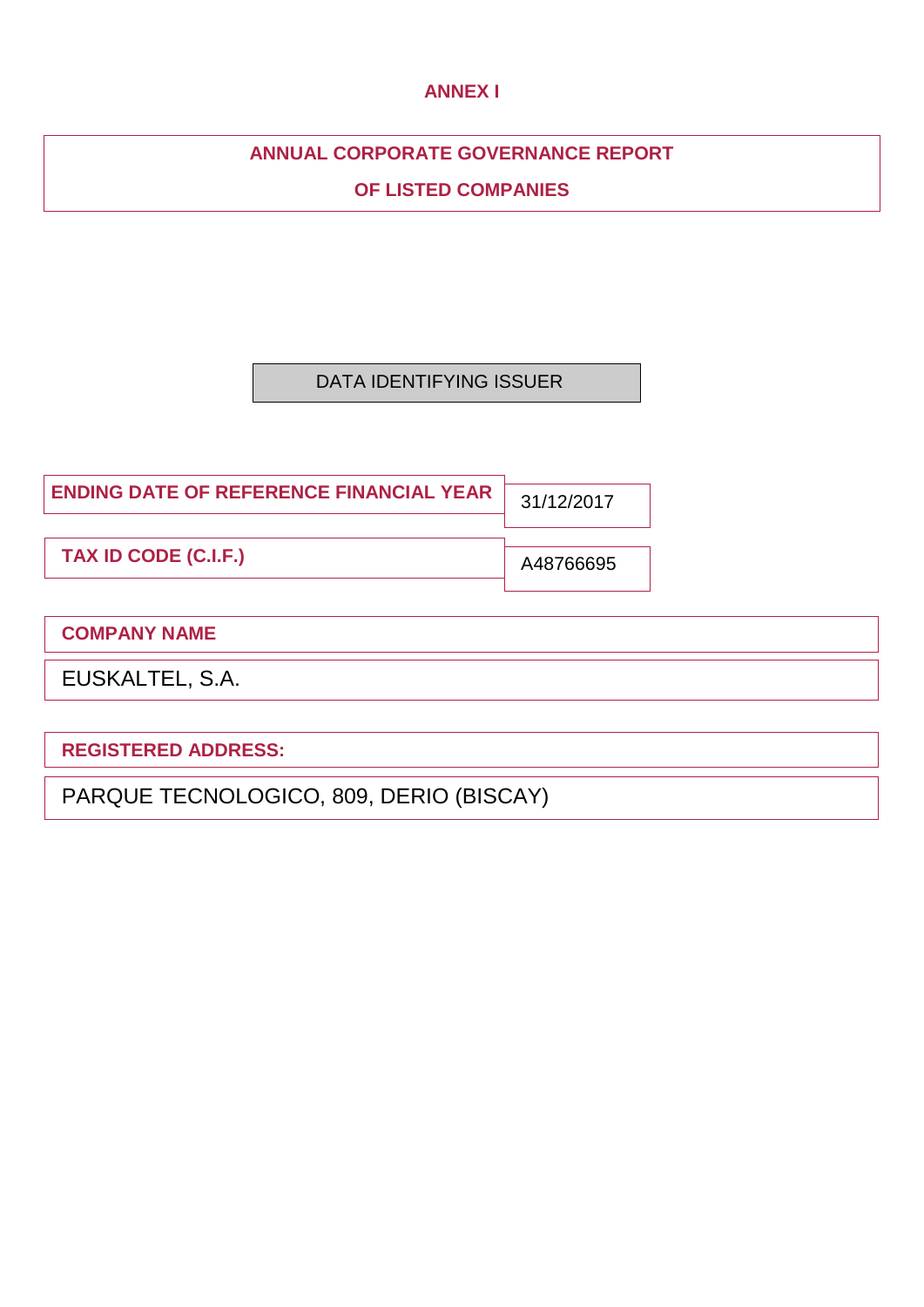# **ANNUAL CORPORATE GOVERNANCE REPORT**

**OF LISTED COMPANIES**

#### **OWNERSHIP STRUCTURE A**

### A.1 Complete the following table about the share capital of the company:

| Date of last<br>change | Share capital $(\epsilon)$ | Number of shares | Number of<br>voting rights |
|------------------------|----------------------------|------------------|----------------------------|
| 26/07/2017             | 535.936.080.00             | 178.645.360      | 178,645,360                |

State whether there are different classes of shares with different rights attaching thereto:

 $Yes \Box$ 

### A.2 Breakdown of direct and indirect holders of significant shareholdings in the company as of the end of the financial year, excluding directors:

No  $\boxed{X}$ 

| Individual or company name of the shareholder | Number of<br>direct voting<br>rights | Number of<br>indirect voting<br>rights | % of total<br>voting rights |
|-----------------------------------------------|--------------------------------------|----------------------------------------|-----------------------------|
| ARTEMIS INVESTMENT MANAGEMENT LLP             |                                      | 8,837,089                              | 4.95%                       |
| CITIGROUP GLOBAL MARKETS LIMITED              | 4,186,269                            | 693.000                                | 2.73%                       |
| 40 NORTH LATITUDE MASTER FUND LTD.            | 3,147,633                            | 0                                      | 1.76%                       |
| CORPORACIÓN FINANCIERA ALBA, S.A.             | $\Omega$                             | 17,904,785                             | 10.02%                      |
| ABANCA CORPORACIÓN BANCARIA, S.A.             | $\Omega$                             | 8,004,960                              | 4.48%                       |
| NORGES BANK                                   | 5,667,629                            | 0                                      | 3.17%                       |
| <b>ZEGONA COMMUNICATIONS PLC</b>              | $\Omega$                             | 26,800,000                             | 15.00%                      |
| KUTXABANK, S.A.                               | 38.087.977                           | 0                                      | 21.32%                      |

| Individual or company name of<br>indirect holder of the interest | Through: Individual or company<br>name of direct holder of the interest | Number of<br>voting<br>rights |
|------------------------------------------------------------------|-------------------------------------------------------------------------|-------------------------------|
| ARTEMIS INVESTMENT MANAGEMENT LLP                                | ARTEMIS INVESTMENT MANAGEMENT LLP                                       | 8,837,089                     |
| CITIGROUP GLOBAL MARKETS LIMITED                                 | <b>CITIBANK NA</b>                                                      | 693,000                       |
| CORPORACIÓN FINANCIERA ALBA, S.A.                                | ALBA EUROPE, S.A.R.L.                                                   | 17,904,785                    |
| ABANCA CORPORACIÓN BANCARIA, S.A.                                | ABANCA CORPORACIÓN INDUSTRIAL Y<br>EMPRESARIAL, S.L.                    | 8,004,960                     |
| ZEGONA COMMUNICATIONS PLC                                        | <b>ZEGONA LIMITED</b>                                                   | 26,800,000                    |

State the most significant changes in the shareholding structure that have occurred during the financial year:

| Individual or company name of the shareholder | Date of<br>transaction | <b>Description of transaction</b>                              |
|-----------------------------------------------|------------------------|----------------------------------------------------------------|
| ZEGONA COMMUNICATIONS PLC                     | 26/07/2017             | Increase to above 10% of share<br>capital                      |
| NORGES BANK                                   | 14/12/2017             | Increase to above 3% of share<br>capital                       |
| 40 NORTH LATITUDE MASTER FUND LTD.            | 08/08/2017             | Decrease to below 2% of share<br>capital (only for tax havens) |
| ARTEMIS INVESTMENT MANAGEMENT LLP             | 16/10/2017             | Decrease to below 5% of share<br>capital                       |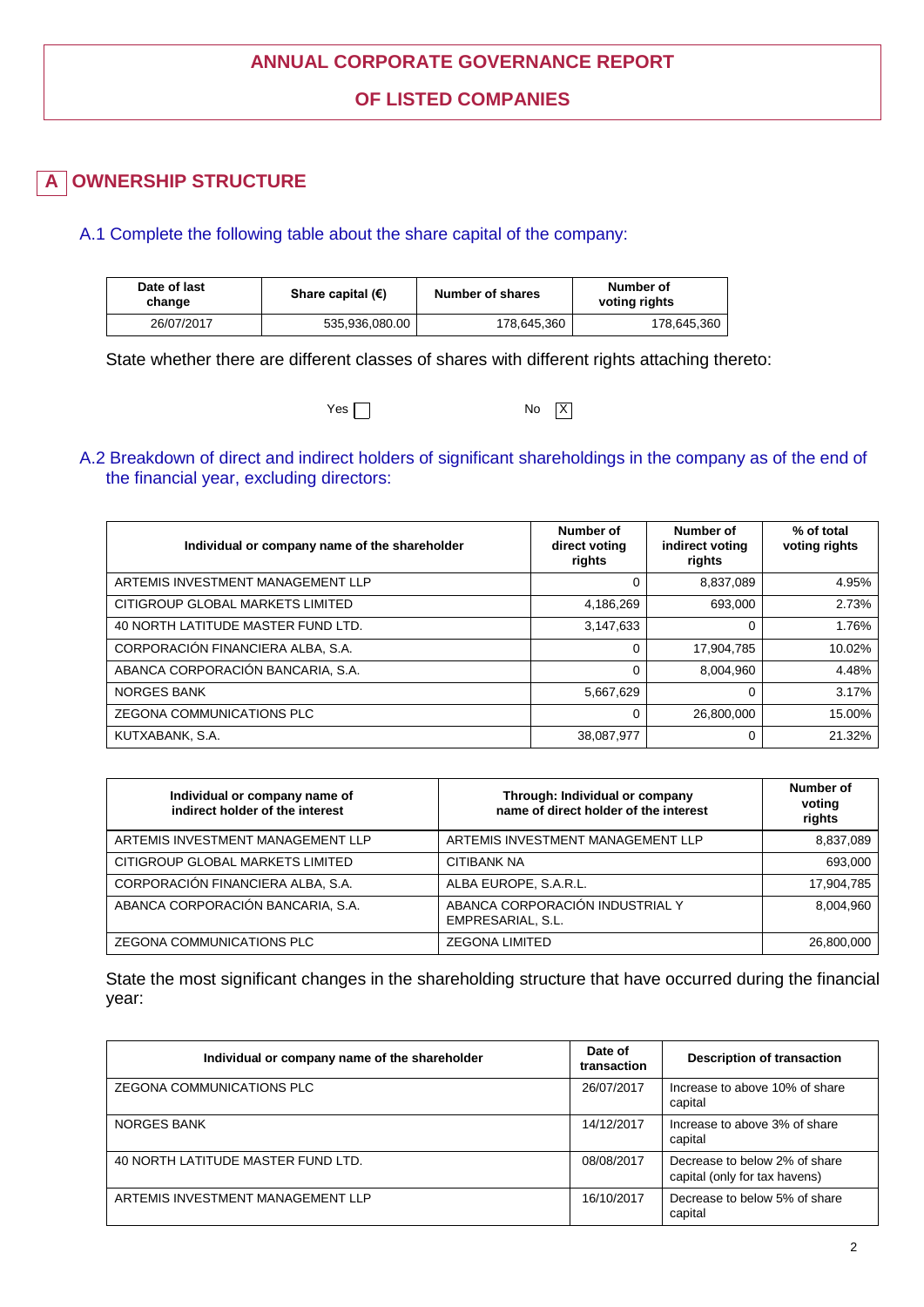| Individual or company name of the shareholder | Date of<br>transaction | <b>Description of transaction</b>        |
|-----------------------------------------------|------------------------|------------------------------------------|
| ABANCA CORPORACIÓN BANCARIA, S.A.             | 13/09/2017             | Decrease to below 5% of share<br>capital |

## A.3 Complete the following tables about members of the company's board of directors who have voting rights attaching to shares of the company:

| Individual or company name of Director        | Number of<br>direct voting<br>rights | Number of<br>indirect voting<br>rights | % of total<br>voting rights |
|-----------------------------------------------|--------------------------------------|----------------------------------------|-----------------------------|
| MR FRANCISCO MANUEL ARTECHE FERNANDEZ-MIRANDA | 26.170                               |                                        | $0.01\%$                    |
| MR ALBERTO GARCÍA ERAUZKIN                    | 357.222                              |                                        | 0.20%                       |
| MR JAVIER FERNANDEZ ALONSO                    | 3.000                                |                                        | $0.00\%$                    |

| total % of voting rights held by the board of directors | ີ 21% |
|---------------------------------------------------------|-------|

Complete the following tables about members of the company's board of directors who hold rights to shares of the company

- A.4 State, if applicable, the family, commercial, contractual or corporate relationships between significant shareholders, to the extent known to the company, unless they are immaterial or result from the ordinary course of business:
- A.5 State, if applicable, the commercial, contractual or corporate relationships between significant shareholders and the company and/or its group, unless they are immaterial or result from the ordinary course of business:

| Name of related individual or company |
|---------------------------------------|
| KUTXABANK, S.A.                       |
| EUSKALTEL, S.A.                       |

### **Type of relationship:** Contractual

### **Brief description:**

Financing agreement between Euskaltel and a banking syndicate, Kutxabank, S.A., among others, on 5 October 2015, and formalised in an instrument dated 27 November 2015.

Telecommunications services agreement between Euskaltel and Kutxabank, S.A. dated 1 January 2015.

| Name of related individual or company |
|---------------------------------------|
| ABANCA CORPORACIÓN BANCARIA, S.A.     |
| EUSKALTEL. S.A.                       |

### **Type of relationship:** Contractual

### **Brief description:**

Financing agreement between Euskaltel and a banking syndicate, Abanca Corporación Bancaria, among others, dated 5 October 2015, and formalised in an instrument dated 27 November 2015.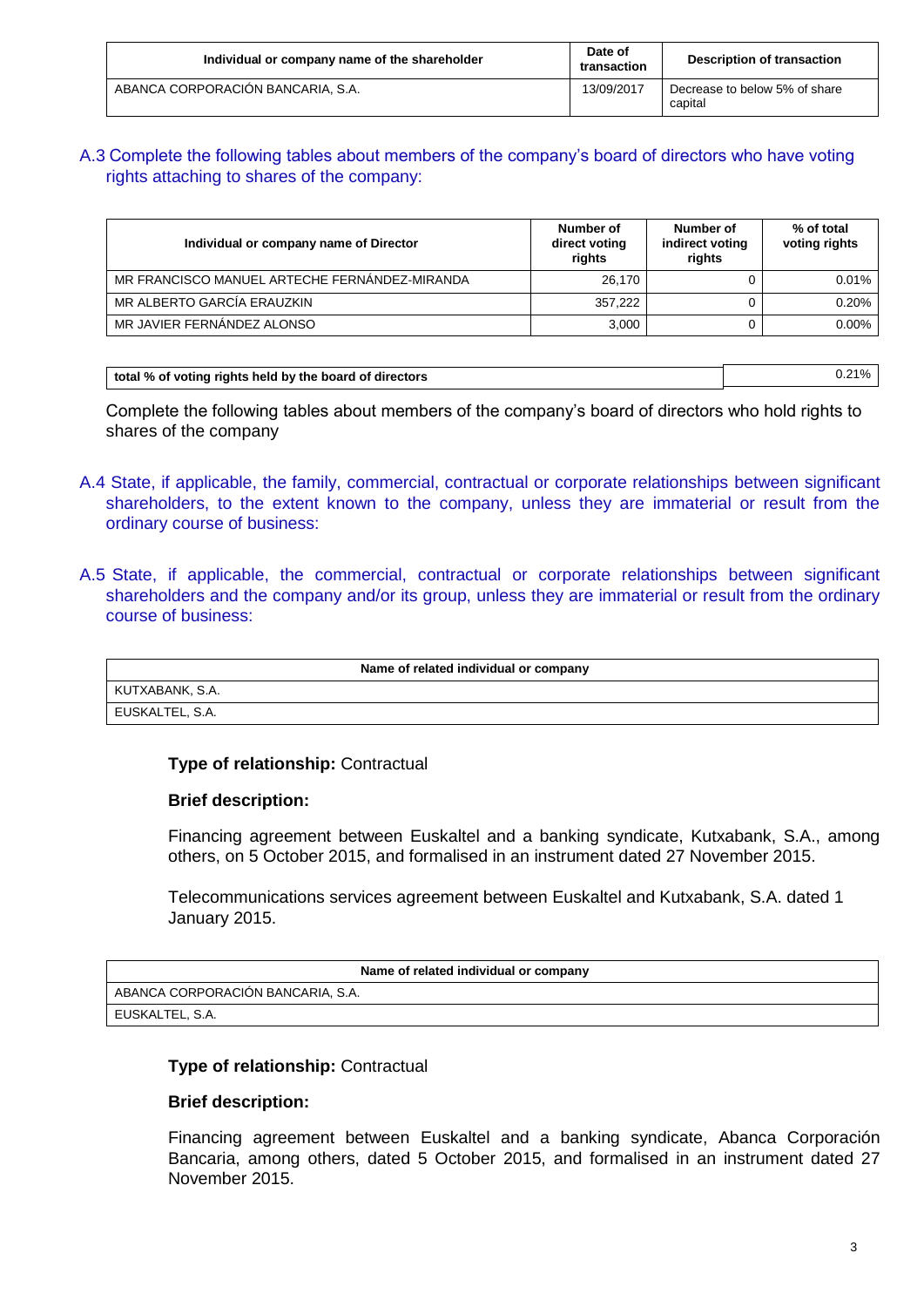Comprehensive corporate fixed communications services agreement signed between R Cable y Telecomunicaciones Galicia, S.A. and NCG Banco, S.A. (now Abanca Corporación Bancaria, S.A.) on 20 December 2011.

|  |  | Name of related individual or company |  |  |
|--|--|---------------------------------------|--|--|
|--|--|---------------------------------------|--|--|

CAJASUR BANCO, S.A.U. EUSKALTEL, S.A.

### **Type of relationship:** Contractual

### **Brief description:**

Telecommunications services agreement between CajaSur and Euskaltel dated 1 January 2015.

| Name of related individual or company |  |
|---------------------------------------|--|
| CORPORACIÓN FINANCIERA ALBA, S.A.     |  |
| I EUSKALTEL, S.A.                     |  |

### **Type of relationship:** Contractual

### **Brief description:**

Agreement between Euskaltel and Banca March, S.A. (Grupo March, to which Corporación Financiera Alba, S.A. belongs) dated 14 March 2017, pursuant to which the latter entity acted as dealer for a "Euro Commercial Paper Programme".

| Name of related individual or company |
|---------------------------------------|
| KUTXABANK, S.A.                       |
| EUSKALTEL, S.A.                       |

### **Type of relationship:** Contractual

### **Brief description:**

Agreement between Euskaltel and Norbolsa, Sociedad de Valores, S.A. (a subsidiary of Kutxabank, S.A.) dated 14 March 2017, pursuant to which the latter entity acted as dealer for a "Euro Commercial Paper Programme".

A.6 State whether any shareholders' agreements affecting the company pursuant to the provisions of Sections 530 and 531 of the Companies Act (*Ley de Sociedades de Capital*) have been reported to the company. If so, briefly describe them and list the shareholders bound by the agreement:

| Yes $ \overline{X} $<br>No |
|----------------------------|
|----------------------------|

| Participants in private shareholders' agreement |
|-------------------------------------------------|
|                                                 |
|                                                 |
|                                                 |

**Percentage of share capital affected:** 15.00%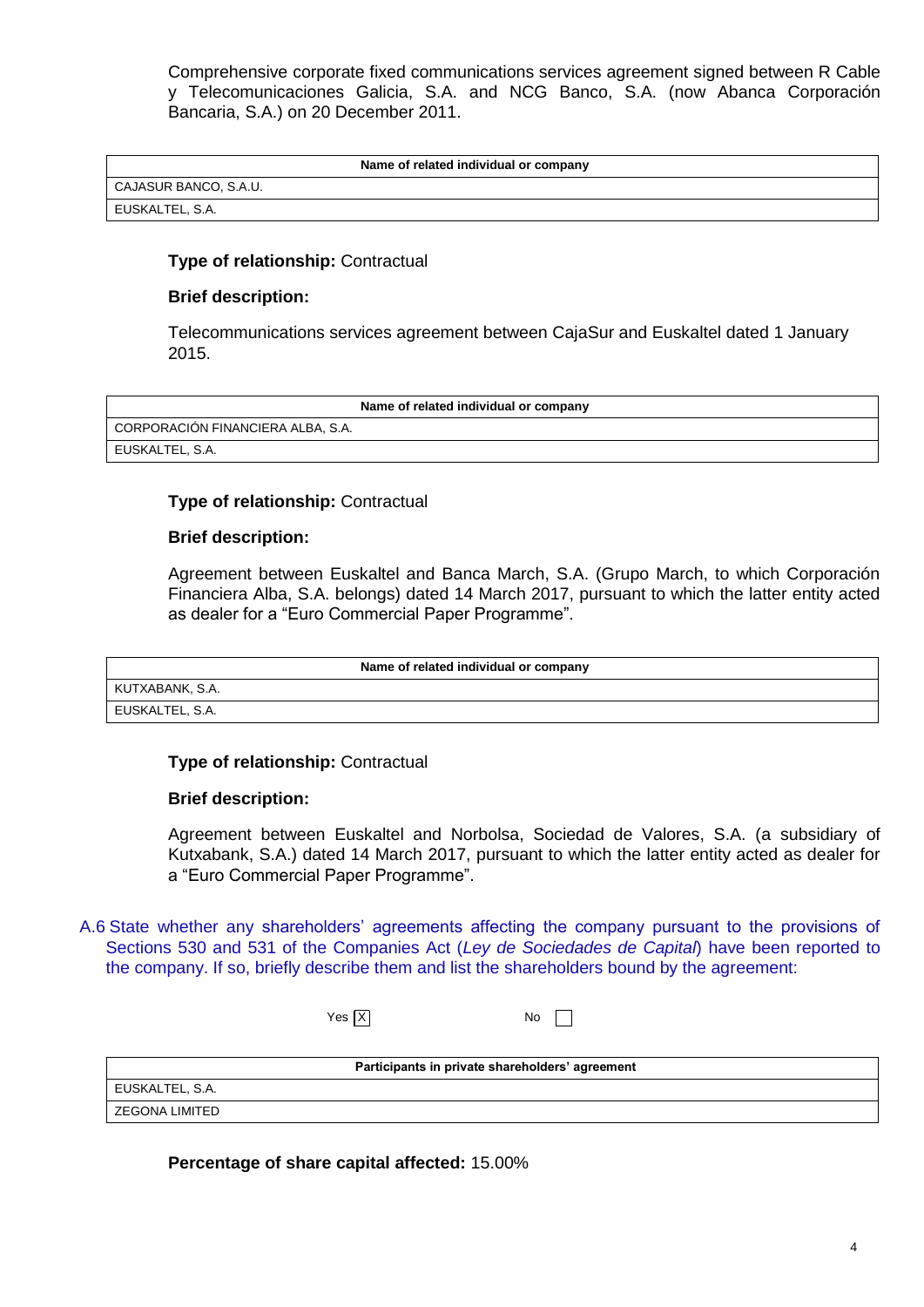### **Brief description of agreement:**

There are 2 private shareholder agreements (*pactos parasociales*) reported to the CNMV (notice of significant event dated 22 May 2017 and official registration number 252,351) and deposited with the Commercial Registry of Biscay:

- Standstill clause pursuant to which Zegona Limited undertakes not to acquire any share of Euskaltel or enter into agreements as a result of which it may acquire shares of Euskaltel giving rise to Zegona Limited being the holder of an interest of more than 16.5% in the share capital or voting rights of Euskaltel, unless the acquisitions of Euskaltel shares are from shareholders having an interest representing at least 10% of the share capital of Euskaltel. - Lock-up clause requiring Zegona Limited to refrain from selling, lending, contracting derivative instruments (including futures, options and swaps) or otherwise transferring or

disposing of Euskaltel shares within the lock-up period (i.e. 1 year from 26 July 2017).

State whether the company is aware of the existence of concerted actions among its shareholders. If so, briefly describe them:



No  $|\overline{X}|$ 

Expressly state whether any of such agreements, arrangements or concerted actions have been modified or terminated during the financial year:



A.7 State whether there is any individual or legal entity that exercises or may exercise control over the company pursuant to Section 4 of the Securities Market Act (*Ley del Mercado de Valores*). If so, identify it:

 $Yes \frown$ 

 $\overline{X}$ 

**Comments**

### A.8 Complete the following tables about the company's treasury shares:

### **At year-end:**

| Number of direct shares | Number of indirect shares (*) | Total % of share capital |  |
|-------------------------|-------------------------------|--------------------------|--|
| 265,331                 |                               | 150/                     |  |

### **(\*) Through:**

Describe any material changes, pursuant to the provisions of Royal Decree 1362/2007, made during the financial year:

| <b>Explain material changes</b>                                                                                                                                              |
|------------------------------------------------------------------------------------------------------------------------------------------------------------------------------|
| During financial year 2017, the Company made the following direct acquisitions of own shares, in successive transactions, each<br>of which exceeded 1% of the voting rights: |

- On 13 February 2017, there were direct acquisitions of a total of 1,522,304 shares (1.003%) and direct transfers of a total of 1,183,832 shares (0.780%).

- On 11 April 2017, there were direct acquisitions of a total of 1,594,225 shares (1.05%) and direct transfers of a total of 1,942,390 shares (1.279%).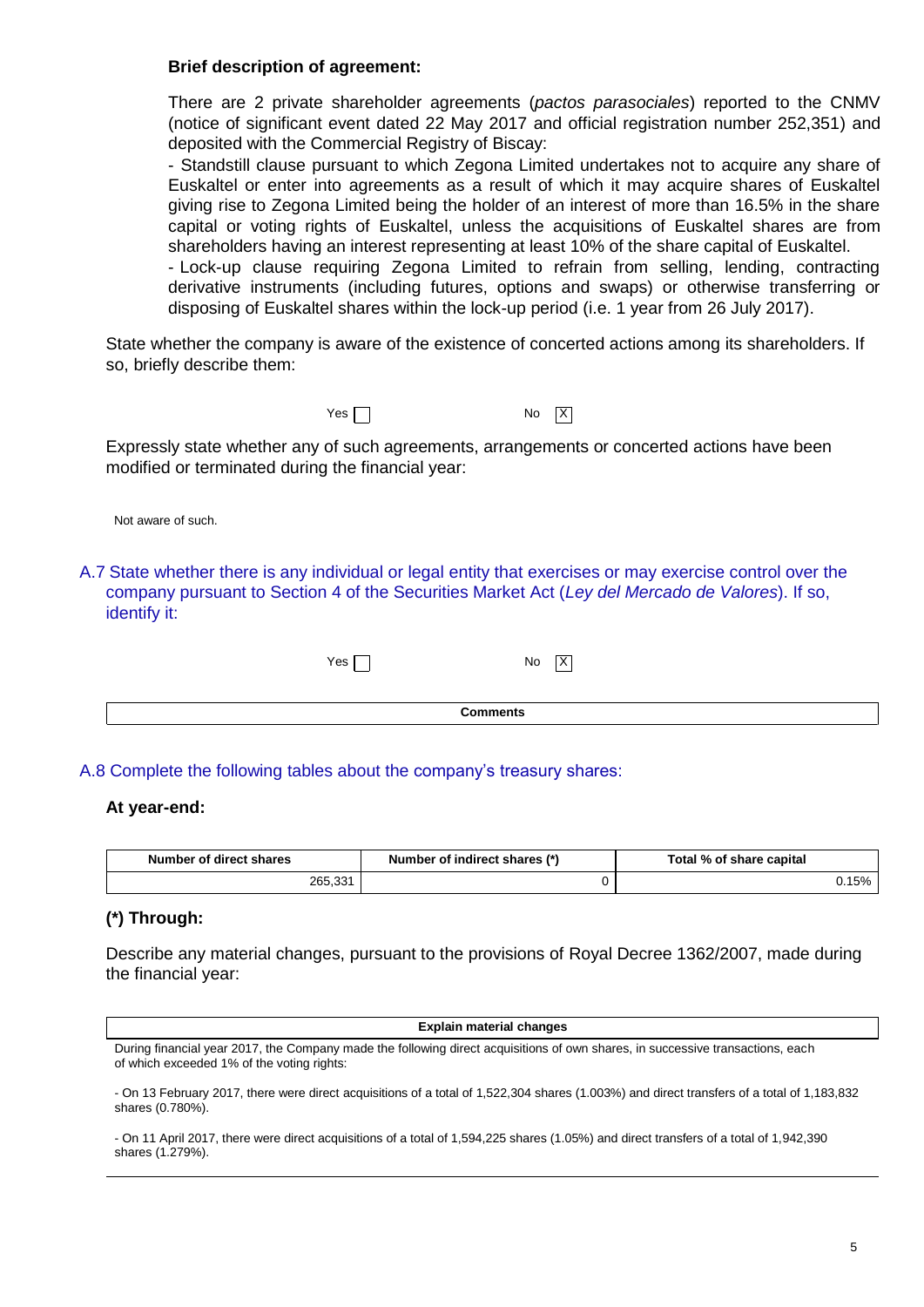On 26 July 2017, there were direct acquisitions of a total of 1,484,286 shares (0.977%) and direct transfers of a total of 1,454,281 shares (0.958%).

### A.9 Describe the terms and conditions and the duration of the powers currently in force given by the shareholders to the board of directors in order to issue, repurchase or transfer own shares of the company:

Pursuant to the provisions of sections 146 and 509 of the Companies Act, the shareholders acting at the Ordinary General Shareholders' Meeting held on 27 June 2016 expressly authorised the Board of Directors, with express power of substitution, to engage in the derivative acquisition of shares of the Company on the following terms:

(a) The acquisitions may be made directly by the Company or indirectly through its subsidiaries upon the same terms of this resolution.

(b) Acquisitions shall be made through purchase/sale, swap or any other transaction allowed by law.

(c) Acquisitions may be made at any time up to the maximum amount allowed by law.

(d) Acquisitions may not be made at a price higher than 105% of their quotation on the Exchange at the time of acquisition or less than the par value of the shares.

(e) This authorisation is granted for a period of five years from the adoption of this resolution.

(f) The acquisition of shares, including shares previously acquired by the Company or by a person acting in their own name but on the Company's behalf and held thereby, may not have the effect of reducing net assets below the amount of share capital plus reserves restricted by law or the bylaws, all as provided in letter b) of section 146.1 of the Companies Act.

It is expressly stated for the record that the shares acquired as a result of the authorisation by the shareholders may be sold or cancelled, and may also be used for remuneration of the employees or directors of the Company and for the development or implementation of schemes promoting participation in the capital of the Company, such as dividend reinvestment plans, incentive plans, share purchase incentive plans or other similar instruments, pursuant to the provisions of letter a) of section 146.1 of the Companies Act.

The authorisation by the shareholders shall also extend to the acquisition of own shares by Euskaltel for the implementation of liquidity agreements that have already been signed or that might hereafter be signed by the Company upon the terms allowed by law.

### A.9.*bis* Estimated free float:

|   | 7٥                    |
|---|-----------------------|
| ю | <br>26<br>vv.<br>$ -$ |

A.10 State whether there are any restrictions on the transfer of securities and/or any restrictions on voting rights. In particular, disclose the existence of any restrictions that might hinder a takeover of the company through the acquisition of its shares in the market.

| Yes $\boxed{X}$ | No |
|-----------------|----|
|-----------------|----|

**Description of restrictions**

See section A.6 above with respect to this section A.10.

A.11 State whether the shareholders acting at a general shareholders' meeting have approved the adoption of breakthrough measures in the event of a takeover bid pursuant to the provisions of Law 6/2007.

| Yes | No |
|-----|----|
|-----|----|

 $\vert$  X

If applicable, explain the approved measures and the terms on which the restrictions will become ineffective: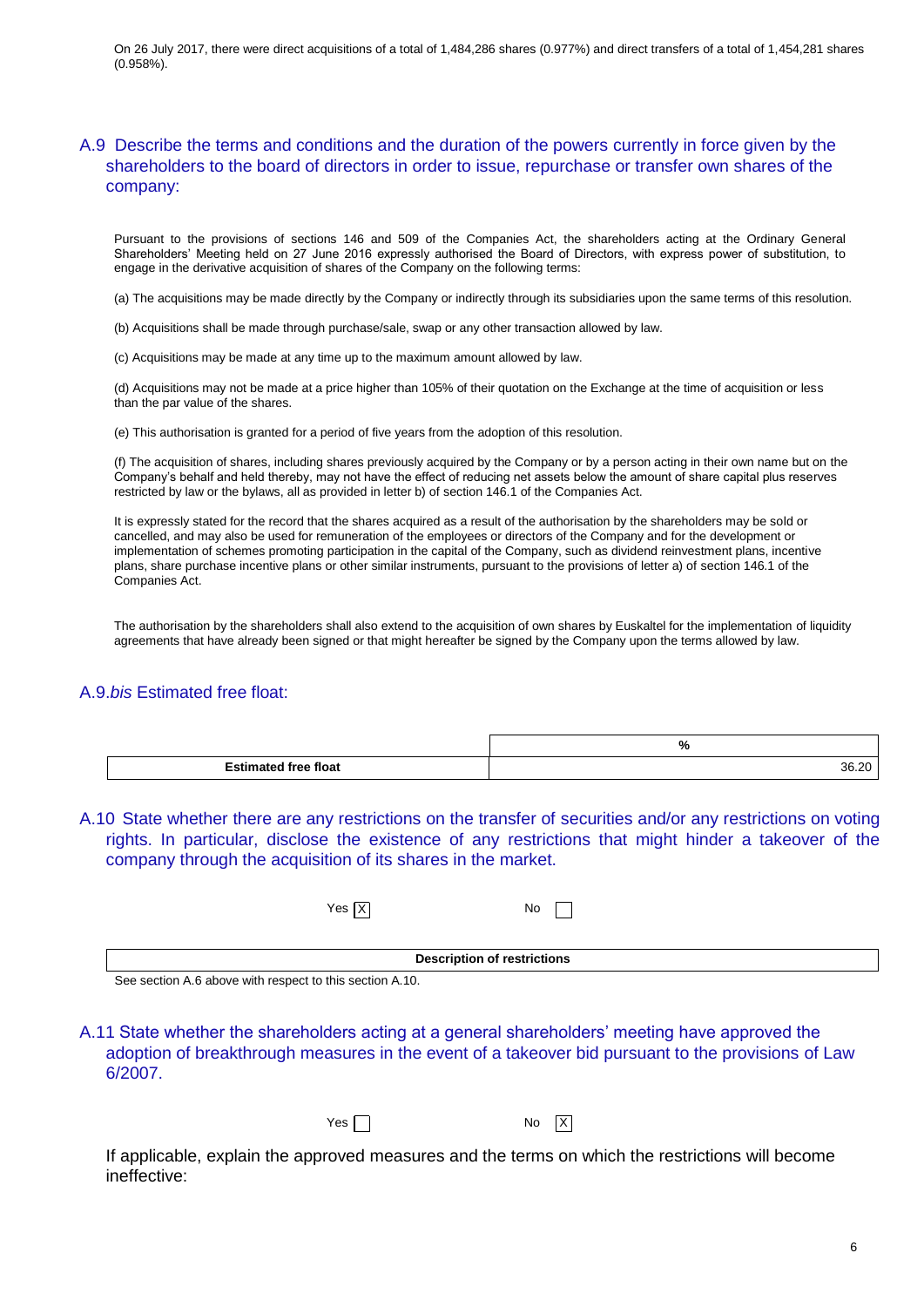A.12 State whether the company has issued securities that are not traded on a regulated market within the European Community.

Yes  $\Box$ 

 $No$   $X$ 

If applicable, specify the different classes of shares, if any, and the rights and obligations attaching to each class of shares.

#### **GENERAL SHAREHOLDERS' MEETING B**

- B.1 State and, if applicable, describe whether there are differences with the minimum requirements set out in the Companies Act in connection with the quorum needed to hold a valid general shareholders' meeting.
	- $Yes \frown$

 $\overline{X}$ 

- B.2 State and, if applicable, describe any differences from the rules set out in the Companies Act for the adoption of corporate resolutions:
	- X Yes No

Describe how the system differs from the rules provided by the Companies Act.

|                                                                | Qualified majority other than that of<br>section 201.2 of the Companies Act<br>for the special circumstances<br>described in section 194.1 | Other instances in which a qualified<br>majority is required |  |
|----------------------------------------------------------------|--------------------------------------------------------------------------------------------------------------------------------------------|--------------------------------------------------------------|--|
| % established by the entity for<br>the adoption of resolutions | 75.00%                                                                                                                                     | 75.00%                                                       |  |

#### **Describe the differences**

In keeping with section 201 of the Companies Act, article 17 of the Regulations for the General Shareholders' Meeting, under a crossreference from article 41 of the Bylaws, provides that if shareholders representing less than fifty per cent (50%) of the subscribed capital with voting rights are present, resolutions on the issuance of bonds, elimination or limitation of pre-emptive rights to subscribe new shares, transformation, mergers, divisions or overall assignments of assets and liabilities, dissolution and liquidation of the Company, transfer of its registered office to a location outside Spain, and in general, any amendment to the Bylaws, that do not relate to Significant Decisions of the shareholders acting at a General Shareholders' Meeting may only be adopted with the favourable vote of two thirds (2/3) of the capital with voting rights and that is present in person or by proxy at the General Shareholders' Meeting.

As provided in article 37.2 of the Bylaws, resolutions covering a matter that is a Significant Decision shall be adopted by the affirmative vote of shareholders representing at least seventy-five per cent (75%) of the share capital with voting rights that is present in person or by proxy.

In this connection, and in light of article 37.3 of the Bylaws, the following are considered Significant Decisions of the shareholders acting at a General Shareholders' Meeting:

a) Amendment of the Bylaws of the Company affecting the registered office, company name, company object and rules for adopting resolutions by the shareholders acting at a General Shareholders' Meeting and by the Board of Directors (unless intended to conform them to applicable law), including Significant Decisions of the shareholders acting at a General Shareholders' Meeting and of the Board of Directors, as well as a change in the "Euskaltel" brand for carrying out the activities of the Company within the Autonomous Community of the Basque Country.

b) Any resolution having the purpose or effect of not maintaining effective administration and management of the Company within the Autonomous Community of the Basque Country.

c) Delegation to the Board of Directors of any of the foregoing resolutions, in the instances allowed by law.

B.3 State the rules applicable to the amendment of the bylaws of the company. In particular, disclose the majorities provided for amending the bylaws, and any rules provided for the protection of the rights of the shareholders in the amendment of the bylaws.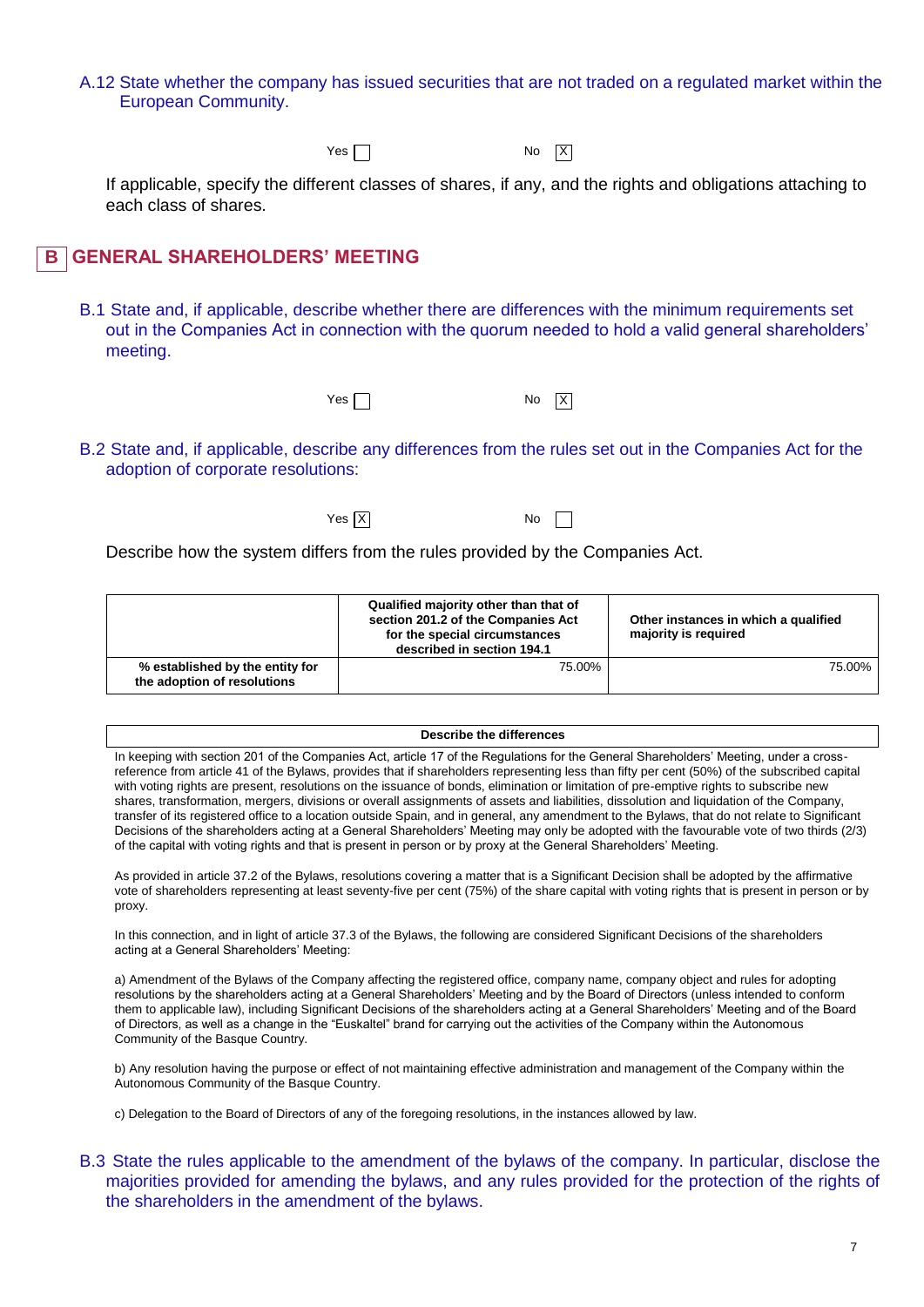In accordance with article 5 of the Regulations for the General Shareholders' Meeting, the General Shareholders' Meeting is the body with authority to amend the Bylaws.

Pursuant to article 17.2 of the Regulations for the General Shareholders' Meeting, under a cross-reference from article 41 of the Bylaws, in order for the shareholders acting at an ordinary or extraordinary General Shareholders' Meeting to validly approve any amendment to the Bylaws, shareholders owning at least 50% of the subscribed share capital with voting rights must be present at the meeting in person or by proxy on the first quorum call. On the second quorum call, the attendance of 25% of said capital will suffice.

If shareholders representing less than 50% of the subscribed share capital with voting rights are in attendance, resolutions to amend the Bylaws may only be adopted with the favourable vote of 2/3 of the share capital with voting rights that is present in person or by proxy at the General Shareholders' Meeting (provided that they do not relate to Significant Decisions of the shareholders acting at a General Shareholders' Meeting, as defined in article 37.3 of the Bylaws, as set forth in section B.2.).

In addition, pursuant to article 37.2 of the Bylaws, if the amendment of the Bylaws is contained in the Significant Decisions of the shareholders acting at a General Meeting, as described in section B.2, resolutions shall be adopted with the affirmative vote of shareholders representing at least 75% of the share capital with voting rights that is present in person or by proxy.

### B.4 State the data on attendance at the general meetings held during the financial year referred to in this report and those of the prior financial year:

|                 | Attendance data |            |                          |       |              |  |
|-----------------|-----------------|------------|--------------------------|-------|--------------|--|
| Date of general | % in person     | % by proxy | % absentee voting        |       | <b>Total</b> |  |
| meeting         |                 |            | <b>Electronic voting</b> | Other |              |  |
| 27/06/2016      | 0.75%           | 69.33%     | $0.00\%$                 | 0.50% | 70.58%       |  |
| 26/06/2017      | 0.99%           | 74.22%     | $0.00\%$                 | 0.54% | 75.75%       |  |

B.5 State whether there are any bylaw restrictions requiring a minimum number of shares to attend the general meeting:



### B.6 Section deleted.

B.7 State the address and method for accessing the company's website to obtain information regarding corporate governance and other information regarding general shareholders' meetings that must be made available to the shareholders through the Company's website.

[The Company's website address is www.euskaltel.com,](http://www.euskaltel.com/) which includes information for shareholders and investors and the documents provided for by law.

To access the Corporate Governance content, click on the "Investors" tab at the top and then on the "Corporate Governance" tab. The information on Corporate Governance and General Shareholders' Meetings is also available on the website of the CNMV (www.cnmv.es).

#### **STRUCTURE OF THE COMPANY'S MANAGEMENT C**

### C.1 Board of Directors

C.1.1 Maximum and minimum number of directors set forth in the bylaws:

| Maximum number of directors | G |
|-----------------------------|---|
| Minimum number of directors |   |

C.1.2 Complete the following table identifying the members of the board: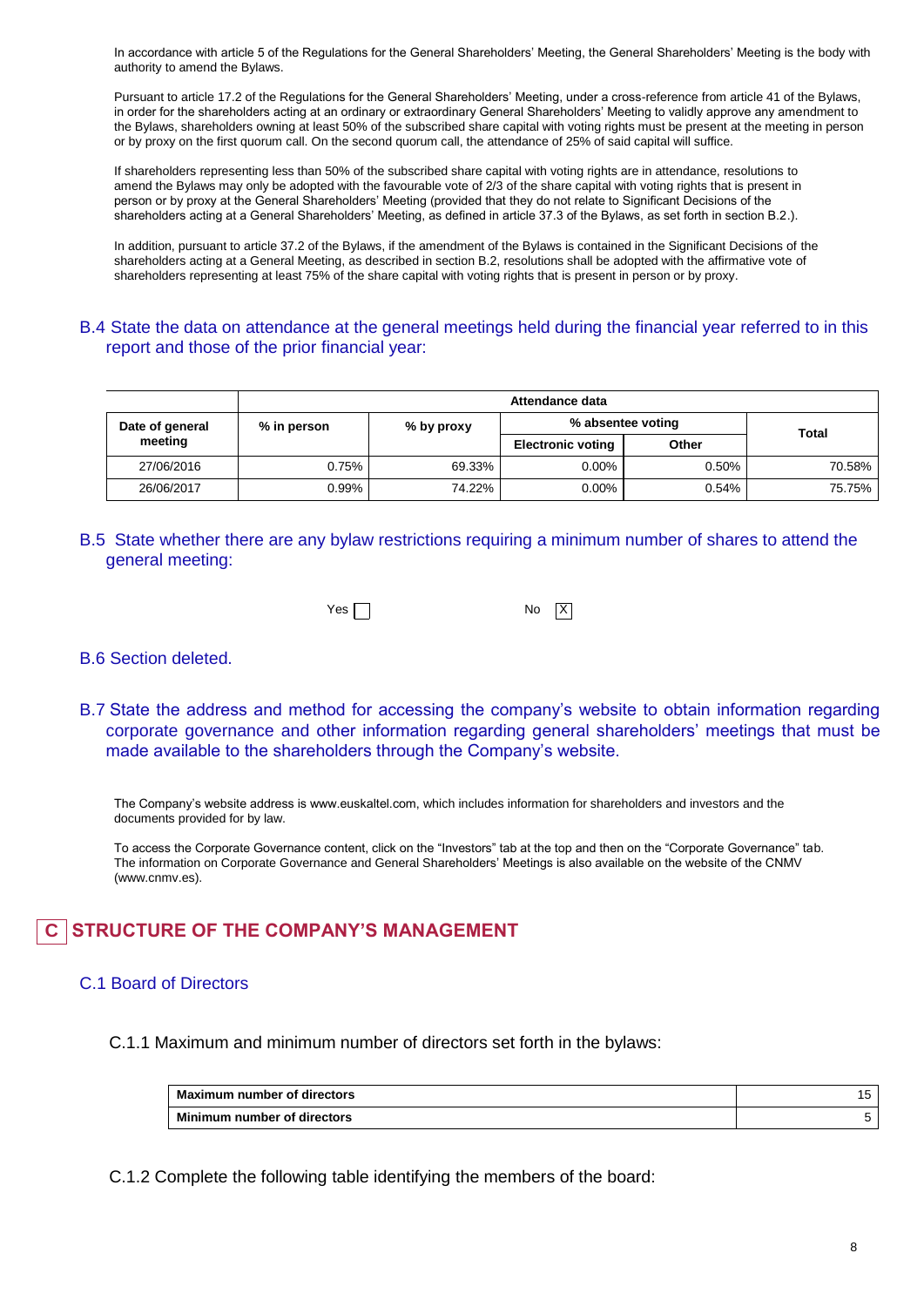| Name of director                                                  | Representative                                 | <b>Class of</b><br>director | <b>Position on</b><br>the board | Date of<br>initial<br>appoin<br>tment | Date of<br>last<br>appoin<br>tment | <b>Election</b><br>procedure            |
|-------------------------------------------------------------------|------------------------------------------------|-----------------------------|---------------------------------|---------------------------------------|------------------------------------|-----------------------------------------|
| MR MIGUEL ÁNGEL<br><b>LUJUA MURGA</b>                             |                                                | Independent                 | <b>DIRECTOR</b>                 | 27/06/2016                            | 27/06/2016                         | <b>SHAREHOLDER</b><br><b>RESOLUTION</b> |
| MR JOSÉ ÁNGEL<br><b>CORRES ABASOLO</b>                            |                                                | Independent                 | <b>VICE CHAIR</b>               | 08/03/2013                            | 27/06/2016                         | SHAREHOLDER<br><b>RESOLUTION</b>        |
| MR IÑAKI ALZAGA<br><b>ETXEITA</b>                                 |                                                | Independent                 | <b>DIRECTOR</b>                 | 31/03/2015                            | 31/03/2015                         | SHAREHOLDER<br><b>RESOLUTION</b>        |
| <b>MR FRANCISCO</b><br><b>MANUEL ARTECHE</b><br>FERNÁNDEZ-MIRANDA |                                                | Executive                   | CEO                             | 27/06/2016                            | 27/06/2016                         | SHAREHOLDER<br><b>RESOLUTION</b>        |
| MR ALBERTO GARCÍA<br><b>ERAUZKIN</b>                              |                                                | Executive                   | <b>CHAIR</b>                    | 28/11/2000                            | 27/06/2016                         | <b>SHAREHOLDER</b><br><b>RESOLUTION</b> |
| MS BELÉN<br><b>AMATRIAIN CORBI</b>                                |                                                | Independent                 | <b>DIRECTOR</b>                 | 31/03/2015                            | 31/03/2015                         | <b>SHAREHOLDER</b><br><b>RESOLUTION</b> |
| MR JAVIER<br>FERNÁNDEZ ALONSO                                     |                                                | Proprietary                 | <b>DIRECTOR</b>                 | 30/09/2015                            | 12/11/2015                         | SHAREHOLDER<br><b>RESOLUTION</b>        |
| KARTERA 1, S.L.                                                   | <b>MS ALICIA</b><br><b>VIVANCO</b><br>GONZÁLEZ | Proprietary                 | <b>DIRECTOR</b>                 | 27/06/2016                            | 27/06/2016                         | <b>SHAREHOLDER</b><br><b>RESOLUTION</b> |
| <b>MS ELISABETTA</b><br><b>CASTIGLIONI</b>                        |                                                | Independent                 | <b>DIRECTOR</b>                 | 27/06/2016                            | 27/06/2016                         | <b>SHAREHOLDER</b><br><b>RESOLUTION</b> |
| MR ROBERT W.<br><b>SAMUELSON</b>                                  |                                                | Proprietary                 | <b>DIRECTOR</b>                 | 26/06/2017                            | 26/06/2017                         | <b>SHAREHOLDER</b><br><b>RESOLUTION</b> |
| MR JON JAMES                                                      |                                                | Independent                 | <b>DIRECTOR</b>                 | 26/06/2017                            | 26/06/2017                         | SHAREHOLDER<br><b>RESOLUTION</b>        |
| MR LUIS RAMÓN<br><b>ARRIETA DURANA</b>                            |                                                | Proprietary                 | <b>DIRECTOR</b>                 | 26/06/2017                            | 26/06/2017                         | SHAREHOLDER<br><b>RESOLUTION</b>        |

| Total number of directors | . . |
|---------------------------|-----|

State the vacancies on the board of directors during the reporting period:

| Name of director            | Class of director at the<br>time of withdrawal | Date of<br>vacancv |
|-----------------------------|------------------------------------------------|--------------------|
| MR ALFONSO BASAGOITI ZAVALA | Proprietary                                    | 26/06/2017         |

C.1.3 Complete the following tables about the members of the board and each member's status:

# **EXECUTIVE DIRECTORS**

| Name of director                                         | Position within the company's structure |
|----------------------------------------------------------|-----------------------------------------|
| MR FRANCISCO MANUEL ARTECHE FERNANDEZ-<br><b>MIRANDA</b> | CEO                                     |
| MR ALBERTO GARCIA ERAUZKIN                               | CHAIR                                   |

| Total number of executive directors |        |
|-------------------------------------|--------|
| Total % of the board                | 16.67% |

# **EXTERNAL PROPRIETARY DIRECTORS**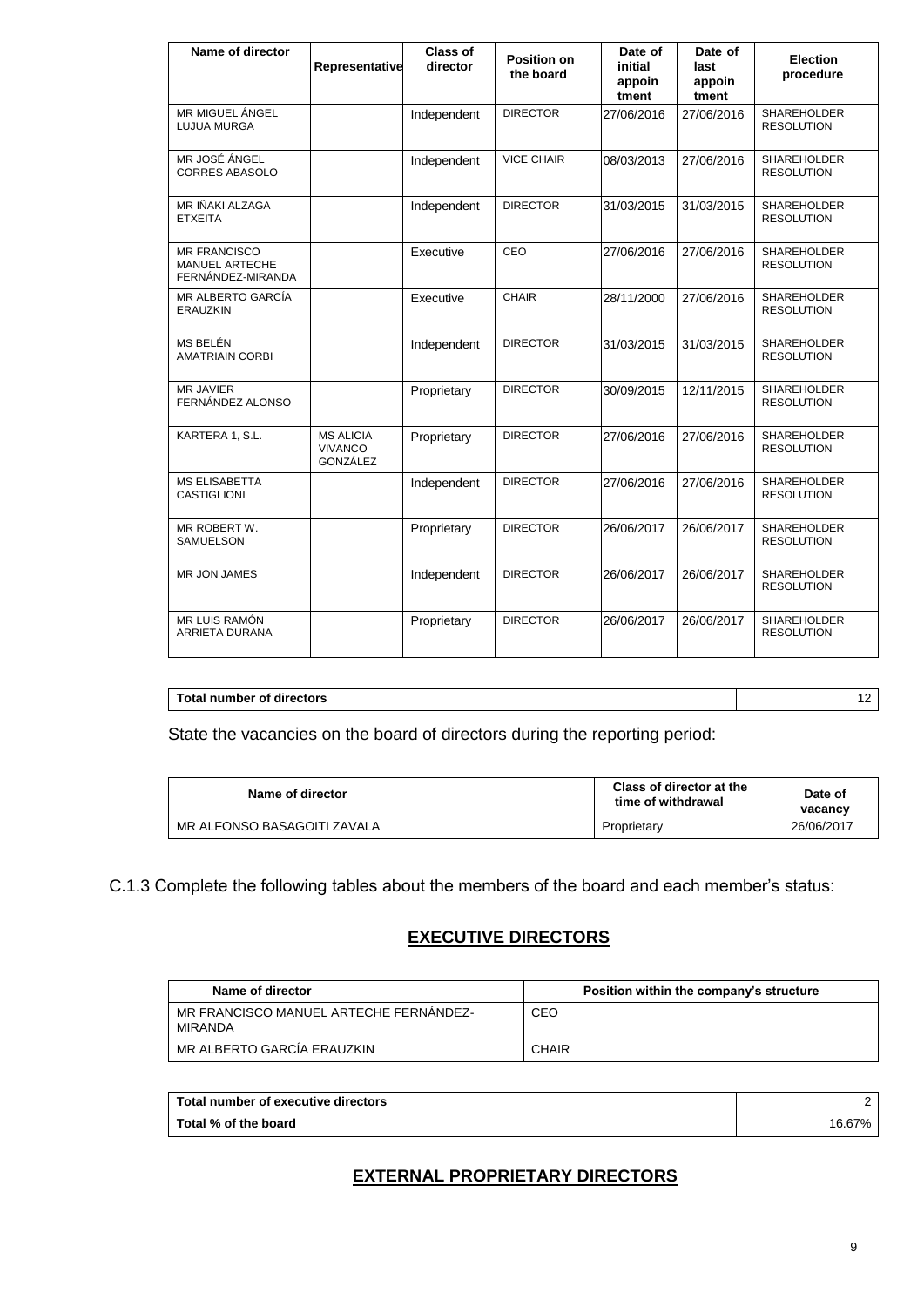| Name of director             | Name of the significant shareholder represented by<br>the director or that proposed the director's appointment |  |
|------------------------------|----------------------------------------------------------------------------------------------------------------|--|
| MR JAVIER FERNANDEZ ALONSO   | CORPORACIÓN FINANCIERA ALBA, S.A.                                                                              |  |
| KARTERA 1, S.L.              | KUTXABANK, S.A.                                                                                                |  |
| MR LUIS RAMÓN ARRIETA DURANA | KUTXABANK, S.A.                                                                                                |  |
| MR ROBERT W. SAMUELSON       | ZEGONA COMMUNICATIONS PLC                                                                                      |  |

| Total number of proprietary directors |        |
|---------------------------------------|--------|
| Total % of the board                  | 33.33% |

### **EXTERNAL INDEPENDENT DIRECTORS**

### **Name of director**

## MR MIGUEL ÁNGEL LUJUA MURGA

#### **Profile:**

Mr Miguel Ángel Lujua Murga joined the Euskaltel Board in June 2016. Over the last thirty years, his career has focused on making different organisations more efficient, by managing the teams and people working under his responsibility. In the institutional area, from July 2011 until July 2015 he was president of Confebask (Basque Business Confederation) and a member of the Executive Committee and the Managing Board of the CEOE (Spanish Confederation of Business Organisations), as well as Vice President of Innobasque. He also belonged to the Management Board of the Biscay Business Confederation (Cebek) and has been Chair of the Basque Foundation for Excellence (Euskalit). In 2015, he was appointed Chief Executive Officer of the IMQ Group. He has been a member of the Board of APD Zona Norte since 2016.

### **Name of director**

### MR JOSÉ ÁNGEL CORRES ABASOLO

#### **Profile:**

Mr José Ángel Corres was appointed as a Director of Euskaltel in 2013. In 2010 he was named President of the Chamber of Commerce, Industry and Navigation of Bilbao, a position that he holds until this date. His previous professional experience includes positions in the Basque Government as head of the ''Ports of General Interest" Group and advisor to Basque Government representatives in the Port of Bilbao. In 1996 he was appointed President of the Bilbao Port Authority, a position he held until 2009. In addition, he was a member of the Board of Directors of Bilbao Ría 2000. He holds a degree in economics and business administration from the Deusto Business School, and has also studied at the Institute of Economics and Port Logistics in Bremen.

### **Name of director**

### MR IÑAKI ALZAGA ETXEITA

#### **Profile:**

Mr Iñaki Alzaga was appointed as a Director of Euskaltel in March 2015. He was with the Company from 1998 to 2005, holding positions as Advanced Business Manager, Manager of Business Development and member of the Management Committee. Since 2005, he has been the President of Grupo Noticias. The positions he previously held include Managing Director of Editorial Iparraguirre, S.A. and a 12-year career at PricewaterhouseCoopers.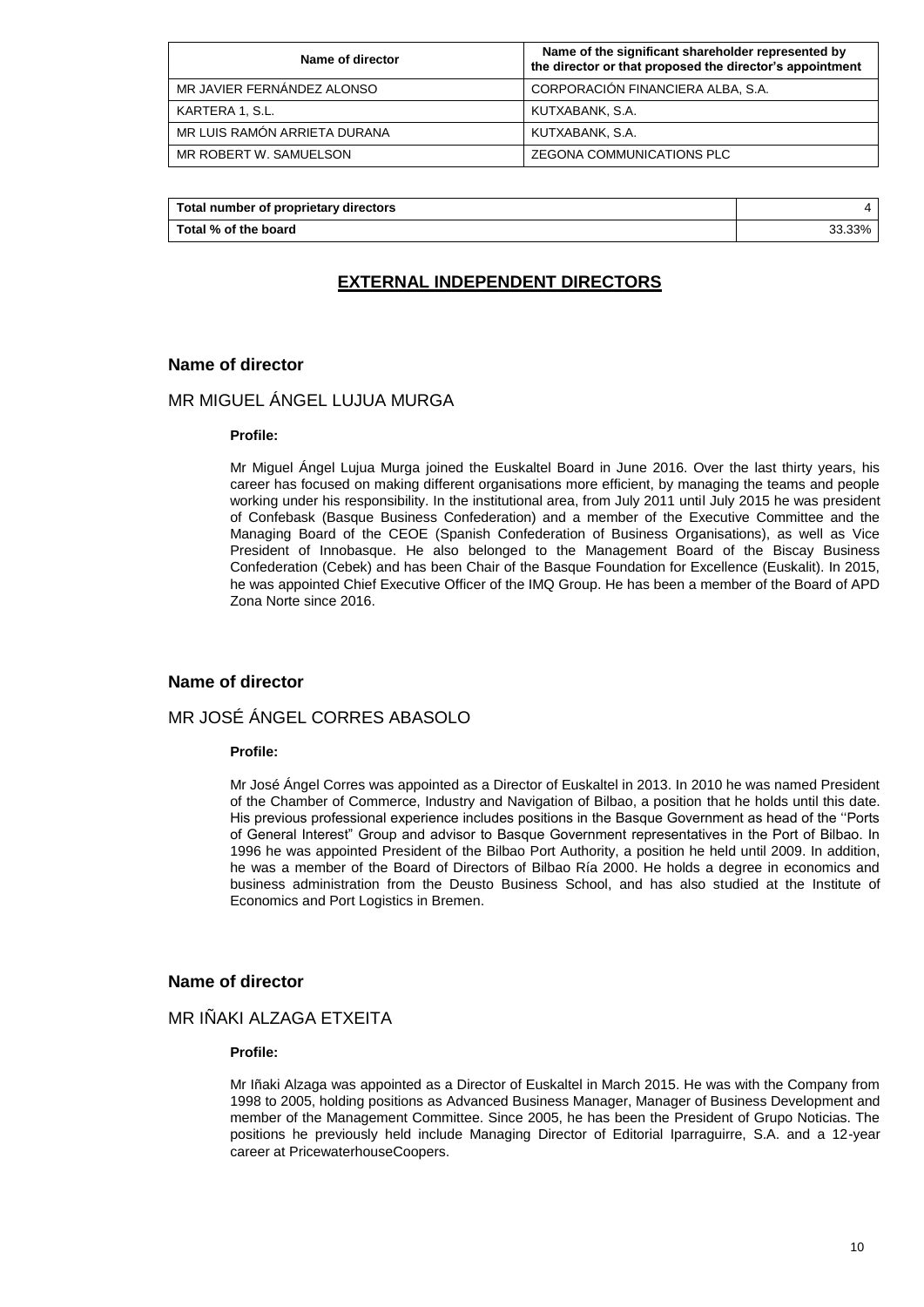### **Name of director**

### MS BELÉN AMATRIAIN CORBI

#### **Profile:**

Ms Belén Amatriain was appointed as a Director of Euskaltel in March 2015. She is currently a Director of EVO Banco, S.A.U. Her previous professional career includes positions as Corporate Marketing Officer at Telefónica, S.A. from 2009 to 2012, CEO of Telefónica España from 2008 to 2009, CEO of Telefónica Móviles España from 2005 to 2007 and Chair and CEO of Telefónica Publicidad e Información. She holds a degree in law and business management and administration from ICADE at Universidad Pontificia de Comillas in Spain.

### **Name of director**

### MS ELISABETTA CASTIGLIONI

#### **Profile:**

Ms Elisabetta Castiglioni joined the Euskaltel Board in June 2016. She has held various executive positions in the Technology, Media and Telecommunications industries during her professional career. At Siemens, she was CEO Global Media IT Solutions & Services (2006-2011) and was previously the head of the Cordless Telephones Business with P&L responsibility for Europe (2003-2006). Before that, she was a Director at MCI International Ltd. (1998-2002). She is currently the CEO of A1 Digital, a part of the Telekom Austria Group. Between 2013-2016 she was a member of the Supervisory Board of the Telekom Austria Group. In 2017 she was appointed as a Director of Leoni AG in Germany. She holds a PhD in Business Administration from Munich Technical University and an MBA from Ludwig-Maximilians-Universität in Munich.

### **Name of director**

### MR JON JAMES

#### **Profile:**

Mr Jon James joined the Euskaltel Board in June 2017. He has a degree in Economics and History from the University of Cambridge. Mr James began his career in the technology, multimedia and telecommunications area, with executive posts at various companies belonging to this area in the United Kingdom. In 2007 he joined Virgin Media, where he was Director of Strategy and Director of Television. After 7 years at Virgin Media, in 2014 he joined Com Hem, the main cable operator in Sweden, where he was Managing Director, responsible for the residential market. Mr James is currently Chief Executive of Tele2 Netherlands, a Dutch telecommunications company with €500 million revenues, which offers fixed and mobile telephony services through its own network.

| Total number of independent directors |        |
|---------------------------------------|--------|
| Total % of the board                  | 50.00% |

State whether any director classified as independent receives from the company or its group any amount or benefit for items other than director remuneration, or maintains or has maintained during the last financial year a business relationship with the company or with any company in its group, whether in the Director's own name or as a significant shareholder, director, or senior officer of an entity that maintains or has maintained such relationship.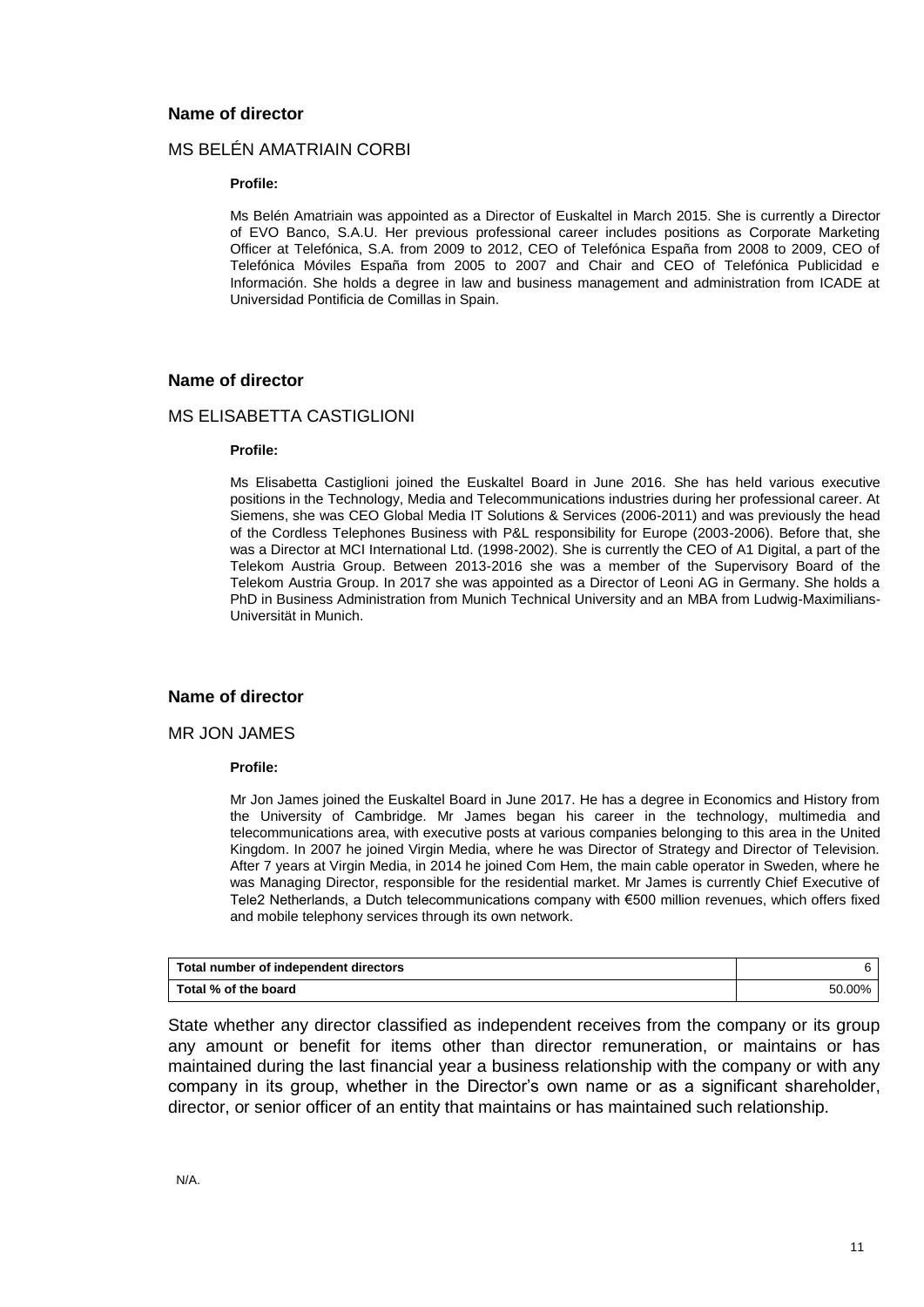If applicable, include a reasoned statement of the director regarding the reasons for which it is believed that such director can carry out the duties of an independent director.

### **OTHER EXTERNAL DIRECTORS**

Identify the other external directors and describe the reasons why they cannot be considered proprietary or independent directors as well as their ties, whether with the company, its management or its shareholders:

State any changes that have occurred during the period in the class of each director:

C.1.4 Complete the following table with information regarding the number of female directors during the last 4 financial years, as well as the nature of such directors:

|                       | Number of female directors    |                                      | % of total directors of each class |                         |                                      |                               |                                      |                                      |
|-----------------------|-------------------------------|--------------------------------------|------------------------------------|-------------------------|--------------------------------------|-------------------------------|--------------------------------------|--------------------------------------|
|                       | <b>Financial</b><br>Year 2017 | <b>Financial</b><br><b>Year 2016</b> | <b>Financial</b><br>Year 2015      | Financial<br> Year 2014 | <b>Financial</b><br><b>Year 2017</b> | <b>Financial</b><br>Year 2016 | <b>Financial</b><br><b>Year 2015</b> | <b>Financial</b><br><b>Year 2014</b> |
| <b>Executive</b>      |                               |                                      |                                    | 0                       | $0.00\%$                             | $0.00\%$                      | $0.00\%$                             | $0.00\%$                             |
| Proprietary           |                               |                                      |                                    |                         | 25.00%                               | 33.33%                        | 33.33%                               | 25.00%                               |
| Independent           | 2                             | ◠                                    | C                                  |                         | 33.33%                               | 40.00%                        | 40.00%                               | 33.33%                               |
| <b>Other External</b> | 0                             |                                      |                                    | 0                       | $0.00\%$                             | $0.00\%$                      | $0.00\%$                             | $0.00\%$                             |
| Total:                | 3                             | 3                                    | 3                                  | 2                       | 25.00%                               | 30.00%                        | 33.33%                               | 25.00%                               |

C.1.5 Explain any measures adopted to include on the board of directors a number of women that allows for a balanced presence of men and women.

#### **Explanation of measures**

Article 6 of the Regulations of the Appointments and Remuneration Committee provides that this Committee must ensure that, when new vacancies occur on or new members are appointed to the Board of Directors, the selection procedures must be free of any implied bias that could involve discrimination and, in particular, that could hinder the selection of female directors, also establishing a target for female representation on the board and preparing guidance on how to reach such target.

The Director Selection Policy also provides that the candidate selection process will in any case avoid any kind of implicit bias that could entail any kind of discrimination, particularly any bias that might hinder the selection of female directors.

Accordingly, three women are currently part of the Company's Board of Directors, which is 25% of the current members of the Board.

As to the diversity policy referred to in section 540.4.c).6 of the Companies Act, Euskaltel does not have a diversity policy as such, but expects to create one in line with best corporate governance practices.

C.1.6 Explain any measures approved by the appointments committee in order for selection procedures to be free of any implied bias that hinders the selection of female directors, and in order for the company to deliberately search for women who meet the professional profile that is sought and include them among potential candidates:

#### **Explanation of measures**

The Appointments and Remuneration Committee is authorised to (i) submit to the Board of Directors proposals for the appointment of independent directors on an interim basis (co-option) or for submission to a decision of the shareholders acting at a General Shareholders' Meeting, as well as proposals for the re-election or removal of such directors by the shareholders acting at a General Shareholders' Meeting; and (ii) report on proposals for the appointment of the other directors on an interim basis (co-option) or for submission to a decision of the shareholders acting at a General Shareholders' Meeting, as well as proposals for the re-election or removal thereof by the shareholders acting at a General Shareholders' Meeting.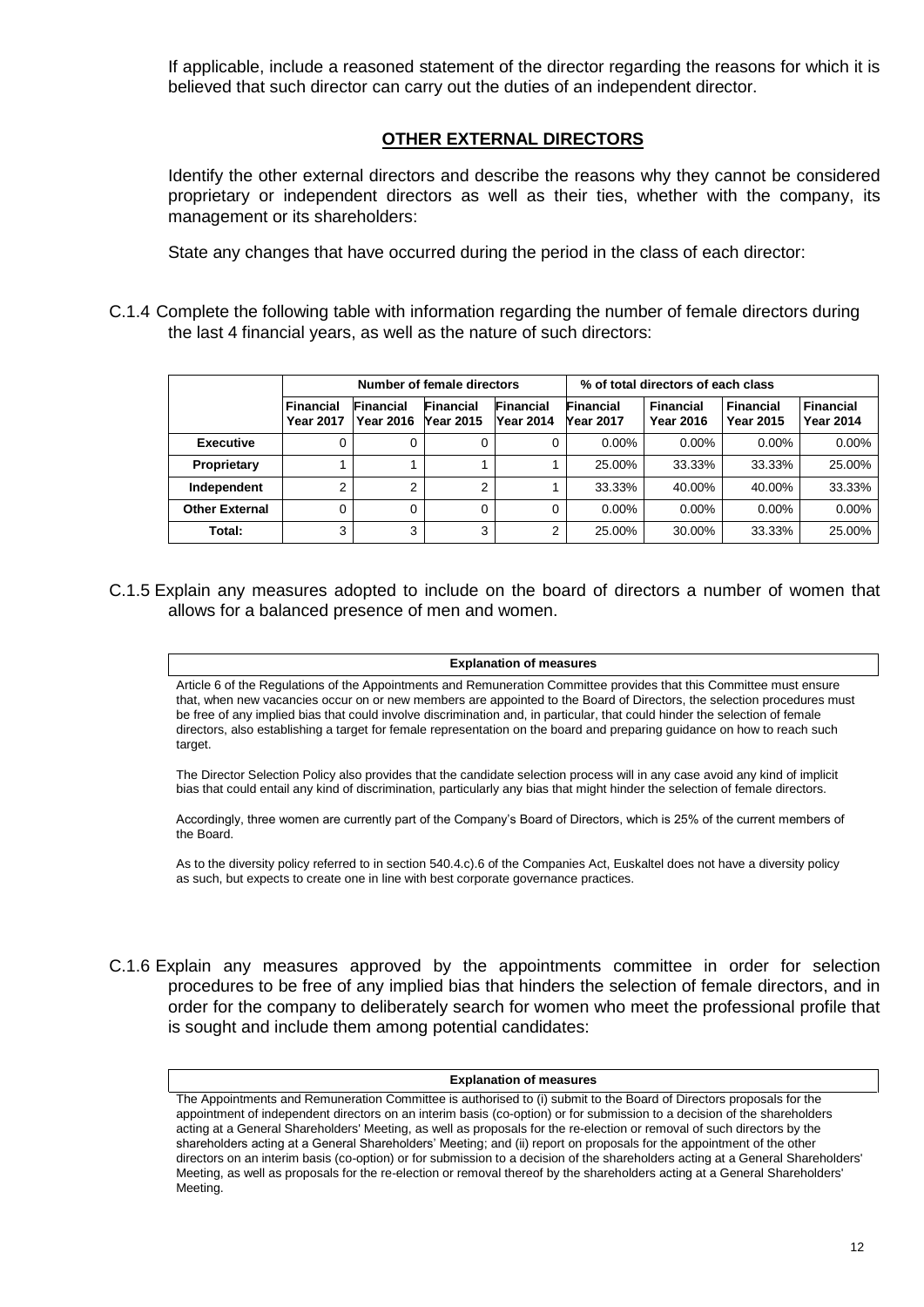The Director Selection Policy guarantees in a public, specific and verifiable manner that the proposals for appointing or reelecting members are based on a prior analysis of the Board of Directors' needs and that they also favour diversity of knowledge, experience and gender on the Board. The only impediments to being a candidate for director contained in the Director Selection Policy are those provided for in article 9 of the Regulations of the Board of Directors of Euskaltel.

In particular, the candidates must be respectable and capable persons with recognised expertise, competence, experience, qualifications, training, availability and commitment to their duties, the appointment of whom favours a diversity of knowledge, experience, origin and gender within the Board of Directors of Euskaltel.

In selecting candidates, an attempt shall be made to achieve proper equilibrium within the Board of Directors as a whole that enriches decision-making and contributes multiple viewpoints to the discussion of the matters within its purview.

The selection process shall be governed by the Company's interest, with meritocracy as the primary selection standard, and shall be geared toward the search for the most qualified candidates.

Finally, the candidate selection process will in any case avoid any kind of implicit bias that could entail any kind of discrimination, particularly any bias that might hinder the selection of female directors.

Ultimately, the Director Selection Policy adopts the goal of Recommendation 14 of the current Good Governance Code of Listed Companies, such that the number of female directors will represent at least 30% of all members of the Board of Directors by the year 2020.

If there are few or no female directors despite any measures adopted, explain the reasons for such result:

N/A.

**Explain the reasons**

C.1.6 *bis* Explain the conclusions of the appointments committee regarding verification of compliance with the director selection policy. Particularly explain how said policy is promoting the goal that the number of female directors represents at least 30% of all members of the board of directors by 2020.

#### **Explanation of conclusions**

The Director Selection Policy seeks a diversity of knowledge, experience, origin and gender within the Board of Directors to achieve proper equilibrium within the Board of Directors as a whole that enriches decision-making and contributes multiple viewpoints to the discussion of the matters within its purview. In accordance with Recommendation 14 of the current Good Governance Code of Listed Companies, the Appointments and Remuneration Committee also verifies compliance with the Director Selection Policy on an annual basis.

Euskaltel has made an explicit commitment to eliminate any kind of implicit bias that might involve any kind of discrimination and hinder the selection of female directors, who currently represent 25% of the members of the Board of Directors.

During financial years 2015 and 2016, the number of female directors reached a threshold of 30% of the total number of directors, but this percentage has slightly decreased due to the entry of 3 male directors during financial year 2017. However, Euskaltel ratifies the commitment to achieve a balanced presence of men and women within the board of directors. In fact, Euskaltel's Director Selection Policy adopts the goal set forth in the aforementioned recommendation of the Good Governance Code of Listed Companies, such that the number of female directors will represent at least 30% of all members of the Board of Directors by the year 2020.

### C.1.7 Explain the form of representation on the board of shareholders with significant holdings.

Kartera 1, S.L., represented by Ms Alicia Vivanco González, and Mr Luis Ramón Arrieta Durana, are Directors at the proposal of the significant shareholder Kutxabank, S.A.

Mr Javier Fernández Alonso is a Director at the proposal of the significant shareholder Corporación Financiera Alba, S.A.

Mr Robert W. Samuelson is a Director at the proposal of the significant shareholder Zegona Communications PLC.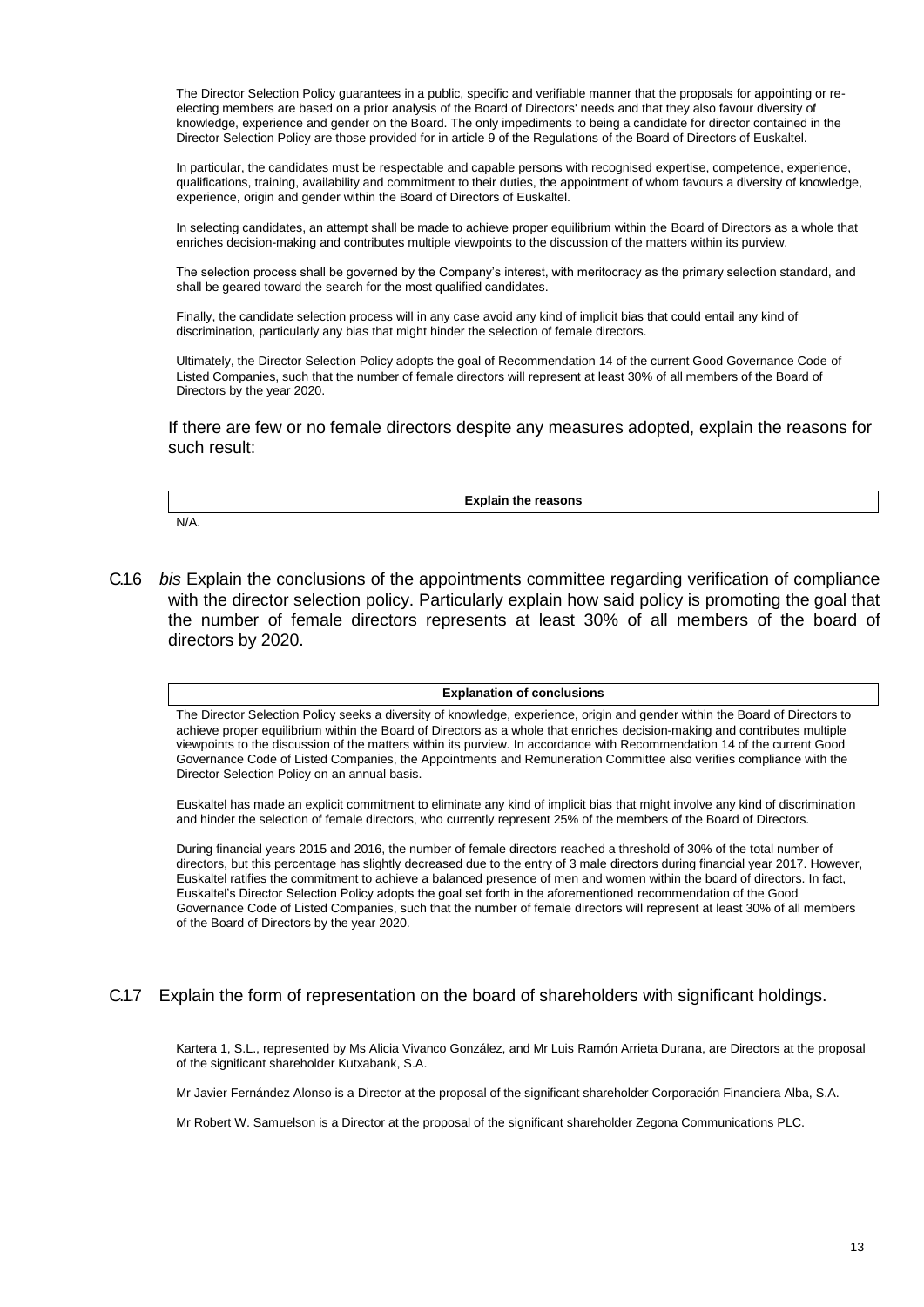C.1.8 Explain, if applicable, the reasons why proprietary directors have been appointed at the proposal of shareholders whose shareholding interest is less than 3% of share capital:

State whether there has been a negative answer to formal petitions for presence on the board received from shareholders whose shareholding interest is equal to or greater than that of others at whose proposal proprietary directors have been appointed. If so, describe the reasons why such petitions have received a negative answer:

> $Yes \Box$ No  $\overline{X}$

- C.1.9 State whether any director has withdrawn from the position as such before the expiration of the director's term of office, whether the director has given reasons to the board and by what means, and in the event that the director gave reasons in writing, describe at least the reasons given thereby:
- C.1.10 State any powers delegated to the CEO(s):

### **Name of director:**

MR FRANCISCO MANUEL ARTECHE FERNÁNDEZ-MIRANDA

### **Brief description:**

Mr Francisco Arteche has been delegated all powers of the Board of Directors, except (i) those powers that may not be delegated pursuant to law or the Bylaws, and (ii) the power to give guarantees in favour of third parties.

C.1.11 Identify any members of the board who are directors or officers of companies within the listed company's group:

| Name of director                     | Name of group entity                          | <b>Position</b>                                                       | Does he/she<br>have<br>executive<br>duties? |
|--------------------------------------|-----------------------------------------------|-----------------------------------------------------------------------|---------------------------------------------|
| MR ALBERTO GARCÍA<br><b>ERAUZKIN</b> | R Cable y Telecomunicaciones Galicia,<br>S.A. | Individual representative of<br>the Sole Director (Euskaltel,<br>S.A. | YES.                                        |
| MR ALBERTO GARCÍA<br>ERAUZKIN        | Telecable de Asturias, S.A.U.                 | Individual representative of<br>the Sole Director (Euskaltel,<br>S.A. | <b>YES</b>                                  |
| MR ALBERTO GARCÍA<br>ERAUZKIN        | Telecable Capital Holding, S.A.U.             | Individual representative of<br>the Sole Director (Euskaltel,<br>S.A. | <b>YES</b>                                  |
| MR ALBERTO GARCÍA<br><b>ERAUZKIN</b> | Parselaya, S.L.U.                             | Individual representative of<br>the Sole Director (Euskaltel,<br>S.A. | <b>YES</b>                                  |

C.1.12 Identify any directors of your company who are members of the board of directors of other companies listed on official stock exchanges other than those of your group, which have been reported to your company: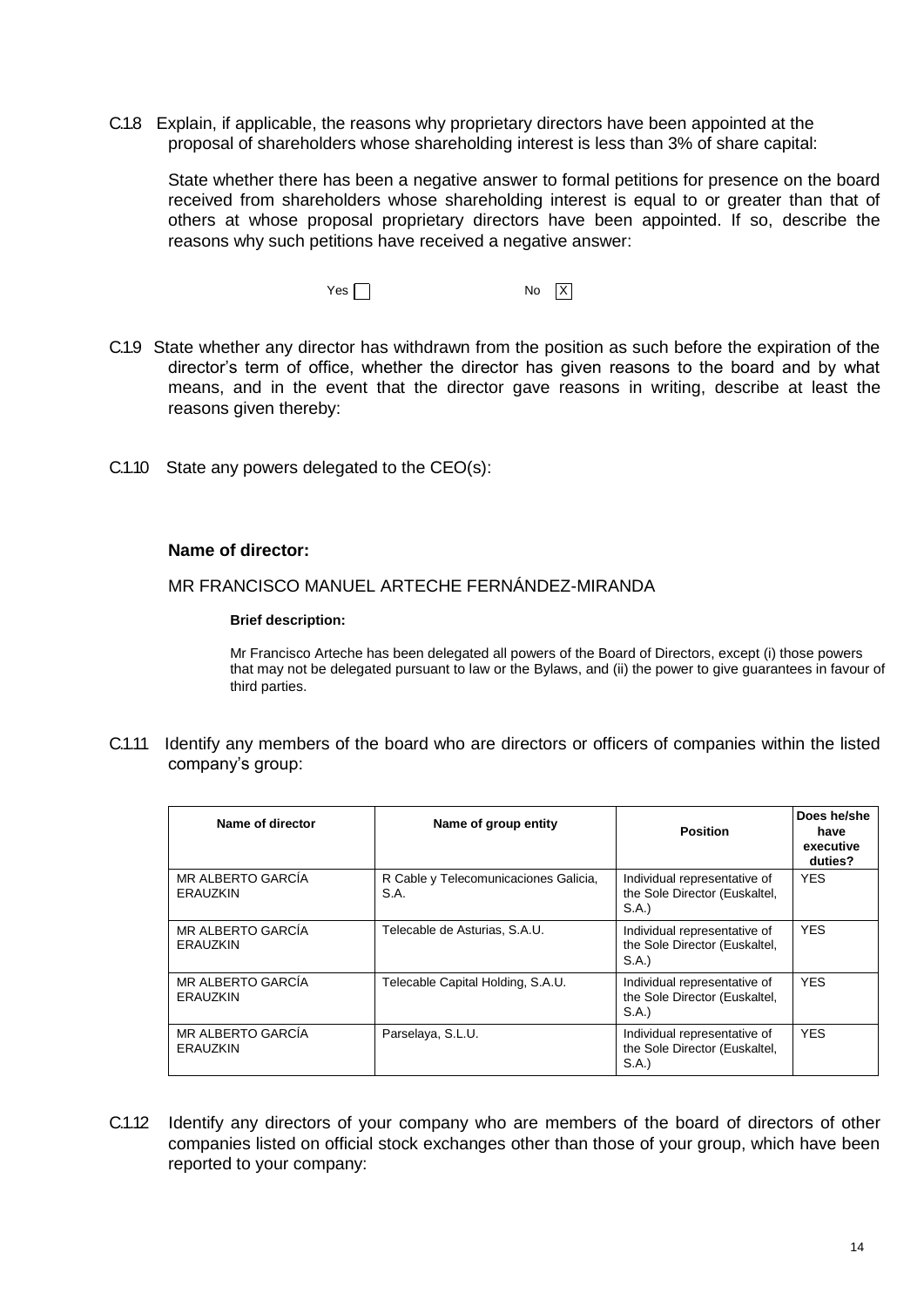| Name of director           | Name of group entity                                 | <b>Position</b> |
|----------------------------|------------------------------------------------------|-----------------|
| MS BELEN AMATRIAIN CORBI   | PRIM. S.A.                                           | <b>DIRECTOR</b> |
| MR JAVIER FERNANDEZ ALONSO | EBRO FOODS, S.A.                                     | <b>DIRECTOR</b> |
| MR JAVIER FERNANDEZ ALONSO | <b>PARQUES REUNIDOS SERVICIOS</b><br>CENTRALES, S.A. | <b>DIRECTOR</b> |
| MS BELEN AMATRIAIN CORBI   | CTT CORREIOS DE PORTUGAL, S.A.                       | <b>DIRECTOR</b> |
| MS ELISABETTA CASTIGLIONI  | <b>LEONI AG</b>                                      | <b>DIRECTOR</b> |

C.1.13 State, and if applicable explain, whether the company has established rules regarding the number of boards of which its directors may be members:

| Yes $\overline{\mathsf{X}}$ | No.                                                                                                                                                                                                                                                          |
|-----------------------------|--------------------------------------------------------------------------------------------------------------------------------------------------------------------------------------------------------------------------------------------------------------|
|                             | <b>Explanation of rules</b>                                                                                                                                                                                                                                  |
|                             | Article 9 of the Regulations of the Board of Directors (Disqualifications) provides that individuals or legal entities serving as<br>directors at more than five companies, of which no more than three may have shares trading on domestic or foreign stock |

ctors at more than five companies, of which no more than three may have shares trading on domestic or foreign stock exchanges, may not be appointed as directors or individual representatives of a corporate director.

This calculation shall not take into account (i) property holding companies (*sociedades patrimoniales*) of the director or persons connected therewith; (ii) holding or portfolio companies that merely hold shares, membership interests or assets but that do not have recurring activities; or (iii) as regards proprietary directors, the boards to which they belong by appointment of the significant shareholder that proposed them as a proprietary director of the Company or by any company of its group, provided that the proprietary director has the material and/or personal means needed to sufficiently dedicate themselves to their position as director of the Company.

- C.1.14 Section deleted.
- C.1.15 State the overall remuneration of the board of directors:

| Remuneration of the board of directors (thousands of euros)                | 1.704 |
|----------------------------------------------------------------------------|-------|
| Amount of pension rights accrued by current directors (thousands of euros) |       |
| Amount of pension rights accrued by former directors (thousands of euros)  |       |

C.1.16 Identify the members of the company's senior management who are not executive directors and state the total remuneration accruing to them during the financial year:

| Name                                  | <b>Position</b>                                                      |
|---------------------------------------|----------------------------------------------------------------------|
| MR FRANCISCO JAVIER ALLENDE ARIAS     | GENERAL SECRETARY AND SECRETARY OF THE BOARD                         |
| MR ALBERTO SANTAMARÍA RUBIO           | DIRECTOR OF INTERNAL AUDIT                                           |
| MR JON ANDER DE LAS FUENTES INCHAUSTI | CHIEF FINANCIAL OFFICER                                              |
| MR NORBERTO OJINAGA GOITIA            | DIRECTOR OF NETWORK                                                  |
| MR ALFREDO RAMOS GONZALEZ             | DIRECTOR OF R BUSINESS                                               |
| MR KOLDO UNANUE CARAZO                | DIRECTOR OF EUSKALTEL BUSINESS                                       |
| MS NURIA FRESCO GARCÍA                | DIRECTOR OF HUMAN RESOURCES, ORGANISATION<br>AND QUALITY             |
| MR AITOR MARKAIDA ZALLO               | DIRECTOR OF TELECABLE BUSINESS AND DIRECTOR<br>OF INVESTOR RELATIONS |
| MR ISIDRO FERNÁNDEZ                   | DIRECTOR OF BUSINESS/CORPORATE MARKETING                             |
| MR JESUS PEREZ                        | DIRECTOR OF SYSTEMS                                                  |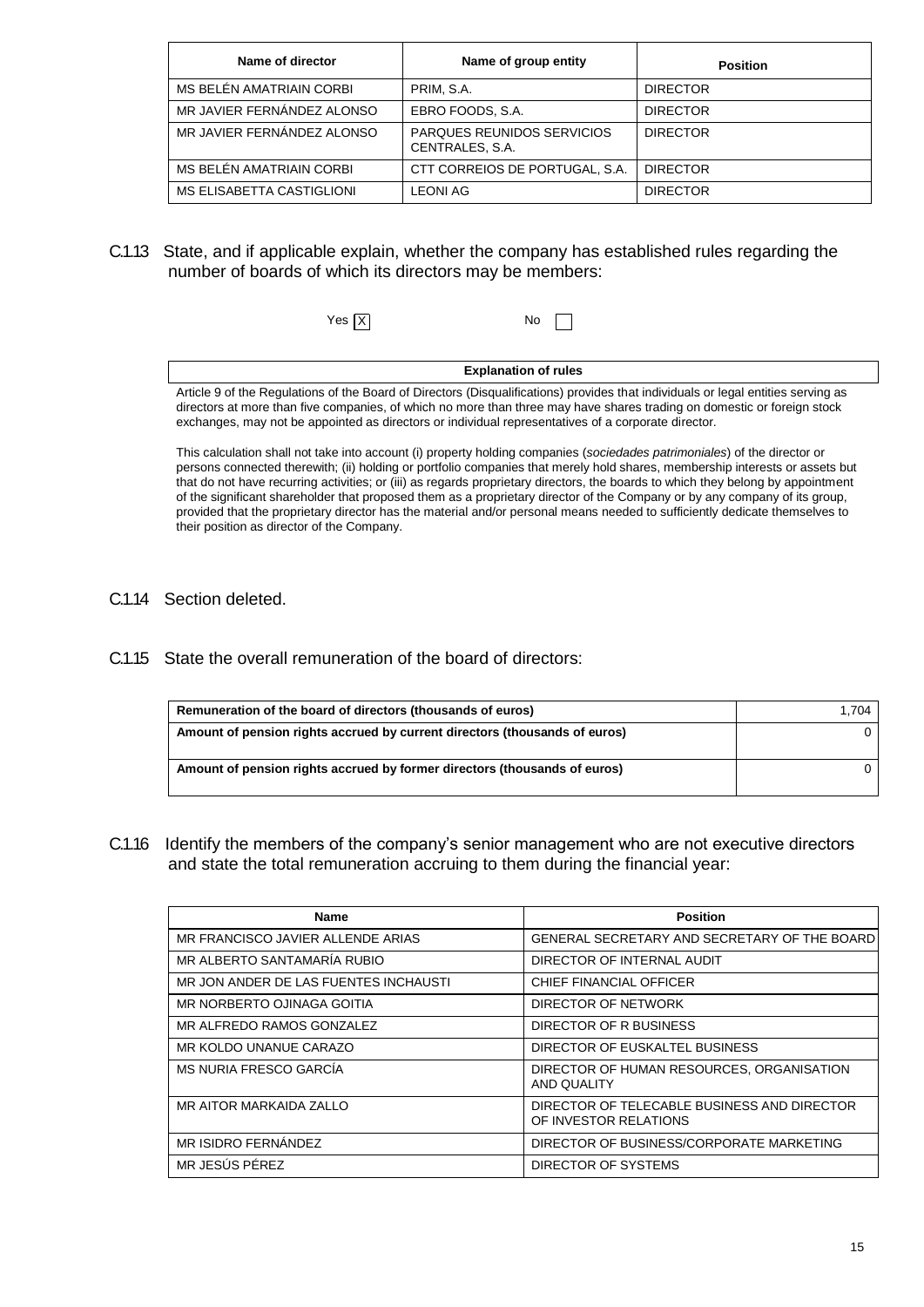C.1.17 State the identity of the members of the board, if any, who are also members of the board of directors of significant shareholders and/or at entities of their group:

| Name of director       | Name of significant<br>shareholder | <b>Position</b> |
|------------------------|------------------------------------|-----------------|
| MR ROBERT W. SAMUELSON | ZEGONA COMMUNICATIONS PLC          | <b>DIRECTOR</b> |

Describe any significant relationships, other than those contemplated in the preceding item, of the members of the board of directors connecting them to significant shareholders and/or entities within their group:

### **Name of connected director:**

## MR ALBERTO GARCÍA ERAUZKIN

**Name of connected significant shareholder:**

KUTXABANK, S.A.

**Description of relationship:**

Vice President of the Board of Fundación BBK.

### **Name of connected director:**

### MR JAVIER FERNÁNDEZ ALONSO

**Name of connected significant shareholder:**

CORPORACIÓN FINANCIERA ALBA, S.A.

#### **Description of relationship:**

Director of Investments and member of Management Committee.

C.1.18 State whether the regulations of the board have been amended during the financial year:

X Yes No

**Description of changes**

 $\mathbf{1}$ 

On 26 June 2017, the Board of Directors of Euskaltel resolved to approve a new text of the Regulations of the Board of Directors of the Company in order to include the Strategy Committee as one of the Committees to be created by the Board of Directors, in line with the provisions of the new article 65 *bis* of the Bylaws.

C.1.19 State the procedures for the selection, appointment, re-election, evaluation and removal of directors. Describe the competent bodies, the procedures to be followed and the criteria applied in each of such procedures.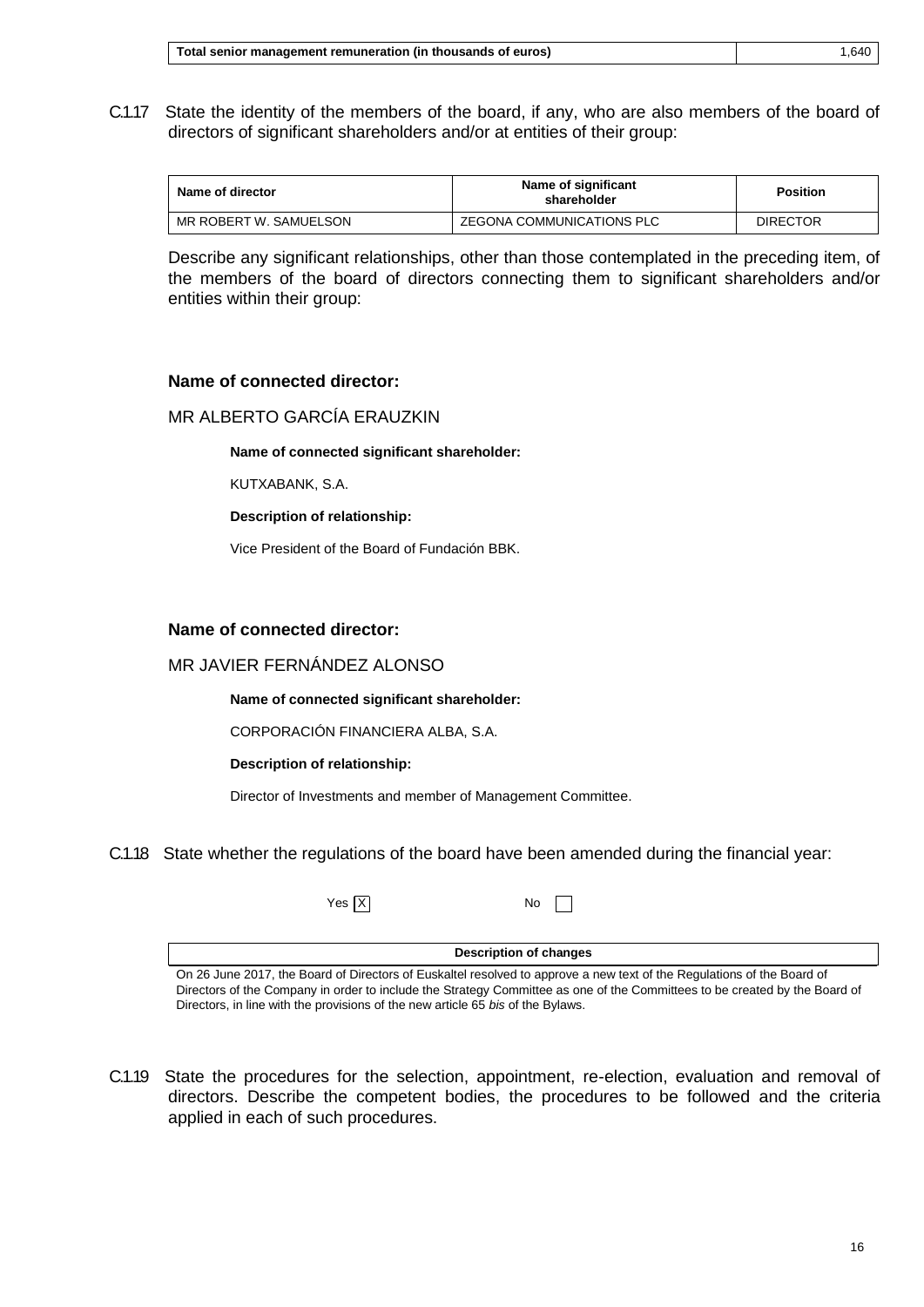Pursuant to the provisions of the Companies Act, Directors shall be appointed or re-elected by the shareholders at a General Shareholders' Meeting from among honourable, skilled people of recognised character, competence, experience, qualification, training, availability and commitment to their duties.

To this end, the proposals for appointing and re-electing Directors that the Board of Directors submits for consideration by the shareholders acting at a General Meeting must be preceded by (a) a proposal of the Appointments and Remuneration Committee, in the case of independent Directors; or (b) a report of the Appointments and Remuneration Committee, in the case of the other Directors, expressly evaluating the candidates' respectability, capability, expertise, competence, qualification, training, availability and commitment to their duties.

There is also a series of objective disqualifications that preclude a potential candidate from being appointed as a Director. These disqualifications are established in article 9 of the Regulations of the Board of Directors.

The proposals for re-election of Directors that the Board of Directors resolves to submit to a decision of the shareholders at the General Meeting shall be subject to a process of preparation, which must include a proposal (in the case of independent Directors) or a report (in the case of the other Directors) issued by the Appointments and Remuneration Committee containing an analysis of the quality of the work performed and the dedication to the position shown by the proposed Directors during their preceding term of office as well as an express evaluation of their respectability, capability, expertise, competence, availability and commitment to their duties.

To this end, Directors sitting on the Appointments and Remuneration Committee shall be evaluated by the Committee itself, which shall use the internal and external means it deems appropriate for such purpose, and each of them shall leave the meeting during the deliberations and voting on resolutions that may affect them.

The Appointments and Remuneration Committee must ensure that, when new vacancies are filled or new Directors are appointed, the selection procedures are free from any implied bias entailing any kind of discrimination, and in particular, that such procedures do not hinder the selection of female directors, also establishing a target for female representation on the Board and preparing guidelines on how to achieve it.

Furthermore, Directors shall cease to hold office upon the expiration of the term of office for which they have been appointed or when it is so resolved by the shareholders at a General Shareholders' Meeting. In addition to the foregoing, Directors must tender their resignation to the Board of Directors in the cases indicated in article 12, sections 2, 3 and 6 of the Regulations of the Board of Directors.

The Board of Directors may propose the termination of an independent director before the passage of the bylawmandated period only upon good cause as defined in article 12.6 of the Regulations of the Board of Directors.

Directors affected by proposals for appointment, re-election or removal from office shall leave the meeting during the deliberations and voting relating to them.

Among its other duties, the Appointments and Remuneration Committee is responsible for establishing and supervising an annual evaluation programme and an ongoing review of the Directors' qualifications, training, and if applicable, independence, as well as the maintenance of the conditions of the Directors' respectability, capability, expertise, competence, availability and commitment to their duties, not only when these conditions are necessary to serve as a Director as such but also to serve as a member of a particular committee, and proposes to the Board of Directors the measures that it deems appropriate in this regard, with the right to obtain any information or documentation that it deems necessary or appropriate to this end.

Finally, under the Director Selection Policy approved by the Board of Directors on 26 April 2016, the Board of Directors must perform, with the advice of and upon a report from the Appointments and Remuneration Committee, an analysis of the needs of the Company and of its Group, which will be used as a starting point for the proposed re-election of Directors or the proposed selection of new candidates for Director.

In this regard, the search will focus on persons who meet the requirements set out below and whose appointment favours a diversity of knowledge, experience, origin and gender on the Company's Board of Directors.

The candidates for Director of the Company must be respectable and capable persons with recognised expertise, competence, experience, qualifications, training, availability and commitment to their duties.

In selecting candidates, an attempt shall be made to achieve proper equilibrium within the Board of Directors as a whole that enriches decision-making and contributes multiple viewpoints to the discussion of the matters within its purview.

The selection process shall be governed by the Company's interest, with meritocracy as the primary selection standard, and shall be geared toward the search for the most qualified candidates.

Euskaltel may rely upon the assistance of external experts in the selection and validation of candidates for Director.

### C.1.20 Explain the extent to which the annual self-evaluation of the board has given rise to significant changes in its internal organisation and regarding the procedures applicable to its activities:

**Description of changes**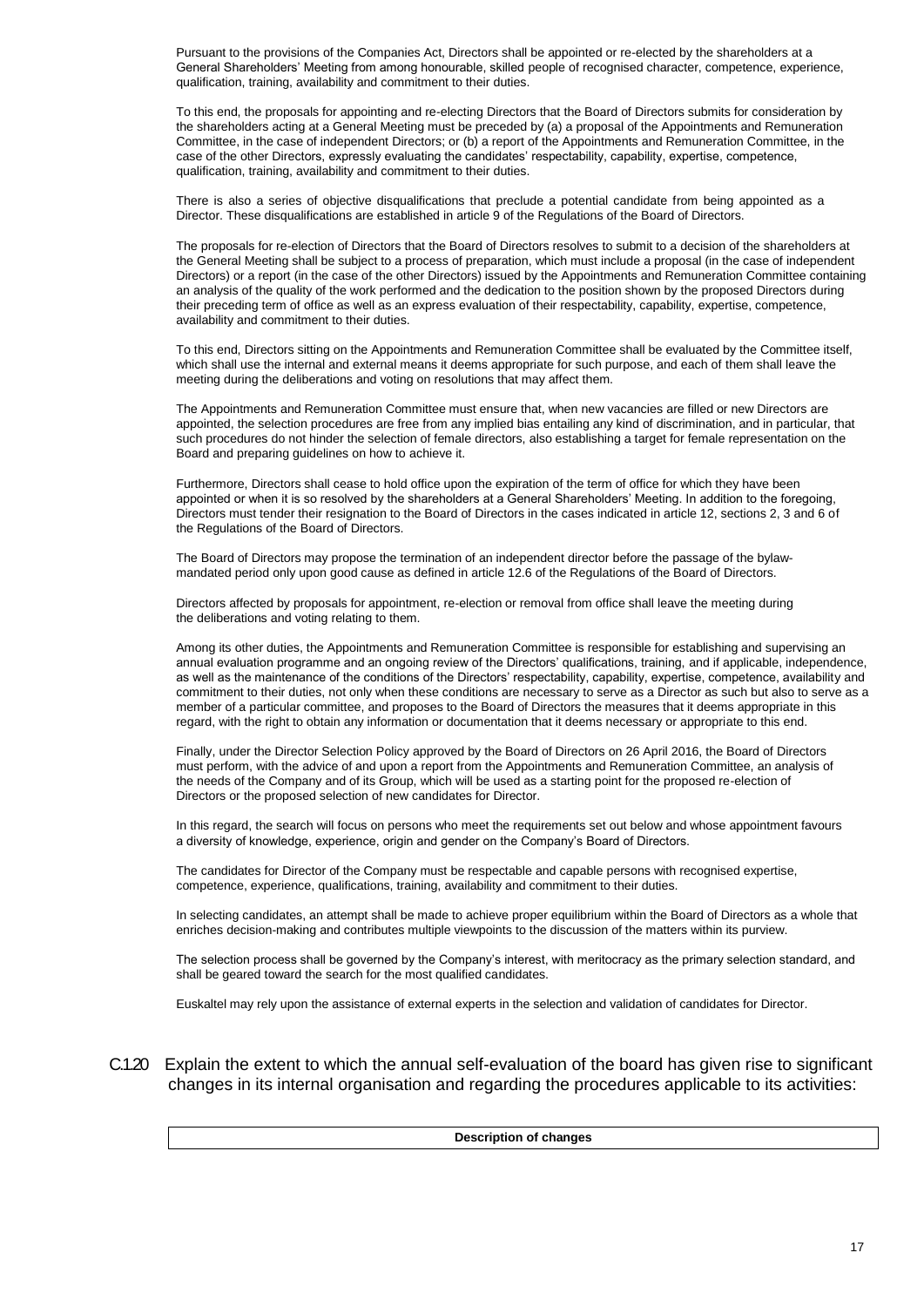Following the provisions of Recommendation 36 of the current Good Governance Code of Listed Companies, a procedure and calendar for engaging in a process of self-evaluation of its performance and operation was approved at the meetings of the Board of Directors of Euskaltel held on 16 April 2017 and 21 July 2017.

The approved procedure includes four different parallel sub-processes:

1. Self-evaluation of the Board and of its consultative Committees as a whole, with each and every one of the Directors filling out a Good Corporate Governance survey.

2. Evaluation of the positions on the Board (Chair, CEO and Secretary), through individual meetings between the Chair of the Appointments and Remuneration Committee and each of the Directors (executive, proprietary and independent).

3. Evaluation of the independent Directors, both individually and as a whole, through individual meetings between the Chair of the Board of Directors and each of the Directors (executive, proprietary and independent).

4. In addition, and based on the publication on 27 June 2017 of Technical Guide 3/2017 of the National Securities Market Commission on Audit Committees at Public Interest Entities, there has been a separate self-evaluation of the Audit and Control Committee by means of the completion by its members of a specific self-evaluation survey based on said Guide. At the end of all of the above procedures, the results of each process were presented at meetings of the management bodies held during the month of October 2017 during which the Board of Directors approved the improvements proposed by the Directors regarding the organisation of the Board itself and of the Committees. This included the following:

- Design of a Plan to ensure 30% women on the Board by 2020.

- Design of a procedure for the Succession Plan for the Chair, the CEO, the Secretary and the members of the Board.

- Annual repetition of the self-evaluation of the Board and external evaluation every three years.
- Drafting of a standard procedure for conduct in crisis situations (Contingency Plan).

- Creation of working teams among members of the Company's Management Team and Directors in order to obtain the maximum contribution of the latter without them intervening in management.

- Continuing the required connection between the Board of Directors and the Management Committee.

- Future provision for specific self-evaluation of each Committee by its members.

C.1.20. *bis* Describe the process of self-evaluation and the areas evaluated by the board of directors, with the assistance of an external consultant, if any, regarding diversity in its composition and powers, the operation and composition of its committees, the performance of the chair of the board of directors and of the chief executive of the company, and the performance and contribution of each director.

As referred to in section C.1.20 below, the following were evaluated during financial year 2017:

1. The Board and its consultative Committees as a whole, with each and every one of the Directors filling out a Good Corporate Governance survey. The Good Governance Survey was structured into 55 questions divided into 8 blocks (Board of Directors, Directors, Committees, Audit and Control Committee, Appointments and Remuneration Committee, Chair, Lead Independent Director and Secretary). The Chair of the Board was in charge of this evaluation. 2. Positions on the Board (Chair, CEO and Secretary), through individual meetings between the Chair of the Appointments

and Remuneration Committee and each of the Directors (executive, proprietary and independent). These interviews were held to know the opinion of the interviewees regarding the exercise of a number of powers by the positions evaluated. The Chair of the Appointments and Remuneration Committee was in charge of this evaluation.

3. Independent Directors, through individual meetings between the Chair of the Board of Directors and each of the Directors (executive, proprietary and independent). These interviews were held to know the opinion of the interviewees regarding a number of attitudes and/or qualities of the independent Directors, both individually and collectively (preponderance of connected and team work over isolated individual activities, contribution of maximum value possible with their knowledge, experience and skills, communication and fluid relations with the other Directors, sufficient knowledge regarding significant or unexpected matters, medium- and long-term view, demand for sufficient information for decision-making, proactive participation in deliberations and generally at meetings, sufficient preparation for meetings prior to the holding thereof). The Chair of the Board was in charge of this evaluation.

4. In addition, and based on the publication on 27 June 2017 of Technical Guide 3/2017 of the National Securities Market Commission on Audit Committees at Public Interest Entities, there has been a separate self-evaluation of the Audit and Control Committee by means of the completion by its members of a specific self-evaluation survey based on said Guide. The survey was structured into 30 questions divided into two blocks (basic principles and performance of duties). The Chair of the Audit and Control Committee was in charge of this evaluation.

C.1.20.*ter* List any business relationships of the consultant or any company of its group with the company or any company of its group.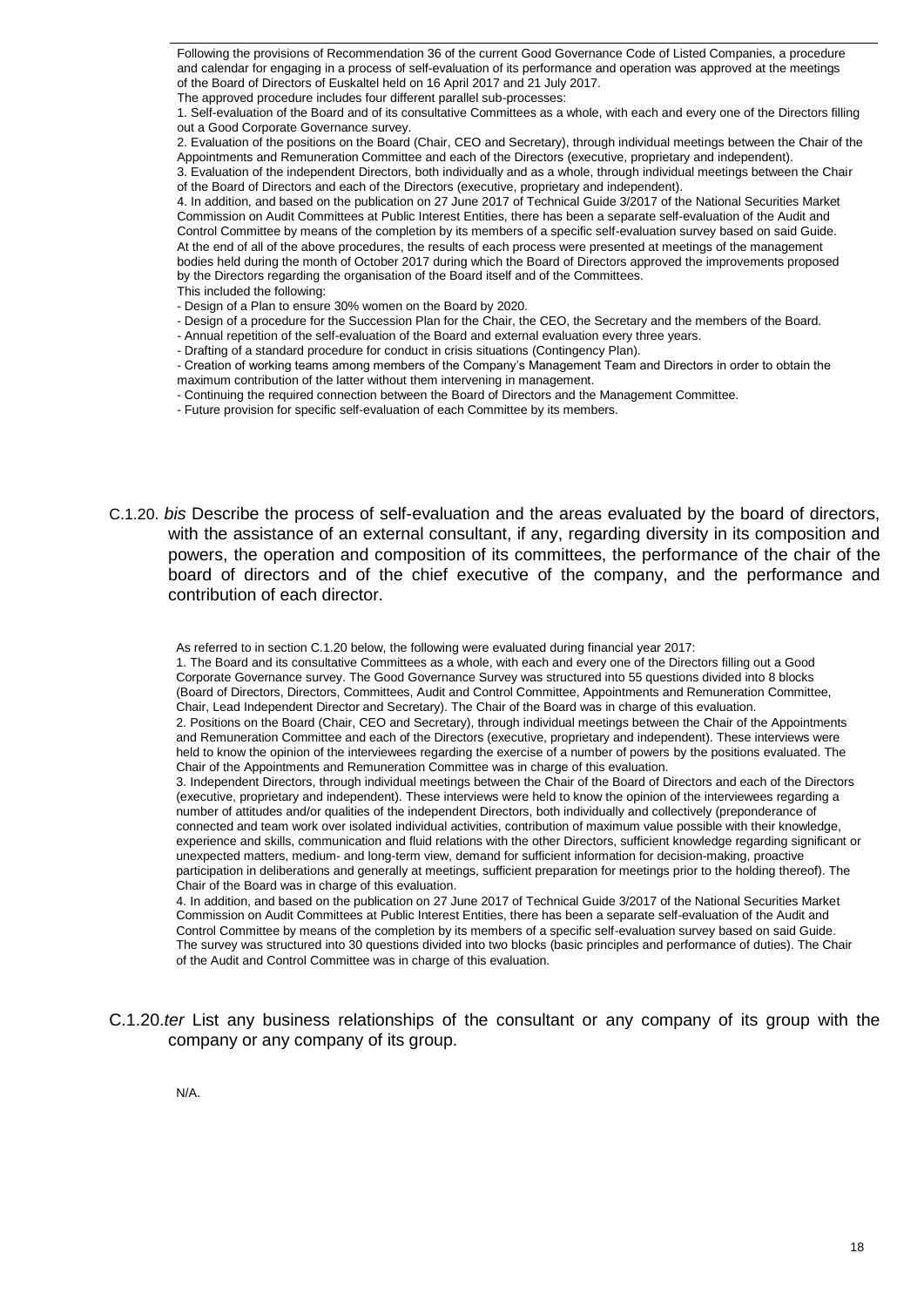### C.1.21 State the circumstances under which the resignation of directors is mandatory.

Article 12.2 of the Regulations of the Board of Directors provides that Directors must tender their resignation to the Board of Directors and formalise the resignation in the following cases:

(i) If due to supervening circumstances they are involved in any of the instances of disqualification or prohibition referred to in provisions of a general nature, the Bylaws or the Regulations.

(ii) If serious damage is caused to the value or reputation of the Company or there is a risk to the Company of criminal liability as a result of any acts or conduct attributable to the Director.

(iii) If they cease to deserve the respectability or to have the capability, expertise, competence, availability or commitment to their duties required to be a Director of the Company.

(iv) If their continuance in office on the Board of Directors may for any reason jeopardise the faithful and diligent performance of their duties in furtherance of the Company interest, whether directly, indirectly or through connected persons (pursuant to the definition of this term set forth in the Regulations).

(v) If the reasons why the director was appointed cease to exist, and particularly in the case of proprietary directors, if the shareholder or shareholders who proposed, requested or decided the appointment thereof totally or partially sell or transfer their equity interest, with the result that such equity interest ceases to be significant or sufficient to justify the appointment.

Article 12.4 of the Regulations of the Board of Directors also provides that Directors must also tender their resignation to the Board of Directors when they reach the age of 70, and they must formalise the corresponding resignation from their position as Director at the first meeting of the Board of Directors that takes place after the holding of the General Shareholders' Meeting at which the shareholders approve the annual accounts for the financial year in which they reach said age.

Finally, article 12.6 of said Regulations provides that the Board of Directors may propose the termination of an independent Director before the passage of the bylaw-mandated period only upon good cause found by the Board of Directors. In particular, good cause shall be deemed to exist whenever the Director has failed to perform the duties inherent in the position held thereby or comes under any of the prohibited circumstances described in the definition of independent Director established by applicable legal provisions or, in the absence thereof, the good corporate governance recommendations applicable to the Company at any particular time.

- C.1.22 Section deleted.
- C.1.23 Are qualified majorities, different from the statutory majorities, required to adopt any type of decision?

X Yes No

If so, describe the differences.

**Description of differences**

Article 55 of the Bylaws and article 22 of the Regulations of the Board of Directors provide that a valid quorum for a meeting of the Board of Directors held to adopt Significant Decisions of the Board of Directors shall require the attendance in person or by proxy of 4/5 of its members.

Furthermore, resolutions regarding a matter that is a Significant Decision of the Board of Directors shall be adopted with the favourable vote of at least 4/5 of the members present in person or by proxy.

Pursuant to article 56 of the Bylaws and article 23 of the Regulations of the Board of Directors, the following are considered Significant Decisions of the Board of Directors:

a) Closure of any work centre of the Company at any time within the Autonomous Community of the Basque Country, unless there is documentation duly supporting said closure for reasons of efficiency in carrying out the business activity of the Company.

b) Proposing any decision to the shareholders acting at a General Shareholders' Meeting that is intended to have the effect of not maintaining effective administration and management of the Company within the Autonomous Community of the Basque Country or within any other Autonomous Community in which the effective administration and management of a subsidiary or minority-owned company is located.

c) Proposing to the shareholders acting at a General Shareholders' Meeting a change in the "Euskaltel" brand for carrying out the activities of the Company in the Autonomous Community of the Basque Country.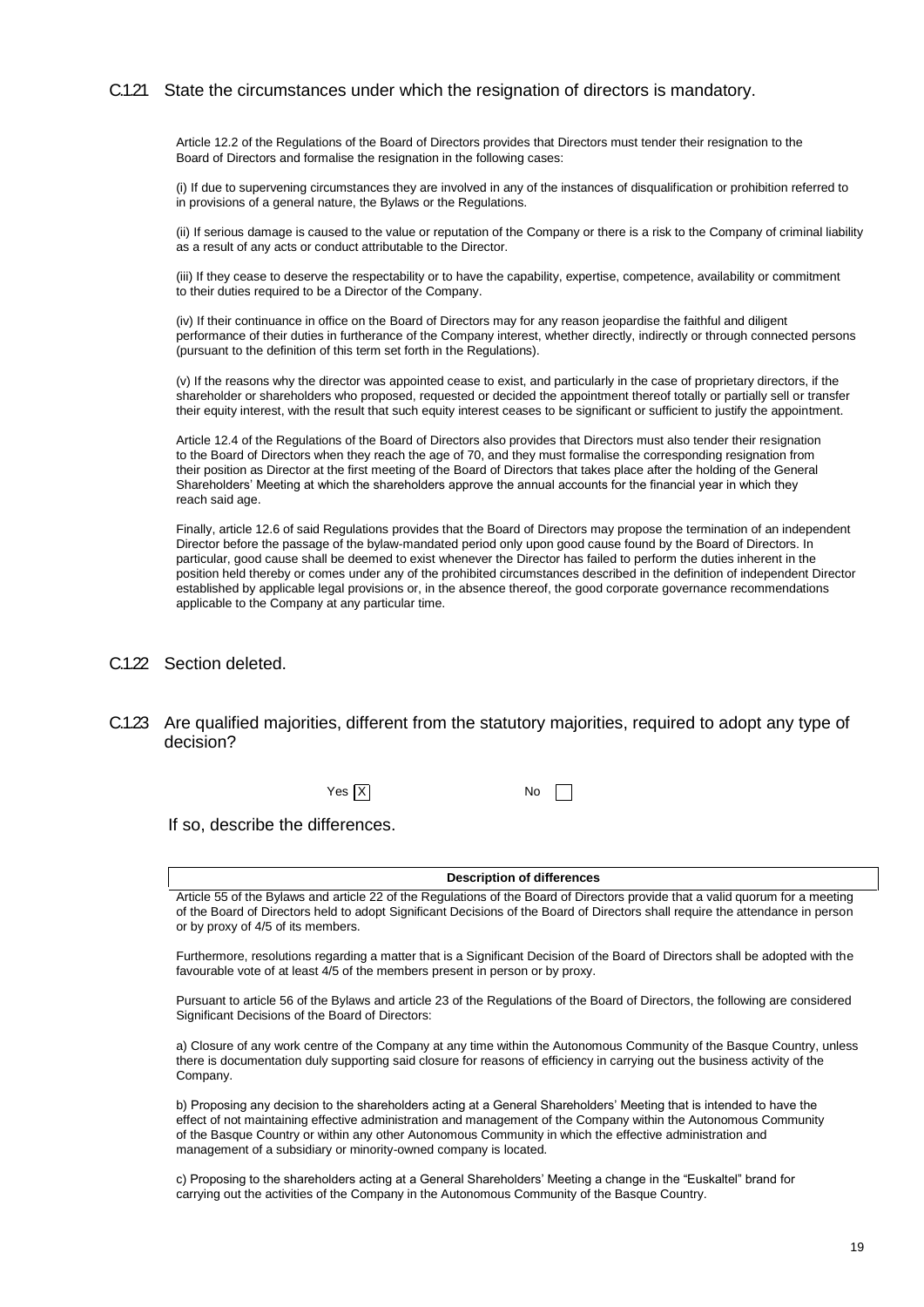d) Decision regarding the direction of the Company's vote in its capacity as member or shareholder (and the vote of its representatives on management bodies) at any subsidiaries or minority-owned companies regarding any resolution deemed to be a Significant Decision of the Board of Directors for purposes of this section.

e) Resolutions to implement the delegations made by the shareholders acting at a General Shareholders' Meeting regarding the above matters.

C.1.24 Explain whether there are specific requirements, other than the requirements relating to directors, to be appointed chair of the board of directors.

| Yes                                                     | No                                           | ΙX                                                                                                                                                                                                                                                                                                                                                                                                          |
|---------------------------------------------------------|----------------------------------------------|-------------------------------------------------------------------------------------------------------------------------------------------------------------------------------------------------------------------------------------------------------------------------------------------------------------------------------------------------------------------------------------------------------------|
| C.1.25 State whether the chair has a tie-breaking vote: |                                              |                                                                                                                                                                                                                                                                                                                                                                                                             |
| Yes $X$                                                 | No                                           |                                                                                                                                                                                                                                                                                                                                                                                                             |
|                                                         | Issues in which there is a tie-breaking vote |                                                                                                                                                                                                                                                                                                                                                                                                             |
| the resolution in question.                             |                                              | In accordance with article 54 of the Bylaws and article 21 of the Regulations of the Board of Directors, the Chair shall have the<br>tie-breaking vote in the event of a tie regarding any matter that is not a Significant Decision of the Board of Directors, unless<br>the Chair has a conflict of interest, in which case he or she must refrain from participating in the discussions of and voting on |

C.1.26 State whether the bylaws or the regulations of the board set forth any age limit for directors:

| Yes $\overline{X}$ | $No$ $\Box$ |  |
|--------------------|-------------|--|
|--------------------|-------------|--|

Age limit for the chair: N/A.

Age limit for the CEO: N/A.

Age limit for directors: 70.

C.1.27 State whether the bylaws or the regulations of the board establish any limit on the term of office for independent directors that is different from the term provided by regulatory provisions:



C.1.28 State whether the bylaws or the regulations of the board of directors establish specific rules for proxy-voting at meetings of the board of directors, the manner of doing so, and especially the maximum number of proxies that a director may hold, as well as whether any restriction has been established regarding the categories of directors to whom proxies may be granted beyond the restrictions imposed by law. If so, briefly describe such rules.

Pursuant to article 57 of the Bylaws and article 24 of the Regulations of the Board of Directors, any Director may grant their proxy and vote to any other Director, giving notice thereof by letter addressed to the Chair. The proxy must be in writing and must be particular for each meeting.

Article 25 of the Regulations of the Board of Directors provides that Directors shall make every effort to attend the meetings of the Board of Directors and, if unable to do so in person, shall endeavour to give a proxy to another Director, to whom appropriate instructions must be given. They may not give a proxy in connection with matters in relation to which they have any conflict of interest.

There is no maximum number of proxies that may be granted by a Director, nor are Directors required to grant their proxy to another director of the same type, except as provided by law.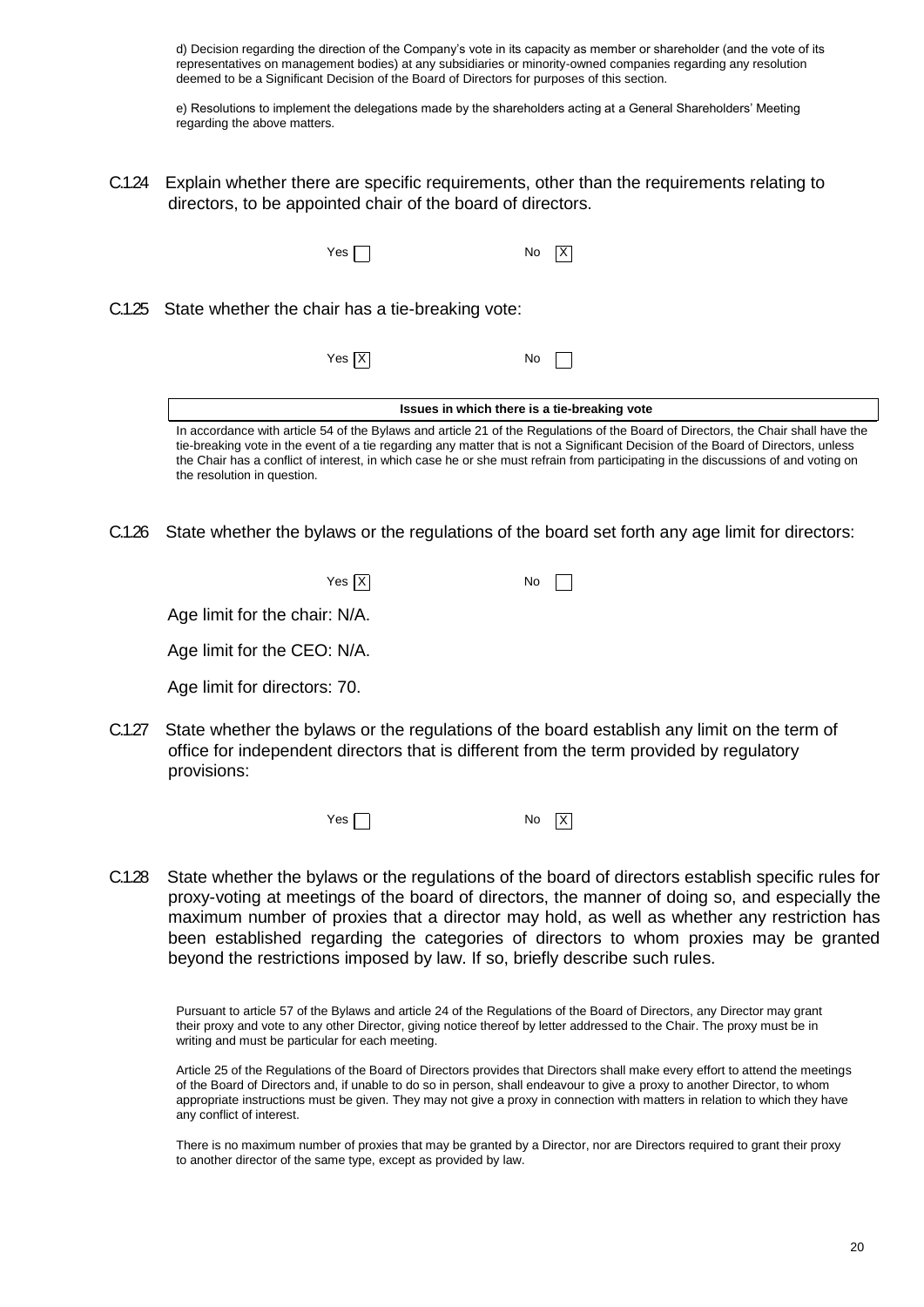C.1.29 State the number of meetings that the board of directors has held during the financial year If applicable, also state the number of meetings of the board at which the chair was not in attendance. Proxies granted with specific instructions shall be counted as attendance.

| Number of meetings of the board                                          |  |
|--------------------------------------------------------------------------|--|
| Number of meetings of the board at which the chair was not in attendance |  |

If the chair is an executive director, state the number of meetings held without the presence in person or by proxy of any executive director and chaired by the lead independent director.

| <b>Number of meetings</b> |  |
|---------------------------|--|
|                           |  |

State the number of meetings held by the different committees of the board during the financial year:

| <b>Committee</b>                        | Number of meetings |
|-----------------------------------------|--------------------|
| AUDIT AND CONTROL COMMITTEE             | 8                  |
| APPOINTMENTS AND REMUNERATION COMMITTEE | 9                  |
| STRATEGY COMMITTEE                      |                    |

C.1.30 State the number of meetings that the board of directors has held during the financial year with the attendance of all of its members. Proxies granted with specific instructions shall be counted as attendance:

| Number of meetings with the attendance of all of the directors |         |
|----------------------------------------------------------------|---------|
| % in attendance of total votes during the financial year       | 100.00% |

C.1.31 State whether the annual individual accounts and the annual consolidated accounts that are submitted to the board for approval are previously certified:

X Yes No

Identify, if applicable, the person/persons that has/have certified the annual individual and consolidated accounts of the company for formulation by the board:

| Name                                                                   | Position                      |
|------------------------------------------------------------------------|-------------------------------|
| <b>INCHAUSTI</b><br>UENTES<br>MR.<br>. ANDER<br>DE.<br>_AS Fl<br>. JON | Chief Fi<br>Financial Officer |

C.1.32 Explain any mechanisms established by the board of directors to avoid the individual and consolidated accounts formulated thereby to be submitted at the general meeting with qualifications in the audit report.

Article 43.3 of the Regulations of the Board of Directors provides that the Board shall seek to definitively formulate the annual accounts such that there is no room for reservations or qualifications by the statutory auditor. In those exceptional circumstances in which they are made, both the Chair of the Audit and Control Committee and the external auditors shall clearly explain to the shareholders the content of such reservations or qualifications. However, if the Board of Directors believes that its opinion should prevail, it shall provide a public explanation of the content and scope of the discrepancy.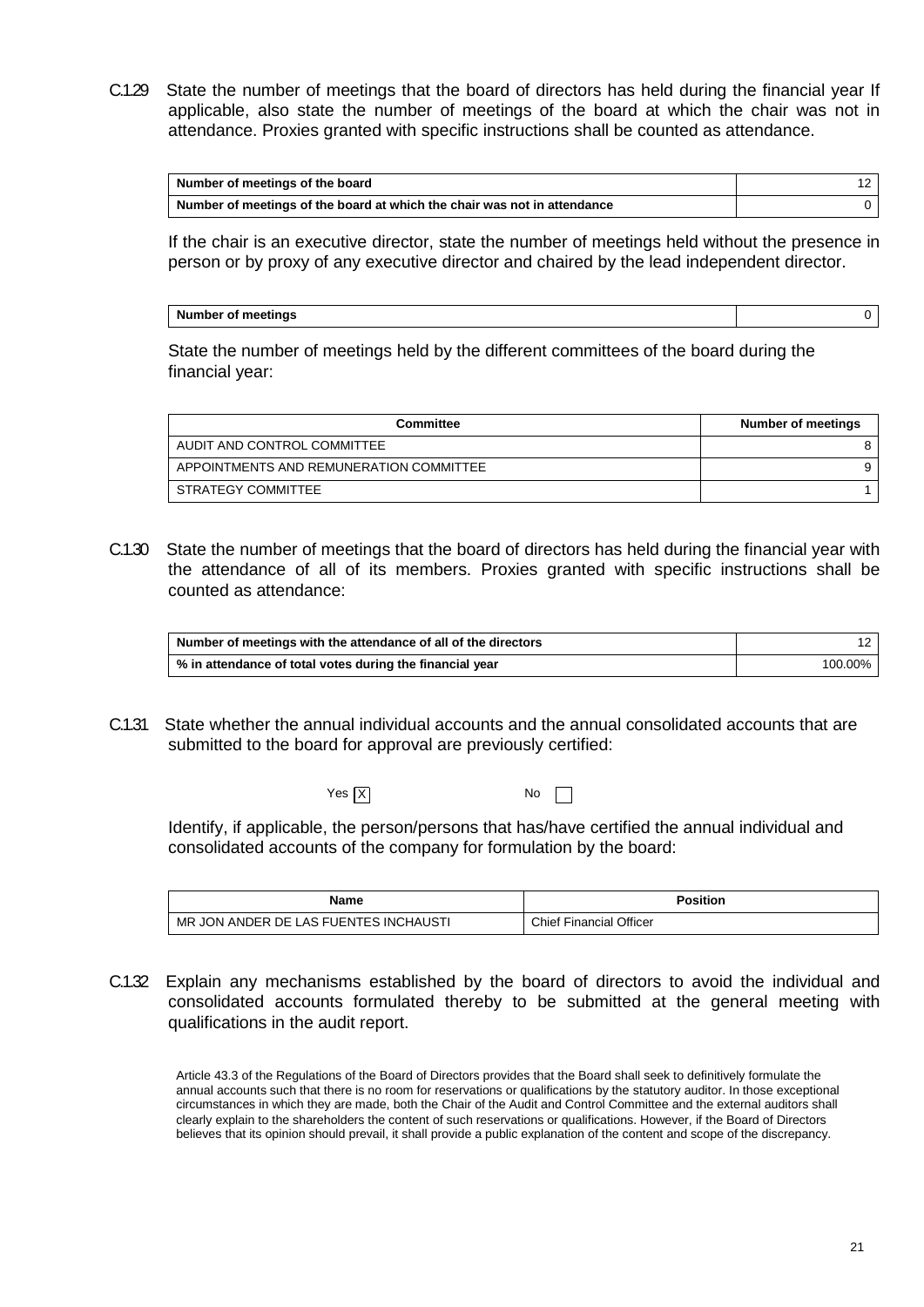In addition, article 5 of the Regulations of the Audit and Control Committee provides that, without prejudice to any other duties that may be assigned thereto from time to time by the Board of Directors, or that are vested therein by applicable legal provisions, the Audit and Control Committee shall perform the following basic duties:

a) Monitor the effectiveness of internal control at the Company and within its Group, as well as of their systems for the management of risks, including tax risks.

b) Analyse with the external auditors any possible significant weaknesses in the internal control system detected when the audit was performed.

c) Supervise the process of preparing and presenting regulated financial information.

d) Supervise the internal audit activity of the Company.

e) Establish appropriate relations with the external auditors to receive information on those issues that might compromise the independence thereof, for examination by the Committee, and any others related to the audit process, as well as such other communications as are provided for in the laws on auditing and in auditing rules. In any event, they must receive every year from the external auditors a written confirmation of their independence from the entity or entities directly or indirectly related thereto, as well as information about additional services of any kind provided to these entities by the statutory auditors or companies, or by persons or entities related to them in accordance with the laws on auditing of accounts.

In addition, throughout the financial year, the Audit and Control Committee reports on the Company's financial information before it is approved by the Board of Directors and submitted to the National Securities Market Commission (CNMV).

### C.1.33 Is the secretary of the board a director?

 $Yes \frown$ 

If the secretary is not a director, complete the following table:

| Name of secretary                 | Representative |
|-----------------------------------|----------------|
| MR FRANCISCO JAVIER ALLENDE ARIAS |                |

X

- C.1.34 Section deleted.
- C.1.35 State the mechanisms, if any, used by the company to preserve the independence of external auditors, financial analysts, investment banks and rating agencies.

In accordance with article 43 of the Regulations of the Board, the Audit and Control Committee proposes to the Board of Directors, for submission to the shareholders at the General Shareholders' Meeting, the appointment (indicating the contractual terms and conditions and the scope of the professional mandate), renewal and revocation of the statutory auditor of the annual accounts of the Company and oversees compliance with the auditing contract.

To this end, the Audit and Control Committee shall refrain from proposing to the Board of Directors, and the Board of Directors shall refrain from submitting to the shareholders at a General Shareholders' Meeting, the appointment as statutory auditor of the Company of any audit firm that is affected by grounds for disqualification under the legal provisions on auditing or those firms for which the fees expected to be paid by the Company for all items is greater than five per cent (5%) of their total revenues for the previous financial year.

In addition, article 64.3 of the Bylaws provides that, without prejudice to any other duties that may be assigned to it from time to time by the Board of Directors, the Audit and Control Committee shall perform the following basic duties:

a) Report to the shareholders at the General Shareholders' Meeting on the issues raised by the shareholders that are within its purview, and particularly regarding the results of the audit, explaining how it has contributed to the integrity of the financial information and the function that the Audit and Control Committee has performed in said process.

b) Monitor the effectiveness of internal control at the Company and within its Group, as well as of their systems for the management of risks, including tax risks.

c) Together with the statutory auditors, but without diminishing the independence thereof, analyse significant weaknesses in the internal control system detected during the audit. For these purposes, it may submit any recommendations or proposals to the Board of Directors and the corresponding follow-up period.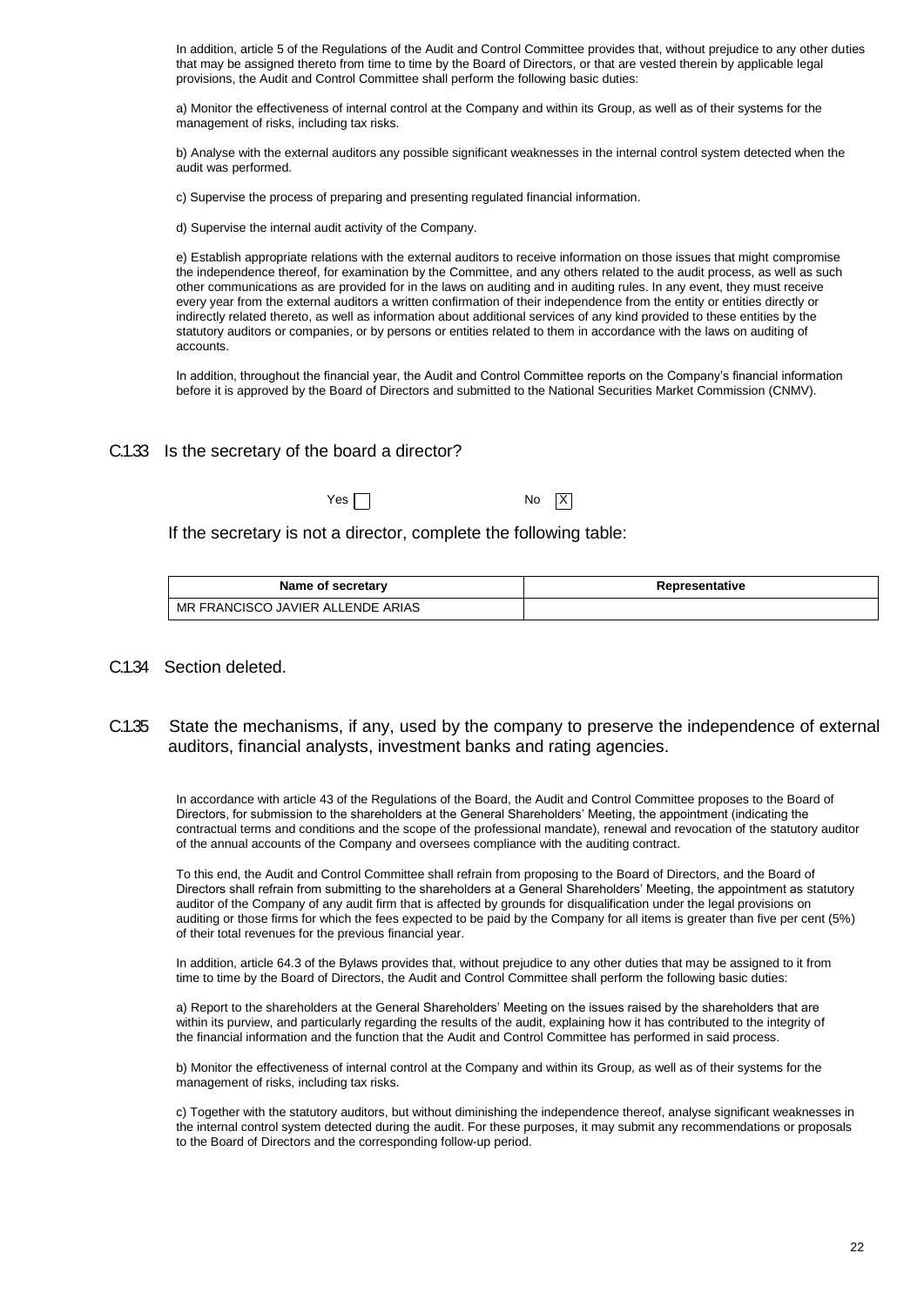d) Supervise the process of preparing and presenting regulated financial information and submit recommendations or proposals to the Board of Directors to protect the integrity thereof.

e) Propose to the Board of Directors, for submission to the shareholders at the General Shareholders' Meeting, the appointment, re-election or replacement of the statutory auditors, taking responsibility for the selection process, in accordance with applicable legal provisions, as well as the terms of engagement thereof, and regularly collect information therefrom on the audit plan and the implementation thereof, in addition to preserving their independence in the performance of their duties.

f) Supervise the internal audit activity of the Company.

g) Establish appropriate relations with the statutory auditors to receive information on those issues that might threaten the independence thereof, for examination by the Audit and Control Committee, and any others related to the audit process and, if applicable, the authorisation of services other than those prohibited under applicable legal provisions, as well as such other communications as are provided for in the laws on auditing and in other auditing rules. In any case, it must annually receive from the statutory auditors written confirmation of their independence from the Company or entities directly or indirectly related thereto, as well as detailed and itemised information on additional services of any kind provided to these entities by the statutory auditors or by persons or entities related thereto, in accordance with legal provisions governing audit activities.

h) On an annual basis, and prior to the audit report, issue a report expressing an opinion as to whether the independence of the statutory auditor is compromised. This report must in all cases and on a reasoned basis pass upon the provision of each and every one of the additional services referred to in the preceding letter, considered individually and as a whole, other than the legal audit, and upon the rules on independence or the legal provisions governing audit activities.

i) Provide an advance report to the Board of Directors on all of the matters provided by law, the Company's Bylaws and the Regulations of the Board of Directors, and particularly regarding: (i) the financial information that the Company must periodically publish; (ii) the creation or acquisition of interests in special purpose entities or entities domiciled in territories or countries considered to be tax havens; and (iii) related-party transactions.

On the other hand, section 3.(ii) of article 5 of the Regulations of the Audit and Control Committee provides that, as regards the external auditor, the Audit and Control Committee is vested with the following powers, among others:

(a) Ensure that the remuneration of the external auditor does not compromise its quality or independence.

(b) Ensure the independence of the external auditor and, to that end: (i) ensure that the Company reports any change of external auditor to the CNMV as a significant event, accompanied by a statement of any disagreements arising with the outgoing auditor and the reasons for the same; (ii) ensure that the Company and the statutory auditor adhere to current legal provisions on the provision of non-audit services, and in general, to the other rules established to ensure the independence of statutory auditors; and (iii) investigate the issues giving rise to any resignation of the external auditor.

C.1.36 State whether the Company has changed the external auditor during the financial year. If so, identify the incoming and the outgoing auditor:

Yes No

X

If there has been any disagreement with the outgoing auditor, provide an explanation thereof:

C.1.37 State whether the audit firm performs other non-audit work for the company and/or its group. If so, state the amount of the fees paid for such work and the percentage they represent of the aggregate fees charged to the company and/or its group:

X Yes No

**Company Group Total Amount of other non-audit work (thousands of euros)** 115 115 115 115 115 40 155 Amount of non-audit work / Total amount billed by the audit firm (%)  $\vert$  51.23% 25.97% 40.98%

 $\Box$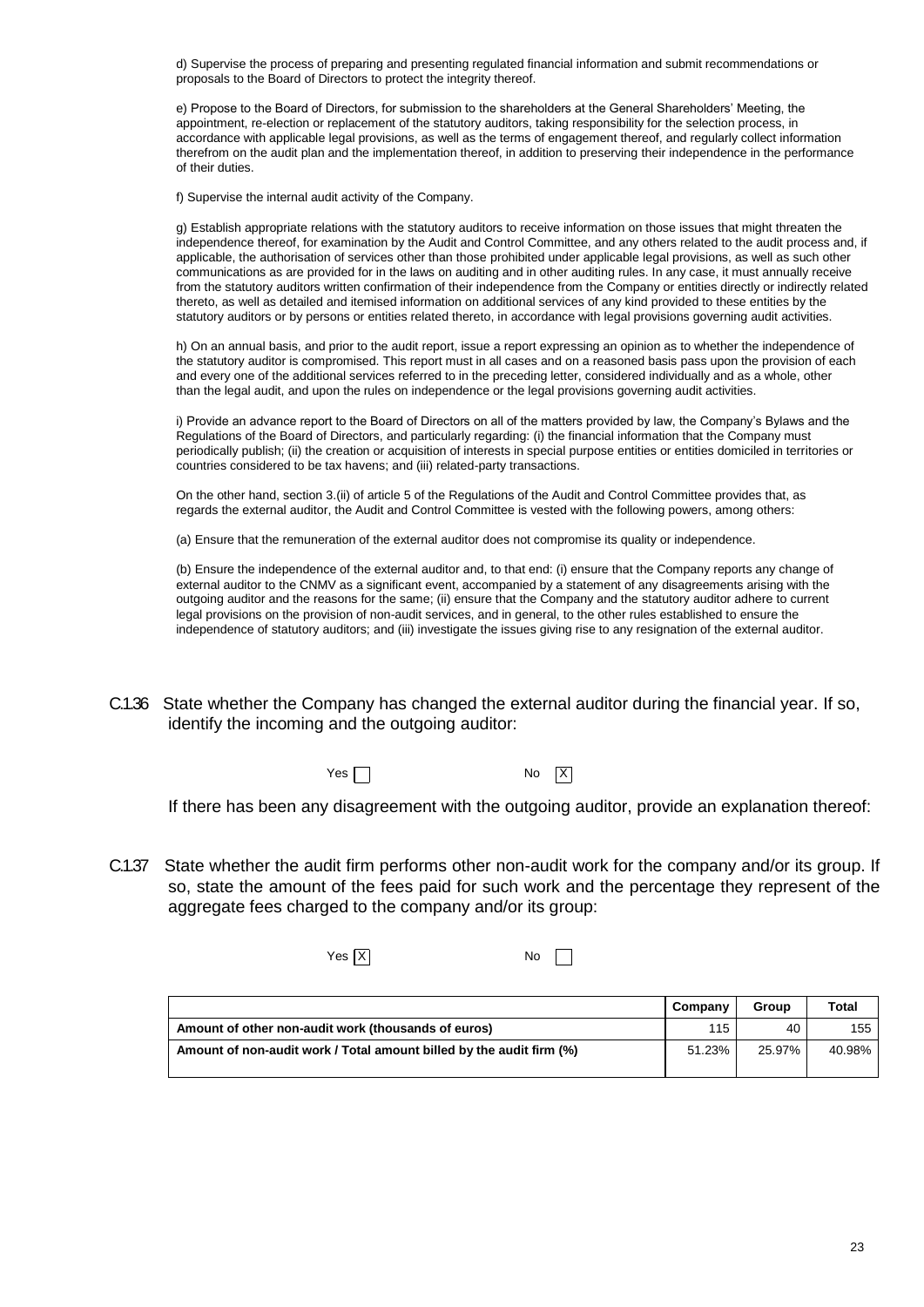- C.1.38 State whether the audit report on the annual accounts for the prior financial year has observations or qualifications. If so, state the reasons given by the chair of the audit committee to explain the content and scope of such observations or qualifications.
	- Yes  $\Box$ No  $\boxed{X}$
- C.1.39 State the number of consecutive years for which the current audit firm has been auditing the annual accounts of the company and/or its group. In addition, state the percentage represented by such number of financial years audited by the current audit firm with respect to the total number of financial years in which the annual accounts have been audited:

|                                                                                                                                  | Company | Group  |
|----------------------------------------------------------------------------------------------------------------------------------|---------|--------|
| Number of consecutive financial years                                                                                            | 5       |        |
| Number of financial years audited by the current audit firm / Number of financial years the<br>company has been audited (as a %) | 25.00%  | 12.50% |

C.1.40 State whether there is any procedure for directors to hire external advisory services, and if so, describe it:

|        | $Yes$ $X$<br>No                                                                                                                                                                                                                                                                                                                        |
|--------|----------------------------------------------------------------------------------------------------------------------------------------------------------------------------------------------------------------------------------------------------------------------------------------------------------------------------------------|
|        | Describe the procedure                                                                                                                                                                                                                                                                                                                 |
|        | Article 29 of the Regulations of the Board of Directors provides that any Director may request the hiring of legal, accounting,<br>technical, financial, commercial or other experts at the Company's expense in order to be assisted in the performance of<br>the Director's duties.                                                  |
|        | The assignment must relate to specific issues of certain significance and complexity arising during the performance of the<br>Director's duties.                                                                                                                                                                                       |
|        | The hiring request shall be channelled through the Secretary of the Board of Directors, who may subject it to the prior<br>authorisation of the Board of Directors, and which may be denied on justifiable grounds, including the following<br>circumstances:                                                                          |
|        | (i) That it is not necessary for the proper performance of the duties entrusted to the Directors.<br>(ii) That the cost thereof is not reasonable in view of the significance of the problem and the assets and income of the<br>Company.                                                                                              |
|        | (iii) That the technical assistance sought may be adequately provided by the Company's own experts and technical personnel.<br>(iv) That it may pose a risk to the confidentiality of the information that must be provided to the expert.                                                                                             |
|        | In addition, article 24 of the Regulations of the Audit and Control Committee and article 27 of the Regulations of the<br>Appointments and Remuneration Committee provide that these Committees may request the hiring of legal, accounting,<br>financial or other experts to assist them with their duties, at the Company's expense. |
| C.1.41 | State whether there is any procedure for directors to obtain the information required to prepare<br>sufficiently in advance for meetings of management bodies and, if so, describe it:                                                                                                                                                 |
|        | Yes   X<br>No                                                                                                                                                                                                                                                                                                                          |
|        | Describe the procedure                                                                                                                                                                                                                                                                                                                 |

Article 15 of the Regulations of the Board of Directors provides that the Chair of the Board of Directors must ensure that the Directors receive in advance information sufficient to deliberate on the items on the agenda. Furthermore, article 19 of the Regulations of the Board of Directors provides that notice of meetings of the Board of Directors must be given at least 10 business days prior to the date set for the meeting.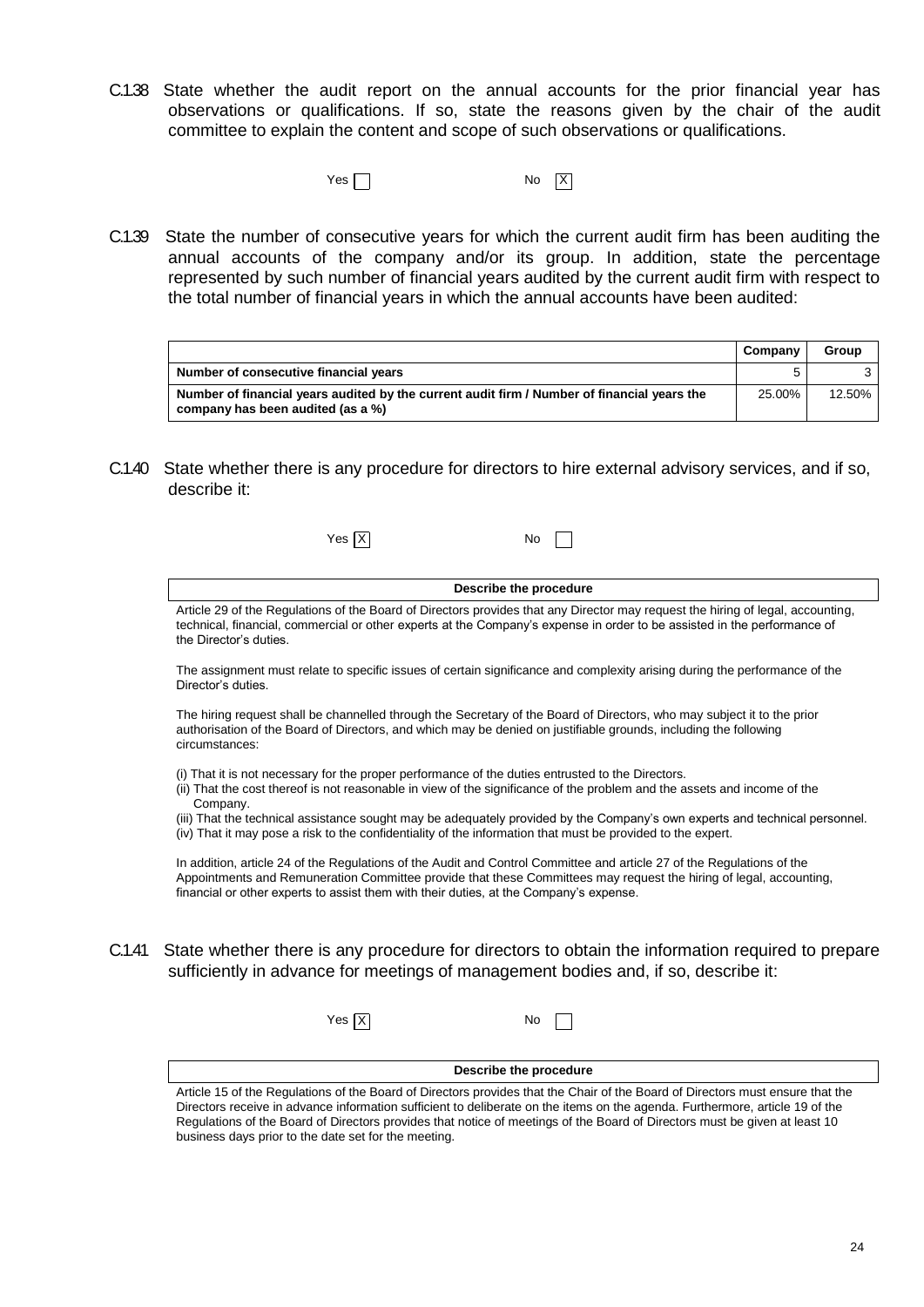C.1.42 State whether the company has established any rules requiring directors to inform the company —and, if applicable, resign from their position— in cases in which the credit and reputation of the company may be damaged, and if so, provide a detailed description:

| Yes $ \overline{X} $ | No |  |
|----------------------|----|--|
|----------------------|----|--|

| <b>Explain the rules</b>                                                                                                                                                                                                               |
|----------------------------------------------------------------------------------------------------------------------------------------------------------------------------------------------------------------------------------------|
| Directors must tender their resignation to the Board of Directors and formalise the resignation in the cases provided for in<br>article 12.2 of the Regulations of the Board of Directors, including for these purposes the following: |

(i) If due to supervening circumstances they are involved in any of the instances of disqualification or prohibition referred to in provisions of a general nature, the Bylaws or the Regulations.

(ii) If serious damage is caused to the value or reputation of the Company or there is a risk to the Company of criminal liability as a result of any acts or conduct attributable to the Director.

(iii) If they cease to deserve the respectability or to have the capability, expertise, competence, availability or commitment to their duties required to be a Director of the Company.

In addition, article 39.2 of the Regulations of the Board of Directors provides that a Director must inform the Company of any court, administrative or other proceedings brought against the Director and which, due to the importance or nature thereof, could seriously affect the reputation of the Company. In particular, every Director must inform the Company, through its Chair, if the Director has become subject to an order for further criminal prosecution (*resultara procesado*) or if an order for the commencement of an oral trial has been issued against such Director for any of the crimes specified in section 213 of the Companies Act.

C.1.43 State whether any member of the board of directors has informed the company that such member has become subject to an order for further criminal prosecution upon indictment or that an order for the commencement of an oral trial has been issued against such member for the commission of any of the crimes contemplated in section 213 of the Companies Act:

> Yes  $\Box$ No  $\overline{X}$

State whether the board of directors has analysed the case. If the answer is affirmative, provide a reasoned explanation of the decision made on whether or not the director should continue in the position or, if applicable, describe the actions taken by the board of directors through the date of this report or that it expects to take.

C.1.44 Describe the significant agreements entered into by the company that go into effect, are amended or terminate in the event of a change in control at the company as a result of a takeover bid, and the effects thereof.

- The financing agreement entered into between the Company and a syndicate of banks, whose Agent is Banco Bilbao Vizcaya Argentaria, on 5 October 2015, and formalised in an instrument dated 27 November after compliance with the conditions precedent established in the agreement, contains an acceleration clause requiring the Company to prepay the loan and any amounts due in the event of a change in control. For purposes of such agreement, a change in control is deemed to occur if any person or group of persons acting in concert acquires more than 50% of the share capital with voting rights of Euskaltel.

- The master services outsourcing agreement to build, operate, maintain and guarantee the service of the Euskaltel network, executed on 16 October 2014 between the Company and ZTE, provides that if Euskaltel is subject to a change in ownership (whether as a result of a business combination, restructuring, reorganisation, sale or otherwise) such that there is a greater than fifty per cent (50%) change in its shareholding structure, Euskaltel may terminate the agreement, provided that it gives ZTE six (6) months' prior written notice.

- The master IT services outsourcing agreement entered into on 20 June 2014 between the GFI Norte corporate group and the Company may be terminated by Euskaltel after the passage of two (2) years from such date if Euskaltel is subject to a change in share ownership (whether as a result of a business combination, restructuring, reorganisation, sale or otherwise) such that there is a greater than fifty per cent (50%) change in its shareholding structure.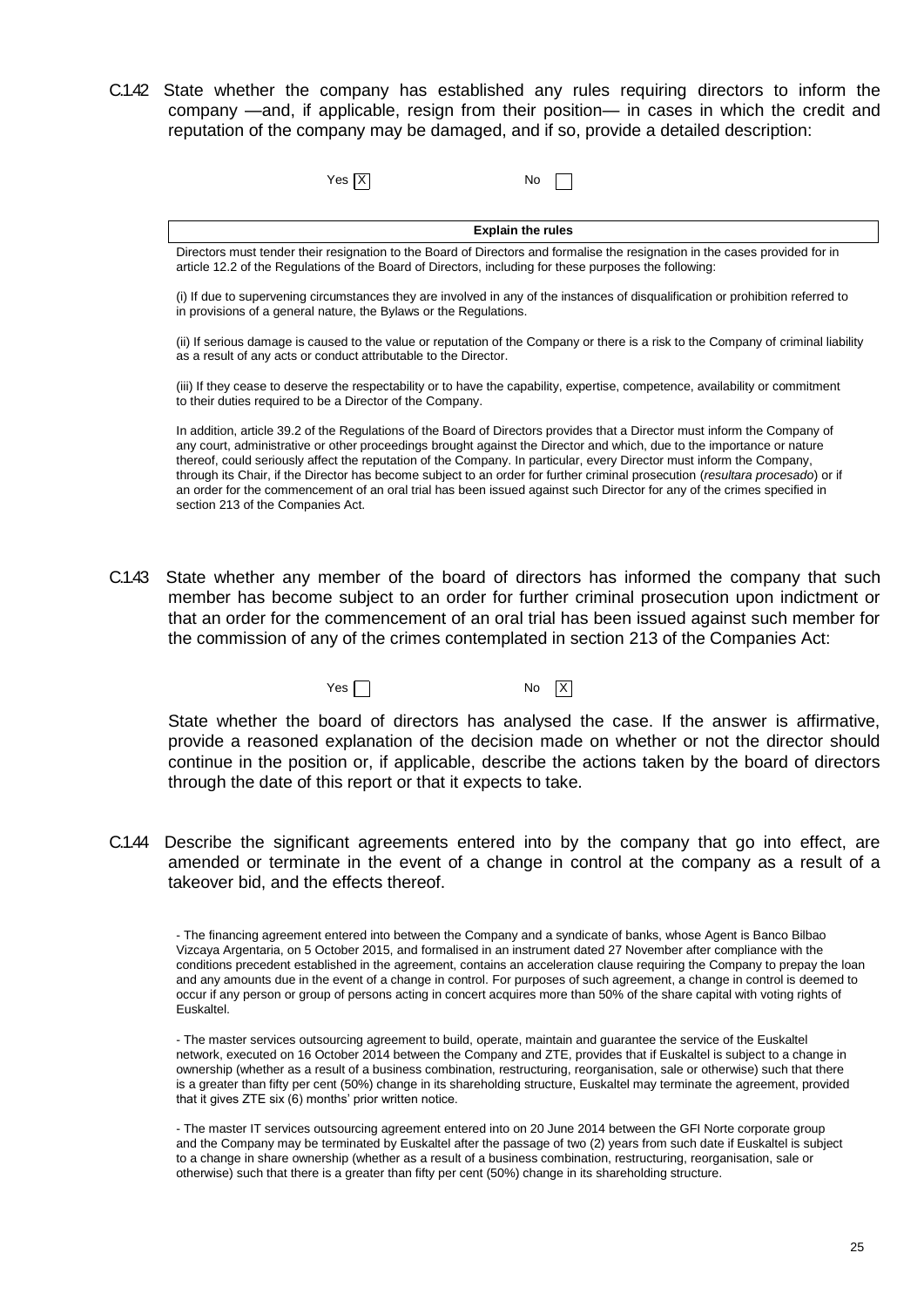- The agreement entered into on 2 July 2012 for Orange to provide services to Euskaltel in order for Euskaltel to provide services as a full VMO provides that the companies may terminate the agreement in the event that a competitor of one of the companies directly holds the majority of the capital or the voting rights of the other. Thus, if a competitor of Orange should end up directly holding the majority of the capital or voting rights of Euskaltel, Orange will be entitled to terminate the agreement. Likewise, if a competitor of Euskaltel should end up holding the majority of the capital or voting rights of Orange, Euskaltel may terminate the agreement.

C.1.45 Identify on an aggregate basis and provide a detailed description of the agreements between the company and its management level and decision-making positions or employees that provide for indemnities, guarantee or "golden parachute" clauses upon resignation or termination without cause, or if the contractual relationship is terminated as a result of a takeover bid or other type of transaction.

### **Number of beneficiaries:** 2

### **Type of beneficiary:**

Executive Directors

### **Description of Agreement:**

Addendum of 24 May 2016 to the internal services agreement with the Chair of the Board of Directors dated 1 April 2013, whereby, if the Chair ceases to hold that position or resigns from the Board, he or she may resume their previous employment relationship, or terminate it and receive a severance payment equal to 45 days of salary per year of service to Euskaltel, up to a maximum of 24 monthly payments.

CEO services agreement dated 1 September 2016, whereby the CEO will be entitled to receive from the Company a severance payment in the case of termination of employment and of the Contract on the following grounds:

a) Unilateral termination by the CEO due to serious breach by the Company of the obligations included in said Contract.

b) Unilateral termination by the CEO due to a material change in his duties, powers or conditions for providing the services that is not due to reasons attributable to the CEO.

c) Change in control of the Company within the meaning provided by article 42 of the Commercial Code. d) Unilateral termination of the contract by the Company, at any time, that is not due to (i) a serious breach attributable to the CEO of the duties of loyalty, diligence or good faith in accordance with which he must perform his office, or (ii) any other serious breach by the CEO of the obligations assumed under the contract.

The severance payment will consist of an amount equal to 18 months of his fixed annual remuneration on the date of termination of the Contract.

State whether such agreements must be reported to and/or approved by the decision-making bodies of the company or its group:

|                                               | <b>Board of Directors</b> | <b>General Meeting</b> |
|-----------------------------------------------|---------------------------|------------------------|
| Decision-making body approving the provisions | Yes                       | No                     |

|                                                  | ×es⊦ | .Nc                         |
|--------------------------------------------------|------|-----------------------------|
| Are the shareholders informed of the provisions? |      | $\ddot{\phantom{1}}$<br>. . |

### C.2 Committees of the board of directors

C.2.1 Describe all of the committees of the board of directors, the members thereof, and the proportion of executive, proprietary, independent, and other external directors of which they are comprised: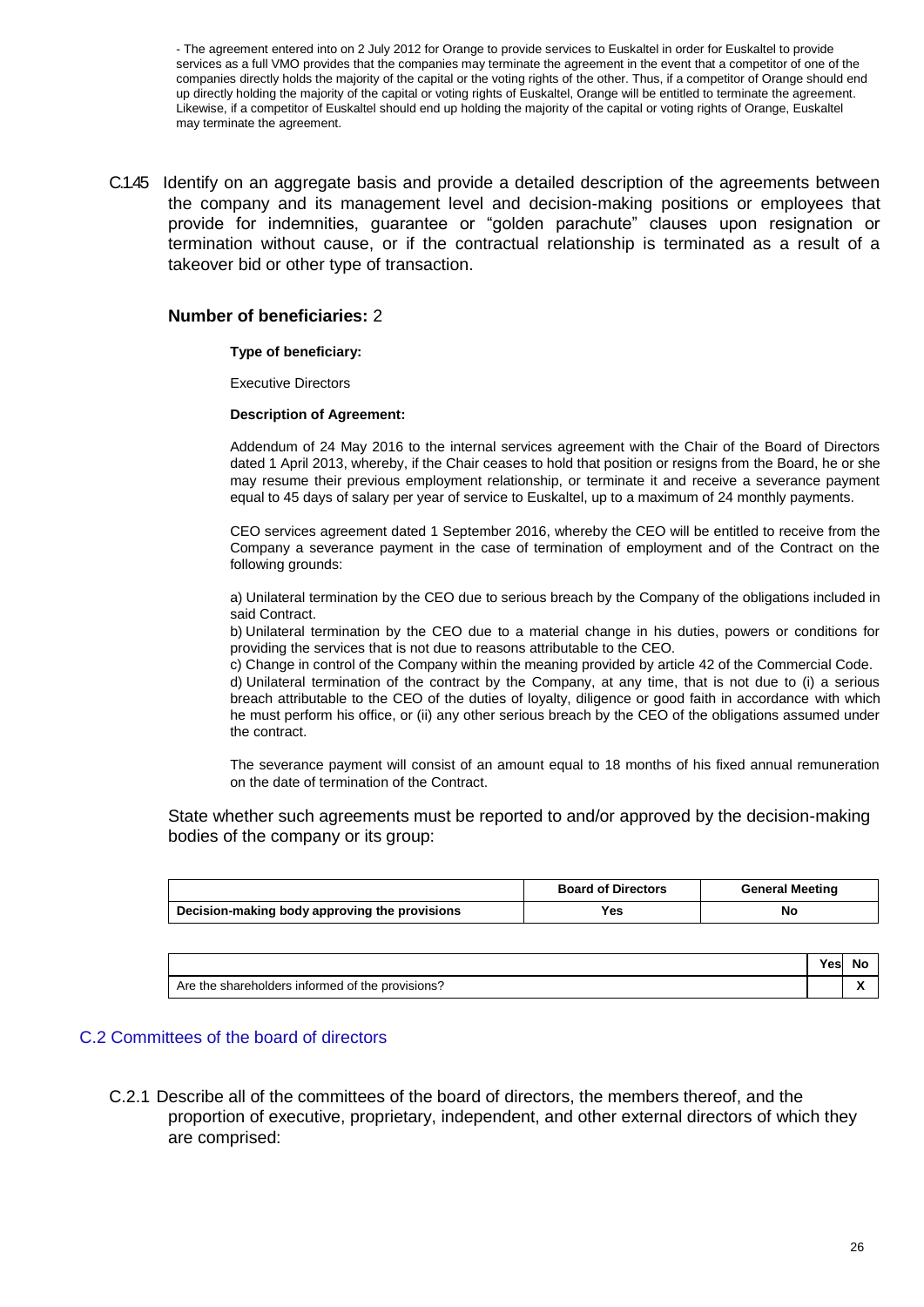### **AUDIT AND CONTROL COMMITTEE**

| <b>Name</b>                      | <b>Position</b> | Class       |
|----------------------------------|-----------------|-------------|
| MR IÑAKI ALZAGA ETXEITA          | <b>CHAIR</b>    | Independent |
| KARTERA 1, S.L.                  | MEMBER          | Proprietary |
| MR JAVIER FERNÁNDEZ ALONSO       | MEMBER          | Proprietary |
| MR ROBERT W. SAMUELSON           | MEMBER          | Proprietary |
| MR JOSÉ ÁNGEL CORRES ABASOLO     | MEMBER          | Independent |
| <b>MS ELISABETTA CASTIGLIONI</b> | MEMBER          | Independent |
| MR MIGUEL ÁNGEL LUJUA MURGA      | MEMBER          | Independent |

| % of proprietary directors | 42.86% |
|----------------------------|--------|
| % of independent directors | 57.14% |
| % other external           | 0.00%  |

Explain the duties assigned to this committee, describe its procedures and rules of organisation and operation, and summarise its most significant activities during the year.

The internal regulations of Euskaltel provide that the Audit and Control Committee shall be composed of a minimum of 3 and a maximum of 7 external Directors (proprietary and independent). A majority of the members of the Committee shall be independent directors. A Chair shall be elected from among the independent Directors on the Committee, and the Secretary may be one of its members or the Secretary or Deputy Secretary of the Board of Directors. In case of a tie, the Chair shall have the tie-breaking vote. The members of the Audit and Control Committee shall be appointed for a maximum term of 4 years, and may be re-elected on one or more occasions for terms of the same maximum length. The position of Chair shall be held for a maximum term of four years, after which period the Chair may not be re-elected as such until the passage of one year from ceasing to hold such position, but he or she continues to be a member of the Audit and Control Committee. The Secretary of the Committee shall be appointed for a maximum term of 4 years and may be re-elected on one or more occasions for terms of the same maximum length.

The Audit and Control Committee shall meet at least 2 to 4 times per year in order to review the periodic financial information to be submitted to the authorities and the information to be approved by the Board of Directors. The Committee shall also meet whenever called by its Chair, who must do so whenever the Board of Directors or the Chair thereof requests the issuance of a report or the adoption of proposals, or when requested by one third of the members of the Audit and Control Committee. The Chair of the Audit and Control Committee may also call a meeting whenever appropriate for the proper performance of its duties.

Pursuant to article 5.(v).a) of the Regulations thereof, the Audit and Control Committee shall conduct a periodic review of the Company's internal corporate governance rules and shall propose changes and updates to further develop and improve those rules to the Board of Directors for approval or submission to the shareholders at the General Meeting, as applicable. Article 64 of the Bylaws and article 5 of the Regulations of the Audit and Control Committee assign the following basic duties, among others, to the latter:

(a) Report to the shareholders at the General Meeting with respect to the matters raised therein by the shareholders on matters within its power, and particularly regarding the results of the audit.

(b) Monitor the effectiveness of internal control at the Company and within its Group, as well as of their systems for the management of risks, including tax risks.

(c) Together with the statutory auditors, but without diminishing the independence thereof, analyse significant weaknesses in the internal control system detected during the audit. For these purposes, it may submit any recommendations or proposals to the Board of Directors and the corresponding follow-up period.

(d) Supervise the process of preparing and presenting regulated financial information and submit recommendations or proposals to the Board of Directors to protect the integrity thereof.

(e) Propose to the Board of Directors, for submission to the shareholders at the General Shareholders' Meeting, the appointment, re-election or replacement of the statutory auditors, taking responsibility for the selection process, in accordance with applicable legal provisions, as well as the terms of engagement thereof, and regularly collect information therefrom on the audit plan and the implementation thereof, in addition to preserving their independence in the performance of their duties.

(f) Supervise the internal audit activity of the Company.

(g) Establish appropriate relations with the statutory auditors to receive information on those issues that might threaten the independence thereof, for examination by the Audit Committee, and any others related to the audit process and, if applicable, the authorisation of services other than those prohibited under applicable legal provisions, as well as such other communications as are provided for in the laws on auditing and in other auditing rules. In any case, it must annually receive from the statutory auditors written confirmation of their independence from the Company or entities directly or indirectly related thereto, as well as detailed and itemised information on additional services of any kind provided to these entities by the statutory auditors or by persons or entities related thereto, in accordance with legal provisions governing audit activities.

(h) On an annual basis, and prior to the audit report, issue a report expressing an opinion as to whether the independence of the statutory auditor is compromised.

(i) Provide an advance report to the Board of Directors on all of the matters provided by law, the Company's Bylaws and the Regulations of the Board of Directors, and particularly regarding: (i) the financial information that the Company must periodically publish; (ii) the creation or acquisition of interests in special purpose entities or entities domiciled in territories or countries considered to be tax havens; and (iii) related-party transactions.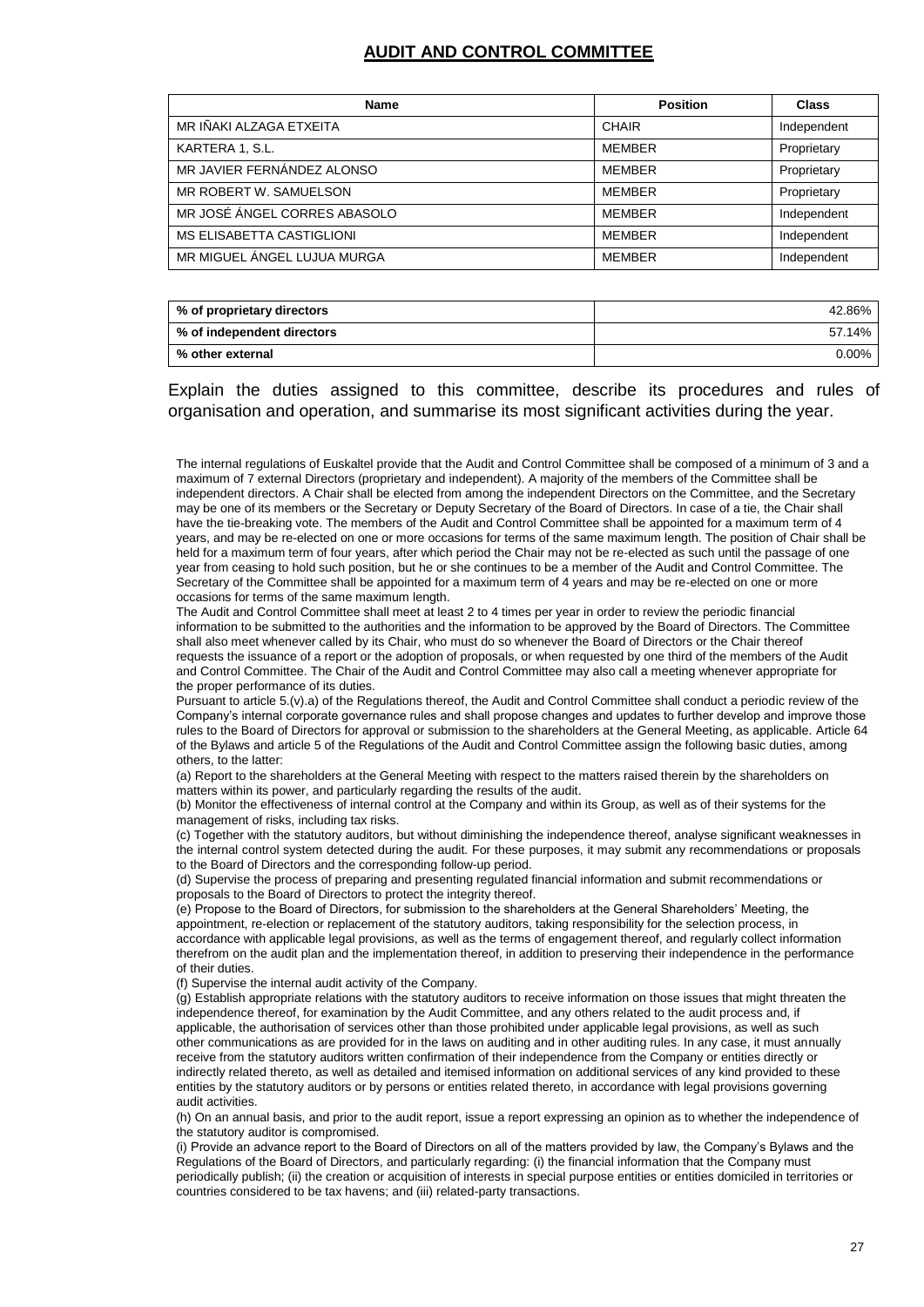The Audit and Control Committee met 8 times during financial year 2017, and among other items, it reviewed the periodic financial information that the Company must submit to the CNMV, the monthly management reports, intragroup and relatedparty transactions, the Internal Audit Plan 2017, the implementation of the ICFRS and the update of the corporate risk map.

Identify the director who is a member of the audit committee and who has been appointed taking into account the director's knowledge and experience in the areas of accounting, audit, or both, and report the number of years that the chair of this committee has held office.

| Name of director with experience                            | MR IÑAKI ALZAGA ETXEITA |
|-------------------------------------------------------------|-------------------------|
| Number of years during which Chair has held<br>the position |                         |

## **APPOINTMENTS AND REMUNERATION COMMITTEE**

| <b>Name</b>                      | <b>Position</b> | Class       |
|----------------------------------|-----------------|-------------|
| MR MIGUEL ÁNGEL LUJUA MURGA      | <b>CHAIR</b>    | Independent |
| MR LUIS RAMÓN ARRIETA DURANA     | <b>MEMBER</b>   | Proprietary |
| MR JAVIER FERNÁNDEZ ALONSO       | <b>MEMBER</b>   | Proprietary |
| MR ROBERT W. SAMUELSON           | <b>MEMBER</b>   | Proprietary |
| MR JOSÉ ÁNGEL CORRES ABASOLO     | <b>MFMBFR</b>   | Independent |
| MS BELÉN AMATRIAIN CORBI         | <b>MEMBER</b>   | Independent |
| <b>MS ELISABETTA CASTIGLIONI</b> | <b>MEMBER</b>   | Independent |

| % of proprietary directors | 42.86% |
|----------------------------|--------|
| % of independent directors | 57.14% |
| % other external           | 0.00%  |

Explain the duties assigned to this committee, describe its procedures and rules of organisation and operation, and summarise its most significant activities during the year.

The internal regulations of Euskaltel provide that the Appointments and Remuneration Committee shall be composed of a minimum of 3 and a maximum of 7 external (proprietary and independent) Directors. A majority of the members of the Committee shall be independent Directors. A Chair shall be elected from among the independent Directors on the Committee, and in case of a tie, the Chair shall have the tie-breaking vote. The Committee shall also appoint a Secretary, who may be one of its members or the Secretary or Deputy Secretary of the Board of Directors.

The members of the Appointments and Remuneration Committee shall be appointed for a maximum term of four years, and may be re-elected on one or more occasions for terms of the same maximum length. The position of Chair shall be held for a maximum term of four years, after which the Chair may not be re-elected to such office until the passage of one year, without prejudice to the continuance thereof as a member of the Appointments and Remuneration Committee. In addition, the Secretary of the Committee shall be appointed for a maximum term of four years and may be re-elected on one or more occasions for terms of the same maximum length.

The Appointments and Remuneration Committee meets two to four times per year for the ordinary review and evaluation of the status of the matters within its purview and whenever called by its Chair if appropriate for the proper performance of its duties. In all cases, the Chair shall also call a meeting of the Committee whenever the Board of Directors or the Chair thereof requests the issuance of a report or the adoption of proposals, or whenever requested by one third of the members of the Committee itself.

Article 65 of the Bylaws and article 5 of the Regulations of the Appointments and Remuneration Committee assign to the Committee the following basic duties, which are set forth in greater detail in articles 6 through 10 of the Regulations of said Committee:

(i) Evaluate the skills, knowledge and experience needed on the Board of Directors. For these purposes, it shall define the functions and skills necessary in the candidates to fill each vacancy and shall evaluate the time and dedication required for them to effectively perform their duties.

(ii) Establish a target for representation of the less represented gender on the Board of Directors and prepare guidelines on how to achieve this target.

(iii) Submit to the Board of Directors proposals for the appointment of independent Directors on an interim basis or for submission to a decision of the shareholders at a General Shareholders' Meeting, as well as proposals for the re-election or removal of said Directors by the shareholders.

(iv) Report on proposals for the appointment of the other Directors on an interim basis or for submission to a decision of the shareholders at a General Shareholders' Meeting, as well as proposals for the re-election or removal thereof by the shareholders.

(v) Report on proposals for the appointment and removal of senior officers and the basic terms of their contracts.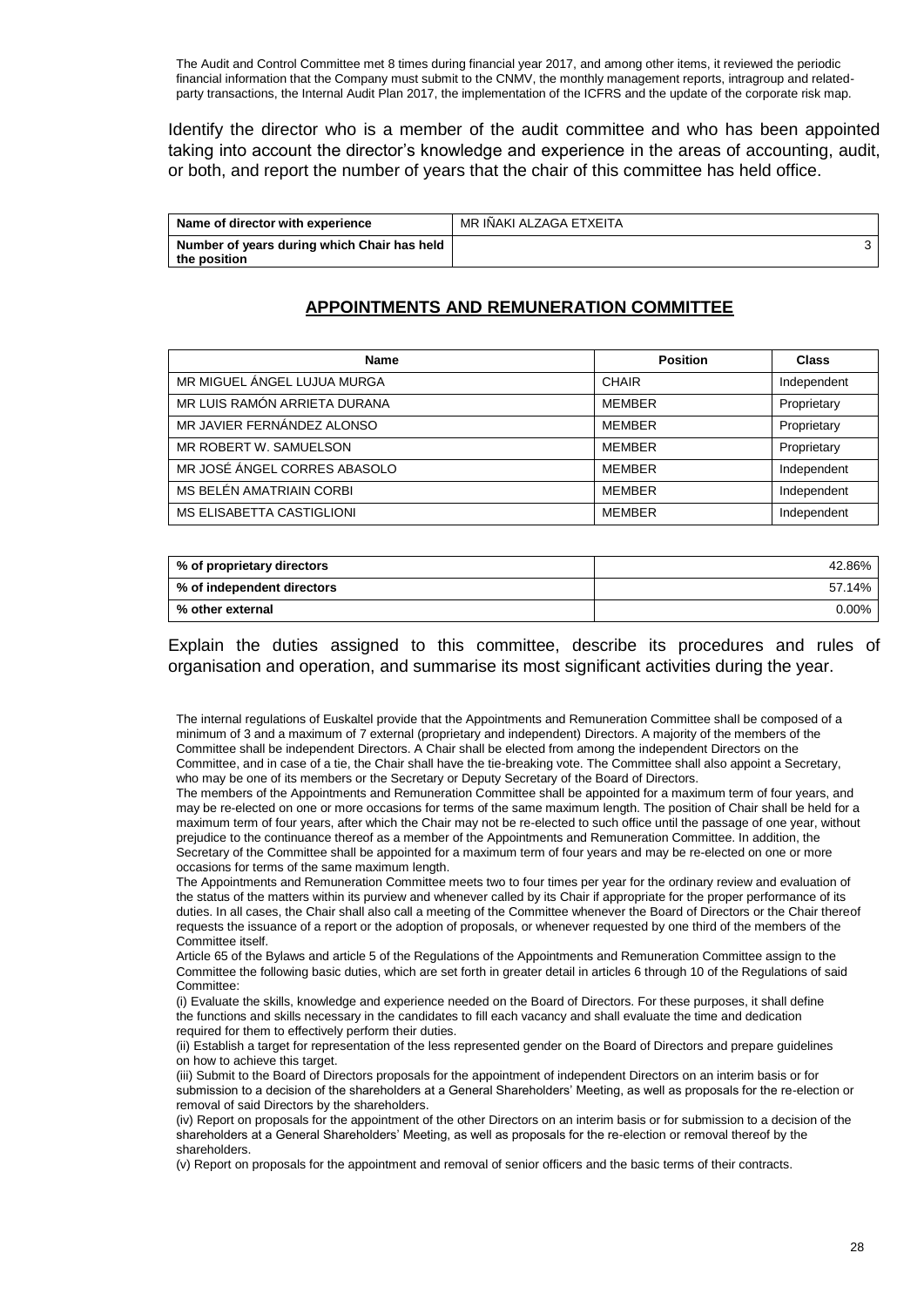(vi) Examine and organise the succession of the chair of the Board of Directors and the chief executive of the Company and, if applicable, make proposals to the Board of Directors so that said succession occurs in an orderly and planned manner.

(vii) Propose to the Board of Directors the remuneration policy for Directors and general managers or whomsoever performs the duties of senior management reporting directly to the Board, to executive committees or to CEOs, as well as the individual remuneration and other contractual conditions for the executive Directors, ensuring compliance therewith. The Appointments and Remuneration Committee met 9 times during financial year 2017, and among other items, it reported favourably to the Board of Directors on the following matters:

- Proposed appointments of Directors.
- New organisational structure of the Euskaltel Group during the merger between Euskaltel, R Cable and Telecable.
- Payment of the 2016 annual bonus and determination of the 2017 annual bonus.
- New composition of the Committees of the Board of Directors.
- Long-term Incentive Plan 2017-2019.

## **STRATEGY COMMITTEE**

| <b>Name</b>                  | <b>Position</b> | <b>Class</b> |
|------------------------------|-----------------|--------------|
| MR JOSÉ ÁNGEL CORRES ABASOLO | <b>CHAIR</b>    | Independent  |
| KARTERA 1, S.L.              | <b>MEMBER</b>   | Proprietary  |
| MR JAVIER FERNÁNDEZ ALONSO   | <b>MEMBER</b>   | Proprietary  |
| MR ROBERT W. SAMUELSON       | <b>MEMBER</b>   | Proprietary  |
| MR JON JAMES                 | <b>MEMBER</b>   | Independent  |
| MS BELÉN AMATRIAIN CORBI     | <b>MEMBER</b>   | Independent  |
| MR IÑAKI ALZAGA ETXEITA      | <b>MEMBER</b>   | Independent  |

| % of proprietary directors | 42.86% |
|----------------------------|--------|
| % of independent directors | 57.14% |
| % other external           | 0.00%  |

Explain the duties assigned to this committee, describe its procedures and rules of organisation and operation, and summarise its most significant activities during the year.

The Strategy Committee, created by Euskaltel's Board of Directors pursuant to the provisions of article 65 *bis* of the Company's Bylaws, is an informational and consultative body without executive duties, the purview of which includes information, advisory and proposal-making powers. These duties of the Committee shall be performed thereby with respect to both the Company and the subsidiaries making up its group. The main task of the Committee is to assist, inform and make proposals to the Board of Directors on the matters from time to time assigned thereto by the Bylaws of the Company, the Regulations of the Board of Directors and its own Regulations.

Without prejudice to any other tasks that may be assigned thereto from time to time by the Board of Directors or to the duties and powers of the Audit and Control Committee and the Appointments and Remuneration Committee, the Strategy Committee shall have the following basic duties:

(i) Evaluate and propose to the Board of Directors strategies for diversifying the business of the Company, based on its industry, its expected performance, the applicable regulatory framework, and the Company's resources, abilities and potential for development and growth.

(ii) Submit to the Board of Directors new investment opportunities, formulating alternatives for investment in assets that entail a long-term increase in the value of the Company.

(iii) Study and propose recommendations or improvements to strategic plans that are from time to time submitted to the Board of Directors, in light of the Company's competitive position.

(iv) On an annual basis, issue and submit to the Board of Directors a report that contains the proposals, evaluations, studies and work performed by the Strategy Committee with respect to the above matters.

The Committee shall be made up of a minimum of 3 and a maximum of 7 external (i.e. proprietary and

independent) directors. A majority of the members of the Committee shall be independent directors.

The members of the Committee shall be appointed by the Board of Directors, upon a proposal of its Chair, from among the external directors.

The Board of Directors shall appoint the members of the Committee while endeavouring to ensure that they have the knowledge, skills and experience appropriate for the duties they are called upon to perform. The Committee shall elect a Chair from among the independent directors on the Committee. The Committee shall also appoint a Secretary, who may be one of its members or the Secretary or Deputy Secretary of the Board of Directors.

During financial year 2017, the Strategy Committee met on one occasion to review the update of the Strategic Plan and the Business Plan.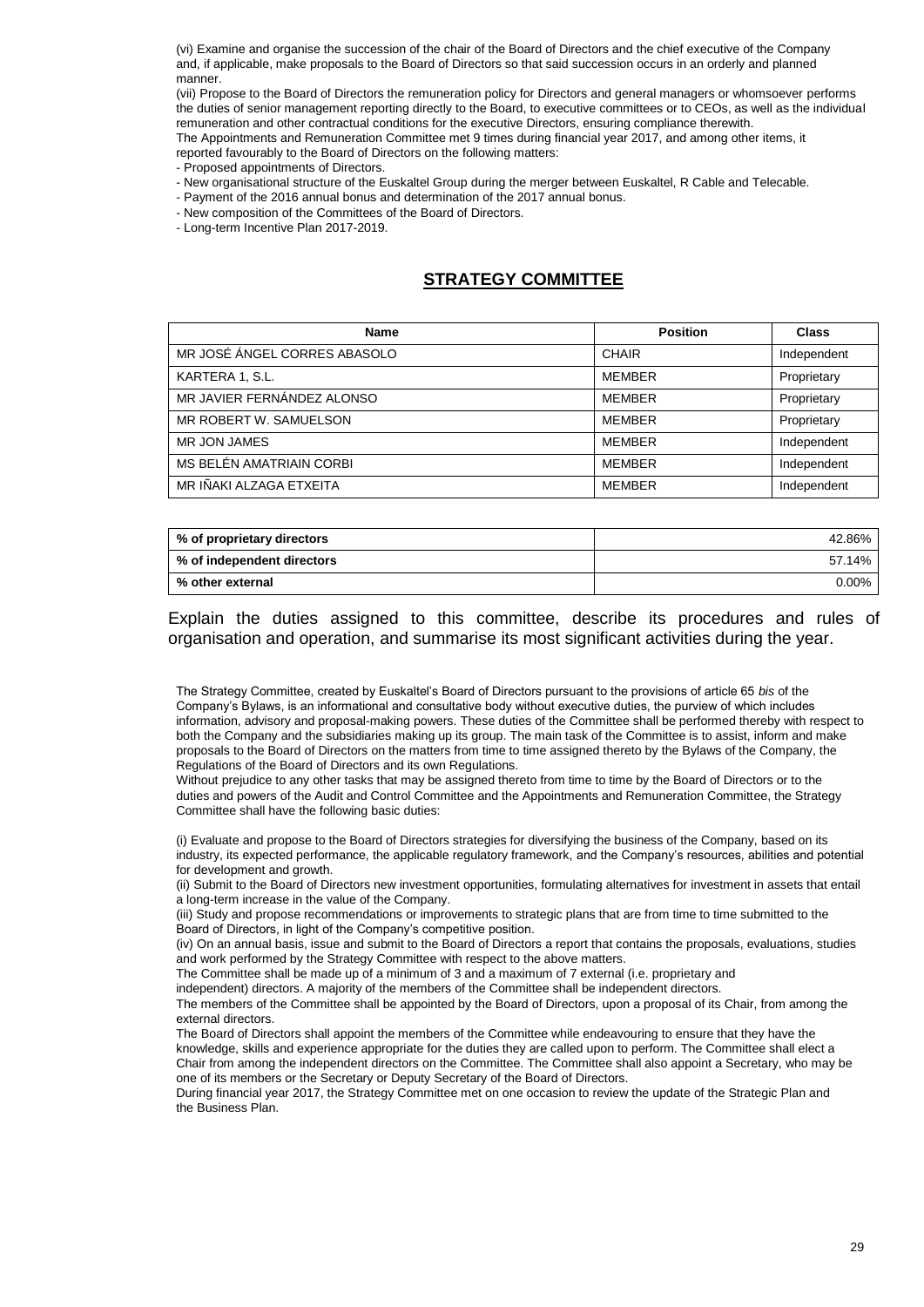C.2.2 Complete the following table with information regarding the number of female directors comprising the committees of the board of directors for the last four financial years:

|                                                                              | Number of female directors |        |                                         |          |                            |          |                            |          |
|------------------------------------------------------------------------------|----------------------------|--------|-----------------------------------------|----------|----------------------------|----------|----------------------------|----------|
|                                                                              |                            |        | Financial Year 2017 Financial Year 2016 |          | <b>Financial Year 2015</b> |          | <b>Financial Year 2014</b> |          |
|                                                                              | <b>Number</b>              | %      | <b>Number</b>                           | %        | <b>Number</b>              | %        | <b>Number</b>              | %        |
| AUDIT AND CONTROL<br><b>COMMITTEE</b>                                        | 2                          | 28.57% | 2                                       | 50.00%   | 2                          | 50.00%   | 2                          | 50.00%   |
| <b>APPOINTMENTS</b><br><b>AND</b><br><b>REMUNERATION</b><br><b>COMMITTEE</b> | 2                          | 28.57% |                                         | 25.00%   | 0                          | $0.00\%$ |                            | $0.00\%$ |
| STRATEGY COMMITTEE                                                           | $\overline{2}$             | 28.57% | 0                                       | $0.00\%$ | 0                          | $0.00\%$ |                            | $0.00\%$ |

C.2.3 Section deleted

### C.2.4 Section deleted.

C.2.5 State, if applicable, the existence of regulations of the board committees, where such regulations may be consulted, and the amendments made during the financial year. Also state if any annual report of the activities performed by each committee has been voluntarily prepared.

The rules of organisation and operation of the Audit and Control, Appointments and Remuneration and Strategy Committees are set forth in their respective Regulations and in the Bylaws, which can be found on the Company's website (www.euskaltel.com).

The Audit and Control Committee, the Appointments and Remuneration Committee and the Strategy Committee each prepare a report on their respective activities each year. The reports for financial year 2017 will be made available to the shareholders upon the call to the General Meeting.

### C.2.6 Section deleted.

#### **RELATED-PARTY TRANSACTIONS AND INTRAGROUP TRANSACTIONS D**

D.1 Explain any procedures for approving related-party and intragroup transactions.

**Procedure to report the approval of related-party transactions**

In accordance with article 64 of the Bylaws and article 5 of the Regulations of the Audit and Control Committee, decisions related to related-party transactions are adopted by the Board of Directors, following a report from the Audit and Control Committee.

### D.2 Describe those transactions that are significant due to the amount or subject-matter thereof between the company or entities of its group and the company's significant shareholders:

| Name of significant<br>shareholder   | Name of company or<br>entity within its group | Nature of<br>relationship | <b>Type of transaction</b>  | Amount<br>(thousands)<br>of euros) |
|--------------------------------------|-----------------------------------------------|---------------------------|-----------------------------|------------------------------------|
| KUTXABANK, S.A.                      | EUSKALTEL, S.A.                               | Contractual               | Financing agreements: loans | 108.000                            |
| ABANCA CORPORACIÓN<br>BANCARIA, S.A. | EUSKALTEL, S.A.                               | Contractual               | Financing agreements: loans | 70.000                             |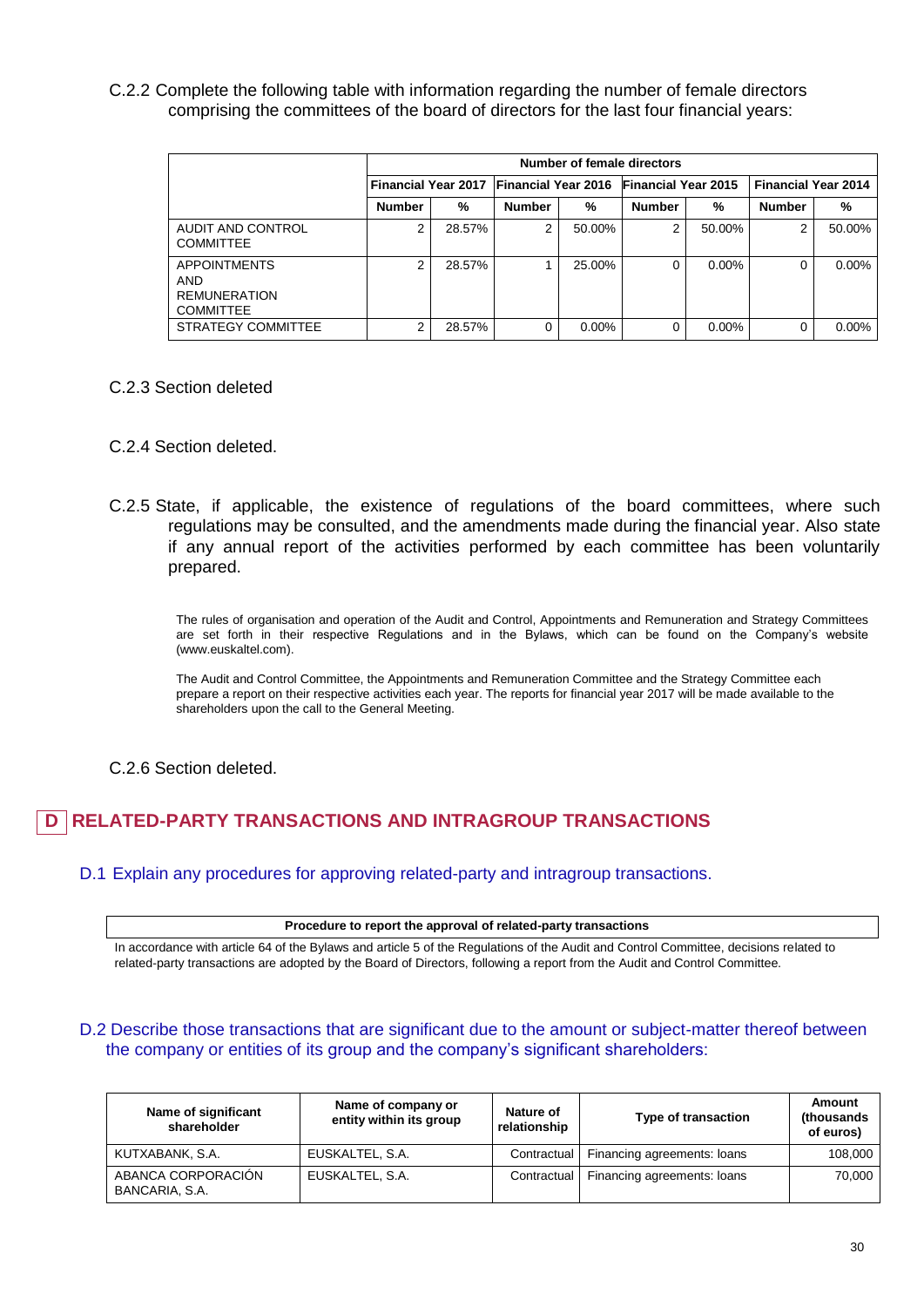| Name of significant<br>shareholder   | Name of company or<br>entity within its group           | Nature of<br>relationship | <b>Type of transaction</b> | Amount<br>(thousands)<br>of euros) |
|--------------------------------------|---------------------------------------------------------|---------------------------|----------------------------|------------------------------------|
| ABANCA CORPORACIÓN<br>BANCARIA, S.A. | R CABLE Y<br><b>TELECOMUNICACIONES</b><br>GALICIA, S.A. | Contractual               | Provision of services      | 6.586                              |
| KUTXABANK, S.A.                      | EUSKALTEL, S.A.                                         | Contractual               | Provision of services      | 8.810                              |

- D.3 Describe those transactions that are significant due to the amount or subject-matter thereof between the company or entities of its group and the company's directors or officers:
- D.4 Report the significant transactions by the company with other entities belonging to the same group, provided they are not eliminated in the preparation of the consolidated financial statements and they are not part of the ordinary course of business of the company as to their purpose and conditions.

In any case, report any intragroup transaction with entities established in countries or territories considered to be tax havens:

D.5 State the amount of transactions with other related parties.

0 (in thousands of Euros)

### D.6 Describe the mechanisms used to detect, determine and resolve potential conflicts of interest between the company and/or its group, and its directors, officers or significant shareholders.

Pursuant to article 33 of the Regulations of the Board, conflicts of interest shall be governed by the following rules:

(i) Communication: a director must inform the Board, through the Chair or the Secretary, of any conflict of interest in which the director is involved.

(ii) Abstention: a director must leave the meeting during the deliberation and voting on those matters in which the director is affected by a conflict of interest, and shall not be counted in the number of members in attendance for purposes of calculating the quorum and majorities.

(iii) Transparency: the Company shall disclose any conflicts of interest in which the directors have been involved during the financial year in question and of which the Company is aware by reason of notice given thereto by the director affected by such conflict or by any other means. A conflict of interest shall exist in those situations in which there is a conflict, whether direct or indirect, between the interest of the Company or of any of the companies of its Group and the personal interest of a director. A personal interest of the director shall exist if a matter affects the director or a person connected therewith or, in the case of a proprietary director, if it affects the shareholder or shareholders that proposed or made the appointment thereof or persons directly or indirectly connected therewith. In those instances in which the conflict of interest is, or can reasonably be expected to be, of a nature that constitutes a structural and permanent conflict between the director and the Company or the companies forming part of the Group, it shall be deemed that the director lacks, or has ceased to possess, the suitability required to hold office.

Pursuant to article 38 of the Regulations of the Board, a transaction by the Company or the companies forming part of its Group with directors, with shareholders holding a stake equal to or greater than that considered to be significant as provided for in the legal provisions governing the securities markets applicable at any particular time or that have proposed the appointment of any of the directors of the Company, or with the respective connected persons, shall be subject to the approval of the Board of Directors, following a favourable report from the Audit and Control Committee.

The Board of Directors and the Audit and Control Committee shall ensure that transactions between the Company or the companies forming part of its Group and the Directors, the shareholders mentioned in the preceding section, or the respective connected persons are carried out under arm's length conditions and with due respect for the principle of equal treatment of shareholders that are in the same situation.

Article 34 of the Regulations of the Board provides that a Director may not use the assets of the Company or use their position to obtain a financial benefit, unless appropriate consideration has been paid and it is a standardised service. The next article adds that a Director must observe the rules of conduct established in the legal provisions governing the securities market and, in particular, those contained in the Company's Internal Regulations for Conduct in the Securities Markets.

Article 10.2 of Euskaltel's Internal Regulations for Conduct establishes the general principles that must be observed by Affected Persons covered by said Regulations who are subject to conflicts of interest, which are as follows:

(a) Independence: Affected Persons must act with independent judgement, with loyalty towards Euskaltel and its shareholders and regardless of their own or third parties' interests. They shall avoid prioritising their own interests at the expense of those of the Company or those of certain investors at the expense of those of others.

(b) Abstention: They must refrain from participating in or influencing the making of decisions relating to transactions that may affect the persons or entities with which a conflict exists and from accessing Significant Information (article 2 of the Internal Regulations for Conduct in the Securities Markets) that affects such conflict.

(c) Communication: Affected Persons must notify the Compliance Officer (article 2 of the Internal Regulations for Conduct in the Securities Markets) of possible conflicts of interest in which they are involved because of their activities outside of Euskaltel, family relationships, personal assets, or for any other reason, with the Company or any of the companies of its group, suppliers or significant customers of Euskaltel or companies in its group, entities in the same line of business or that compete with the Company or any subsidiary thereof.

Any questions regarding the possibility of a conflict of interest must be discussed with the Compliance Officer, who shall make the final decision.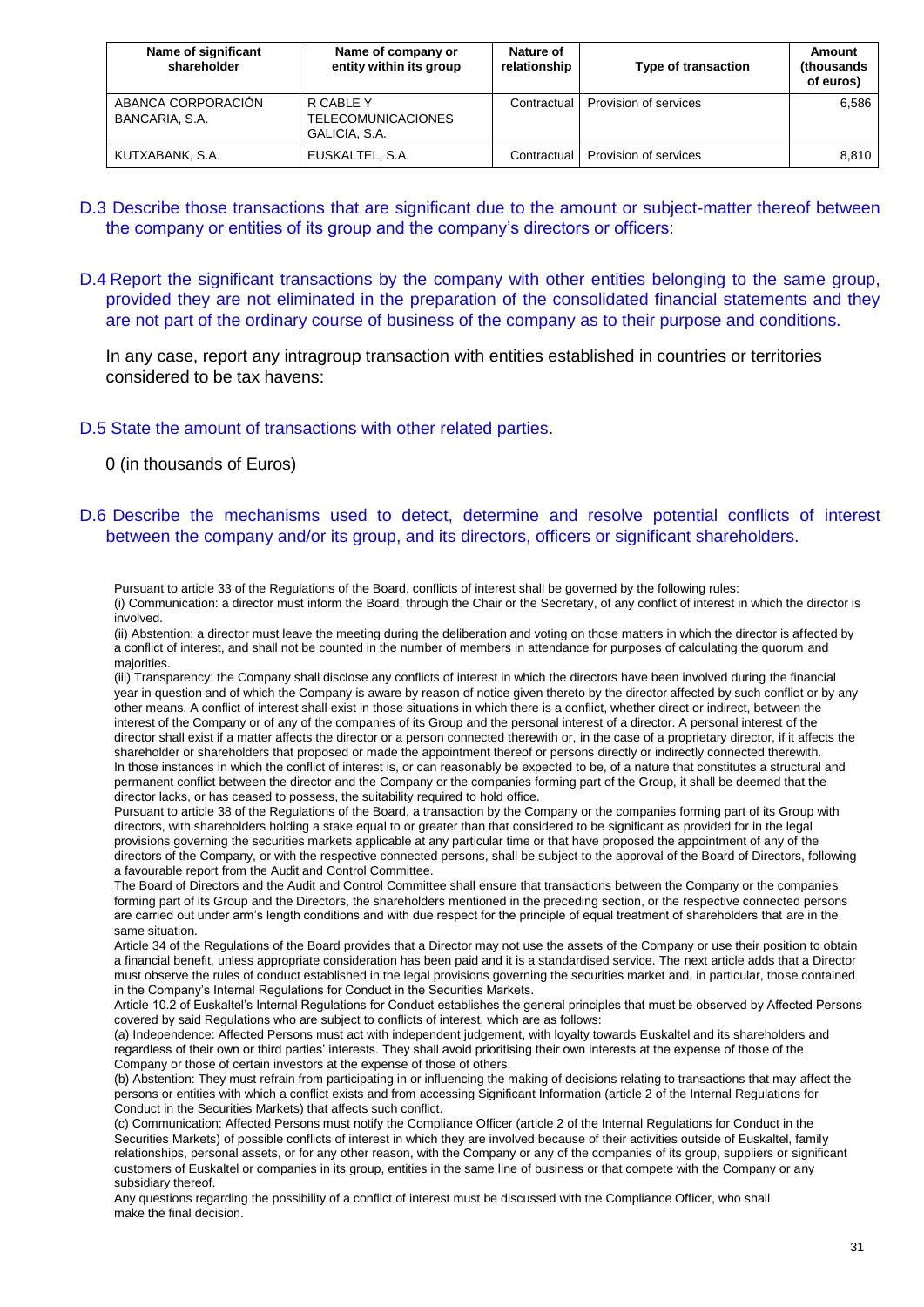A conflict of interest shall be deemed to exist when the Affected Person is in any of the following positions with respect to the entities referred to in article 10: (i) is a director or Senior Officer (article 2 of the Internal Regulations for Conduct in the Securities Markets); (ii) holds a significant interest (for listed companies, those referred to in section 174 of the Securities Market Act and its implementing regulations, and for unlisted domestic or foreign companies, any direct or indirect holding greater than 20% of their issued share capital); (iii) is related, up to the second degree of affinity or the third degree of consanguinity, to its directors, holders of significant stakes in its capital or Senior Officers; and (iv) directly or indirectly holds material contractual relations.

### D.7 Is more than one company of the Group listed in Spain?

 $Yes \frown$ 

 $\sqrt{X}$ 

Identify the subsidiaries listed in Spain:

### **Listed subsidiary**

State whether they have publicly and accurately defined their respective areas of activity and any possible business relationships among them, as well as those between the listed dependent company and the other companies within the group:

**Describe the possible business relationships between the parent company and the listed subsidiary, and between the subsidiary and the other companies within the group**

Identify the mechanisms established to resolve possible conflicts of interest between the listed subsidiary and the other companies within the group:

**Mechanisms for the resolution of possible conflicts of interest**

#### **RISK CONTROL AND MANAGEMENT SYSTEMS E**

### E.1 Explain the scope of the company's Risk Management System, including the system for managing tax risks.

The Euskaltel Group's Risk Management System is promoted by the Board of Directors through the Audit and Control Committee and managed by Senior Management and the Rest of the Organisation.

It operates in a comprehensive and continuous manner, and its management at the corporate level is established by each of the companies and Departments that form the consolidated group, especially Euskaltel, S.A., R Cable y Telecomunicaciones Galicia, S.A., Telecable de Asturias S.A.U., and to a lesser extent, in view of its relative significance, Cinfo, Contenidos Informativos Personalizados, S.L.

The scope of the Risk Management System thus affects the entire Group and comprises all of the various risks identified in the COSO Framework, i.e. Strategic, Operational, Information and Compliance.

### E.2 Identify the decision-making bodies of the company responsible for preparing and implementing the Risk Management System, including the system for managing tax risks.

Pursuant to article 4.2 of its Regulations, the Board of Directors "as a body reserves the power to approve general policies and strategies of the Company, and particularly, (...) the policy for controlling and managing risks, including tax risks, as well as the periodic monitoring of internal information and control systems".

Furthermore, the Audit and Control Committee is to "periodically review the internal control and risk management systems, such that the principal risks are properly identified, managed and reported" (article 5.3 of its Regulations). Internal Audit of the Group, under the supervision of the Audit and Control Committee, endeavours to ensure the effectiveness of the internal reporting and control systems (article 20 of the Regulations of the Audit and Control Committee).

By way of summary, the structure of the Group's Risk Management System is based on the following layout (per the COSO Framework):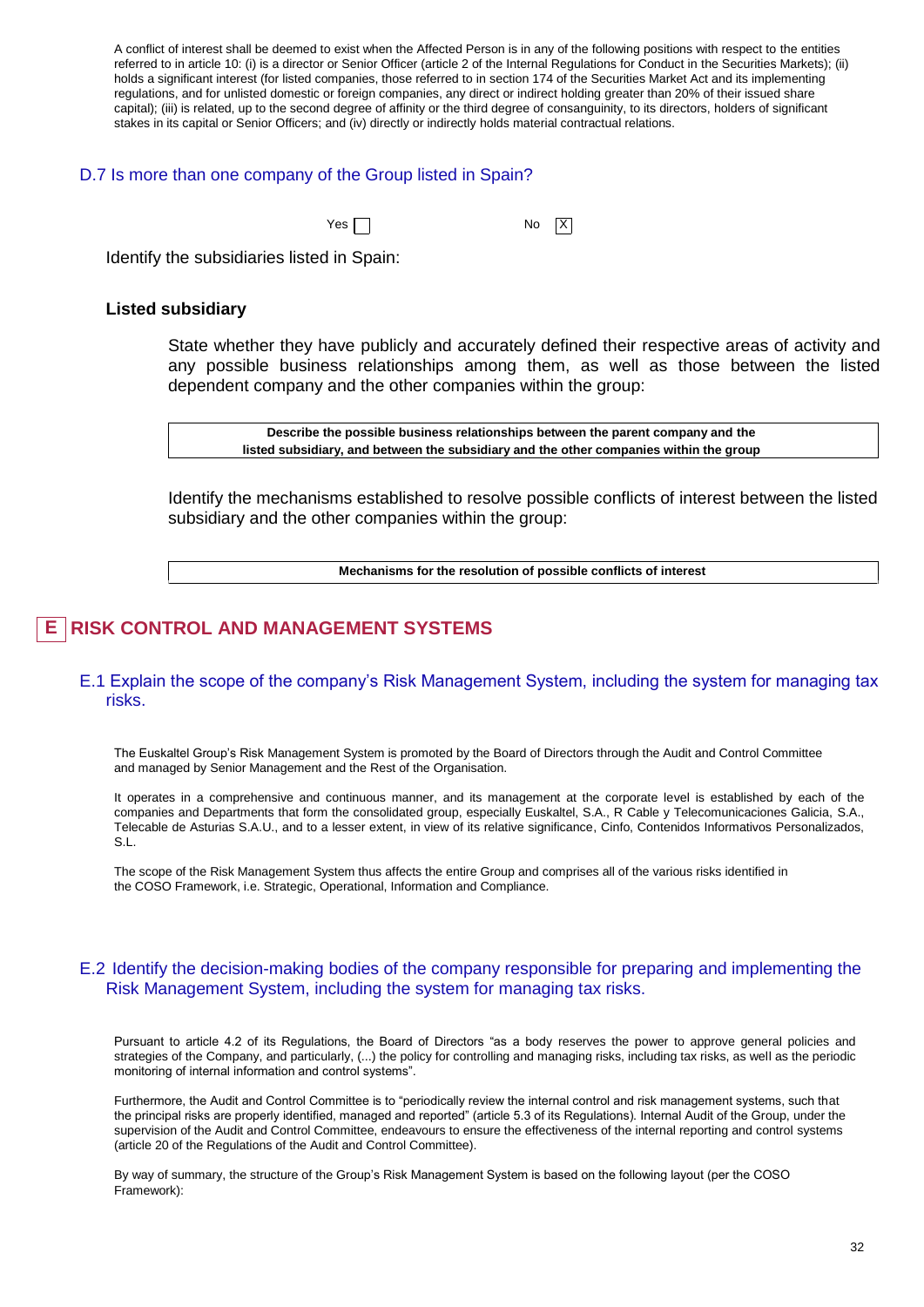a) Strategic Risks, with the Board of Directors and the Management Committee and the rest of the Management Team being primarily responsible for the management thereof.

b) Operational Risks, with the Management Committee and the rest of the organisation being primarily responsible for the management thereof.

c) Compliance Risks, with Compliance and the rest of the organisation being primarily responsible for the management thereof.

d) Information Risks, with official information being managed through the finance function and the Office of the General Secretary and internal information being managed through the various users thereof.

e) Cyber-risks, which have been elevated to the level of the four aforementioned risks, in order to allocate specific resources to their integrated management, with special emphasis on the Network, Systems and Business Development Areas.

### E.3 Point out the principal risks, including tax risks, that could affect the achievement of business goals.

As regards Strategic Risks:

• risks inherent to the telecommunications industry.

• risk arising from the competitive situation and market growth (the Euskaltel Group operates in a market subject to price pressure, to which it must be able to respond, and to continuous growth in the use of telecommunications services, which may be affected by issues related thereto such as security and changes in technology and may result in a change in forecasts of the demand for services). • risk arising from changes in technology.

As regards Operational Risks:

• risks inherent to the telecommunications industry.

• risk arising from regulation of the industry (the telecommunications industry is regulated, and such regulation is subject to possible changes resulting from changes in legal provisions and technological evolution).

• risk arising from changes in technology (the Company must respond to rapid changes in technology, which necessarily require it to adapt its services to those changes).

• risks arising from agreements with third parties (the Company has entered into access agreements with third parties, as well as agreements with suppliers for the provision of significant services for its business).

• Credit risk: the risk of financial loss faced by the Company if a customer or a counterparty under a financial instrument fails to perform its contractual obligations. This risk primarily occurs in the amounts of receivables.

• Liquidity risk: the risk that the Company might have difficulties complying with its obligations associated with financial liabilities to be paid through the delivery of cash or other financial assets.

• Market risk: the risk that changes in prices could affect the Company's income or the value of the financial instruments that it maintains.

### E.4 Identify whether the entity has a risk tolerance level, including one for tax risk.

The Euskaltel Group has procedures and systems within its organisation allowing it to decide the extent to which risks will be assumed, mitigated, hedged or avoided to the extent possible. Risk analysis is an integral part of the decision-making process.

### E.5 State what risks, including tax risks, materialised during the financial year.

No material risks materialised during the financial year.

### E.6 Explain the plans for responding to and supervising the entity's main risks, including tax risks.

Risk arising from the competitive situation and market growth: the Euskaltel Group considers the trends forecasted for the market, taking into account these trends and changes in growth forecasts. The forecasts of growth in the telecommunications sector have been confirmed in the past financial years, as the sector is subject to a special policy promoting the growth thereof. Risk arising from industry regulation: Through its legal department, the Euskaltel Group permanently monitors the regulatory environment, evaluating the impact of potential changes on the Company, analysing such impact and taking specific action in connection with the regulators and other players in the sector.

Risk arising from technological changes: the Euskaltel Group has responded to technological changes in the sector by making the necessary adjustments to its network. The Euskaltel Group also develops products and services demanded by society, which puts it in the position necessary to compete with the services provided by other companies in the sector.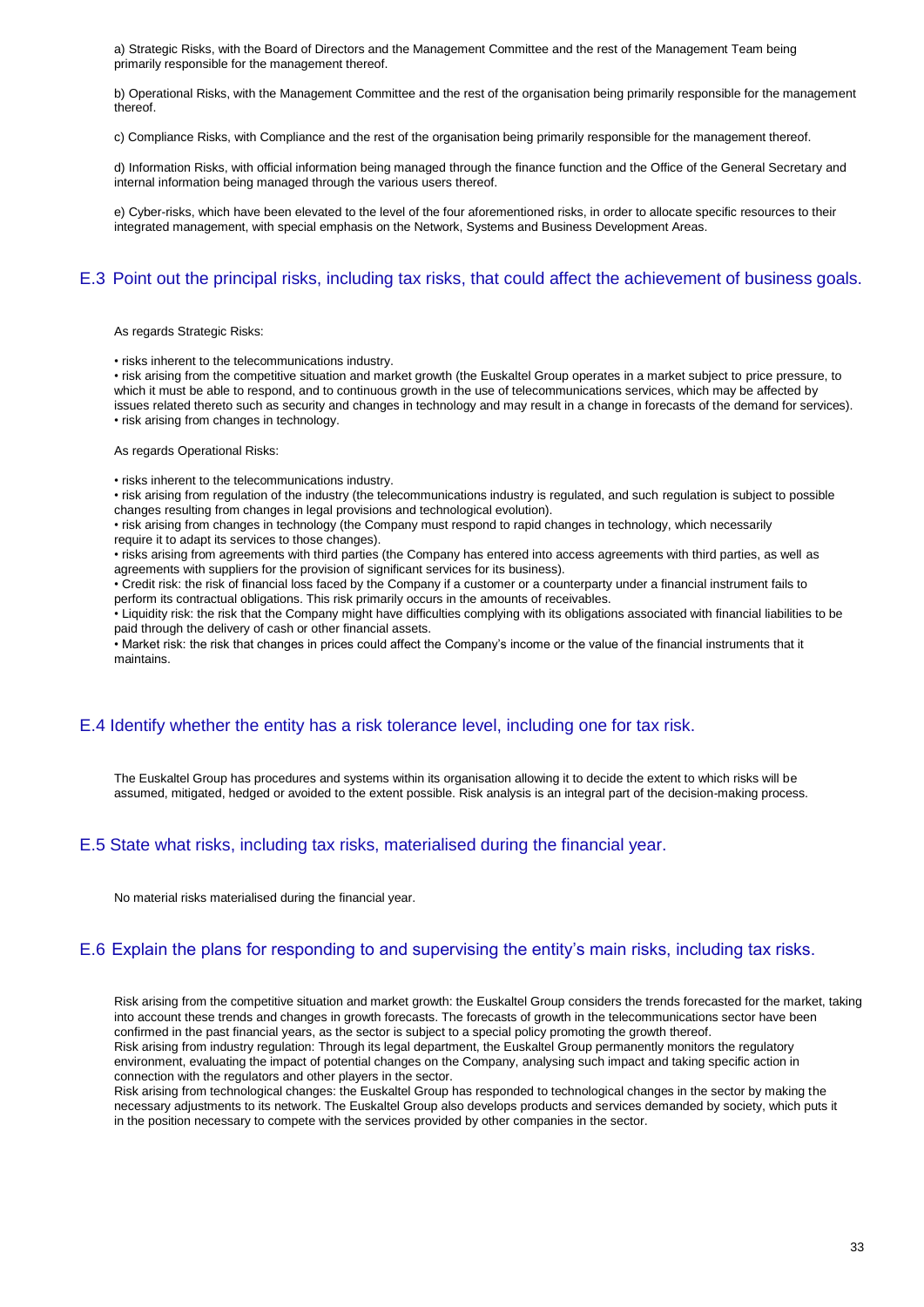Risks arising from agreements with third parties: the Euskaltel Group takes action to strengthen relationships with strategic providers, developing alternative sources where possible.

Financial risks include the following:

a) Credit risk: this risk primarily occurs in the amounts of receivables. Customer credit risk is mitigated both by the use of various policies and by a high dispersion of the line item amount for receivables. Specific policies and practices that the Company uses include a customer acceptance policy, the ongoing monitoring of customer credit, which reduces the possibility that the principal balances of accounts receivable will not be paid, as well as collection management. The impact of uncollectible trade receivables on the income statement was €3.1 million (€2.88 million in 2016), equivalent to 0.50% of total revenues in 2016 (0.51% in 2016). The amount of pastdue receivables that had not deteriorated at 31 December 2017 and were more than 90 days past due was €9.9 million (€3.25 million at the end of 2016).

b) Liquidity risk: the approach applied for managing liquidity consists of ensuring, to the extent possible, that there is enough liquidity to meet the Company's payment obligations as they come due, both under normal conditions and under conditions of stress, without incurring unacceptable losses or endangering its reputation. At 31 December 2017, the consolidated group had a long-term revolving line of credit in the amount of €300 million, of which €280 million was drawn, and short-term lines of credit in the amount of €49.25 million, which have not been drawn down. The balances shown in the cash and cash equivalents line item are the available liquidity kept in financial institutions with a high credit rating. At 31 December 2017, the balances in this line item were €58.65 million (€157.29 million at the end of 2016). The debt maturity profile is matched to the ability to generate cash flows to service the debts. To do so, a seven-year financing plan has been established, with annual revisions and periodic analyses of the financial position, which includes long-term projections, along with daily monitoring of balances and bank transactions.

c) Market risk: market risk is the risk that changes in prices could affect our income or the value of the financial instruments that we maintain. The goal of managing market risk is to control exposure to risk within the parameters that we consider acceptable, thereby optimising the rate of return. The Group's area of activity leads to quite low exchange rate risk and pricing risk, as these risks are concentrated in small amounts of infrequent foreign currency purchase transactions. Interest rate risk relates to the loans provided by financial institutions and related parties at variable rates, which expose us to changes in future cash flows. In order to mitigate the risk of a potential increase in interest rates, in 2017 the company entered into an agreement with certain financial institutions guaranteeing a hedge against increases in the cost of Euribor on a nominal value of €825 million, equal to more than 40% of the total net financial liabilities maintained on the Group's balance sheet as of the date hereof.

Quarterly interest rate settlements have been applied since the second quarter of 2016, allowing for an exhaustive tracking of rates in the financial market. In March 2017 Euskaltel also formalised a short-term Euro Commercial Paper (ECP) Programme (the "Programme") registered with the Irish Stock Exchange. The maximum overall limit of the Programme is €200 million, and serves as a method other than bank financing to cover working capital requirements.

For the year ended 31 December 2017, an increase in interest rates by 100 basis points, with other variables remaining constant, would have decreased results (after taxes) by €7.2 million (€6.5 million for the year ended 31 December 2016).

#### **INTERNAL RISK CONTROL AND MANAGEMENT SYSTEMS IN CONNECTION WITH THE PROCESS OF ISSUING FINANCIAL INFORMATION (ICFRS) F**

Describe the mechanisms making up the risk control and management systems with respect to the process of issuing the entity's financial information (ICFRS).

### F.1 Control environment of the entity

Indicate at least the following, specifying the main features thereof:

F.1.1. What bodies and/or functions are responsible for: (i) the existence and maintenance of an adequate and effective internal control over financial reporting system (ICFRS); (ii) the implementation thereof; and (iii) oversight thereof.

Pursuant to its Regulations, the Board of Directors reserves full powers to approve a policy on the control and management of risks, including tax risks, as well as the regular monitoring of the internal information and control systems.

The Board of Directors is thus responsible for ensuring the existence and maintenance of an appropriate and effective ICFRS.

Pursuant to the provisions of the Regulations of the Board of Directors and the Regulations of the Audit and Control Committee, the Audit and Control Committee shall perform the following duties, among others:

- Supervise the process of preparing financial information relating to the Company and, if applicable, the group, as well as the integrity thereof, reviewing compliance with regulatory requirements, the proper determination of the scope of consolidation and the correct application of accounting standards.

- Analyse the annual accounts following the close of each financial year, examine the draft opinion of the external auditors, discuss with them the content of the annual accounts and the audit report, and submit recommendations to the Board of Directors with a view to the formulation of the annual accounts.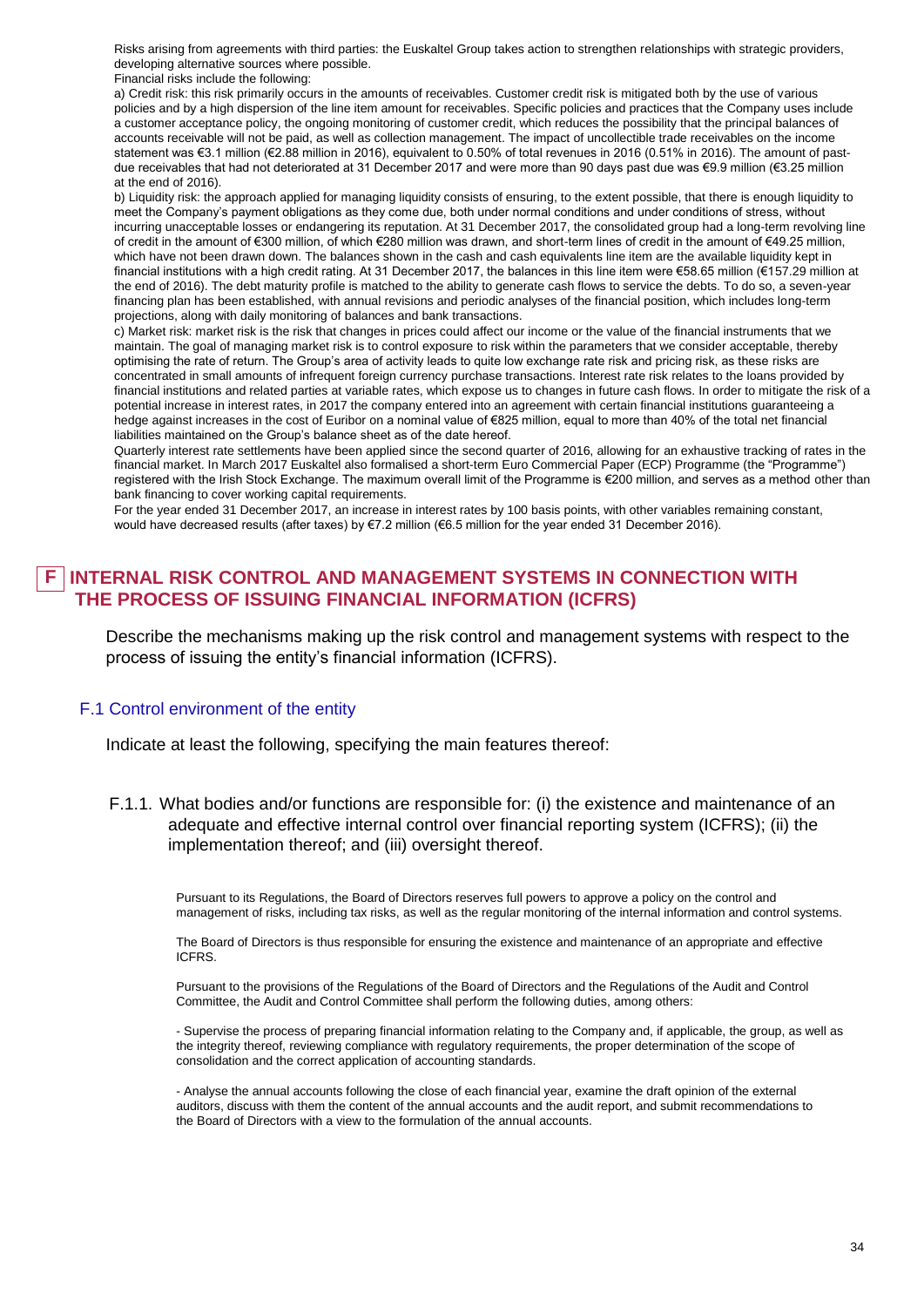- Periodically review the internal control and risk management systems, such that the principal risks are properly identified, managed and reported.

- Endeavour to ensure the independence and efficacy of the internal audit function; propose the selection, appointment, reelection and termination of the head of the internal audit department; propose the department's budget; receive periodic reports on its activities; and verify that senior management takes account of the conclusions and recommendations of its reports.

- Establish and supervise a mechanism allowing employees to report confidentially, and anonymously if deemed appropriate, potentially significant irregularities of which they become aware at the Company, especially those of a financial and accounting nature.

The Finance Department is responsible for the design, implementation, maintenance and update of the ICFRS. All areas and functions of the Group are relevant for the maintenance of an appropriate internal control system, but the Finance Department is responsible for the coordination and management of all work and activities seeking to achieve an effective ICFRS.

### F.1.2. Whether the following items are in place, especially in connection with the process of preparing the financial information:

• Departments and/or mechanisms in charge of: (i) the design and revision of the organisational structure; (ii) clearly defining the lines of responsibility and authority, with an appropriate distribution of work and duties; and (iii) ensuring that there are sufficient procedures for the proper dissemination thereof at the entity.

Pursuant to article 4 of the Regulations of the Board of Directors, the Board of Directors approves the determination and modification of the organisational structure of the Company, as well as the appointment and removal of the senior officers, understood as those who report directly to the Board of Directors or the chief executive (Executive Chair, CEO or Managing Director, whether or not a director), if any, the head of internal audit and any other officer to whom the Board of Directors gives such status.

The mission of the Organisation, Human Resources and Quality Department, reporting directly to the CEO, is to define the lines of responsibility, as well as to define the tasks and duties of each Department. That Department also establishes the necessary means of internal and external communication during each organisational change.

On the other hand, the preparation of financial information is the responsibility of the Finance Department, which must maintain reliable systems and models of economic, financial and operational information that can be used as the basis for decision-making by the Board of Directors and the Committees thereof.

• Code of conduct, body that approves it, degree of dissemination and instruction, principles and values included (indicating whether the recording of transactions and the preparation of financial information are specifically mentioned), body in charge of reviewing breaches and of proposing corrective actions and penalties.

In 2017, based on pre-existing Ethical Codes at the companies of the Euskaltel Group, the Board of Directors consolidated, updated and approved a new Code of Ethics applicable to the Euskaltel Group. This Code of Ethics is articulated through certain Instructions on conduct that establish the specific principles and guidelines to which the behaviour of the Group's personnel and those working on its behalf must conform in their daily work, both in their internal relations and their relations outside the Company. It is also addressed to the Group's Suppliers, to which Euskaltel's principles and guidelines apply.

Dissemination and training regarding the Code of Ethics is promoted by the Group's Compliance Officer. For the Group's Professionals, persons who engage in their professional activities within the Euskaltel Group regardless of their organisational responsibility, geographic or functional location, or company of the Euskaltel Group to which they directly provide their services, this is done in coordination with the Organisation, Human Resources and Quality Department, and for Suppliers, with the Procurement and General Services Department. The Group's various means of communication are used for this purpose, particularly the corporate intranets of the companies that comprise it internally, and the corresponding websites externally where the Code of Ethics is published for all Stakeholders to be aware of it.

As provided in the Code of Ethics, the work of the Group's Professionals must adhere to certain basic principles. Of particularly note is the importance of the principle of "compliance with applicable financial rules", meaning that the economic/financial information of the Euskaltel Group faithfully reflects its economic and financial situation and assets and liabilities in accordance with generally accepted accounting principles and international financial reporting standards that are applicable thereto.

For such purpose, the Euskaltel Group prepares its economic/financial information in a trustworthy manner and in compliance with applicable legal provisions, based on the principles of existence and occurrence of the transactions, integrity of the information, valuation, presentation, breakdown, comparability and reflection of rights and obligations, pursuant to applicable legal provisions and the Corporate Tax Policy approved by the Group.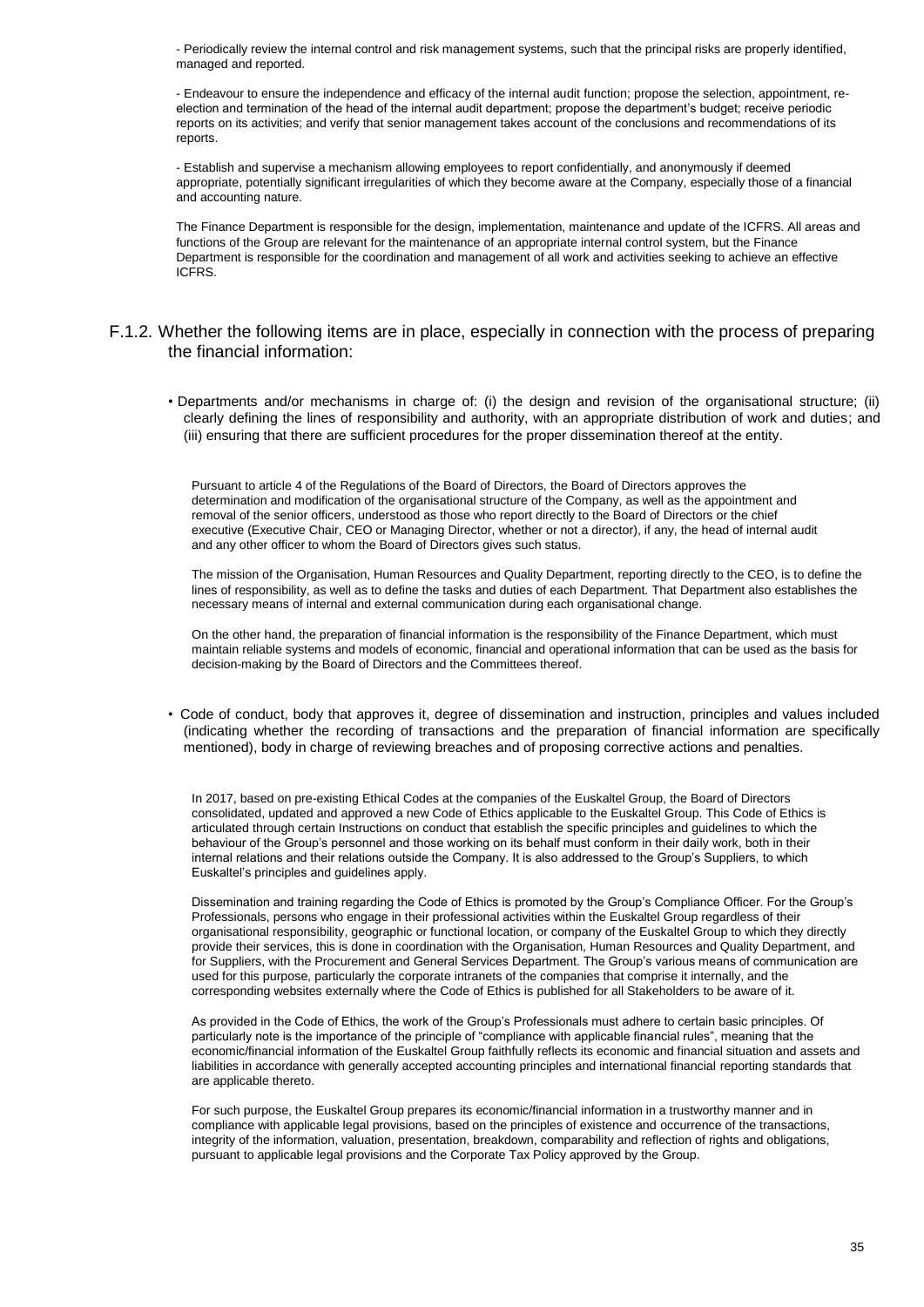Furthermore, to ensure compliance with the Code of Ethics, there is a Corporate Defence Committee with the following duties, among others: (i) engage in surveillance and monitoring of the regulatory environment affecting Euskaltel's activities; (ii) supervise and monitor compliance with the Code of Ethics; and (iii) promote a culture of compliance and the prevention of corruption and bribery and potential conflicts of interest at Euskaltel.

The Compliance Officer also ensures compliance with the Code of Ethics and the other rules applicable to the Group.

• Reporting channel that makes it possible to report any irregularities of a financial or accounting nature to the audit committee, as well as any possible breach of the code of conduct and irregular activities at the organisation, specifying, if appropriate, whether it is confidential.

Based on existing channels within the Group, in 2017 the Board of Directors also updated, consolidated and approved a tool called the "Group's Ethics Channel" in order to request information, facilitate the communication of concerns and/or report issues relating to the policies, codes and rules applicable to the Group, especially those of a financial or accounting nature, or improprieties they see and that they think are important with respect thereto. All of these communications can be made by both the Group's Professionals and any third party, with the utmost confidentiality being guaranteed at all times.

The Ethics Channel can be accessed by the Group's Professionals through the corporate intranet, and the communications or reports are sent to an email address provided on the intranet or directly using this email address. For other Stakeholders, the Ethics Channel provides a procedure for access through the corporate websites of each of the companies of the Group.

The Internal Audit Department is responsible for management of the Group's Ethics Channel. The Regulatory Compliance Committee is apprised of the facts reported, determines whether to continue with a case in view of the investigation of Internal Audit, and reports to the Audit and Control Committee. In the event of potential criminal acts, the Corporate Defence Committee intervenes for the resolution thereof and the determination of the steps to be taken.

• Regular training and update programmes for personnel involved in the preparation and review of financial information, as well as in the evaluation of the internal control over financial reporting system, covering at least accounting standards, auditing, internal control, and risk management.

The Organisation, Human Resources and Quality Department is responsible for establishing the diagnosis for training activities, preparing the Training Plan, and launching and coordinating training activities, as well as properly assisting each and every one of the other Departments and centres in the task of identifying training needs and also offering to each and every employee of the Euskaltel Group the training that they need from time to time.

In particular, and without prejudice to other procedures, the Organisation, Human Resources and Quality Department meets these commitments through several rounds of meetings and interviews with the heads of each Department and the decision-making centres, and may also use any other means that it deems appropriate to identify the training needs of the Company's personnel.

These rounds of meetings and interviews are usually held annually. As a result of this work, the training needs that are uncovered and appropriately classified by training skills and functional duties and responsibilities are then summarised in a document called "Training Diagnosis", which serves as the basis for preparing the Training Plan.

Furthermore, independently of the duties of the Organisation, Human Resources and Quality Department described above, the heads of the various Departments and decision-making centres are responsible for detecting the training needs of the employees who report to them and for evaluating the effectiveness of the training once it has been held.

In addition to the duties and procedures described above, the internal personnel involved in preparing and reviewing financial information maintain constant communication with the external auditors, who periodically report on new developments in accounting and taxation rules. Subscriptions to alerts from the main audit firms and regulatory agencies regarding new developments in accounting and taxation rules function as channels for flows of this type of information.

### F.2 Risk assessment of financial information

Indicate at least the following:

F.2.1. What are the main features of the risk identification process, including the process of identifying the risks of error or fraud, with respect to: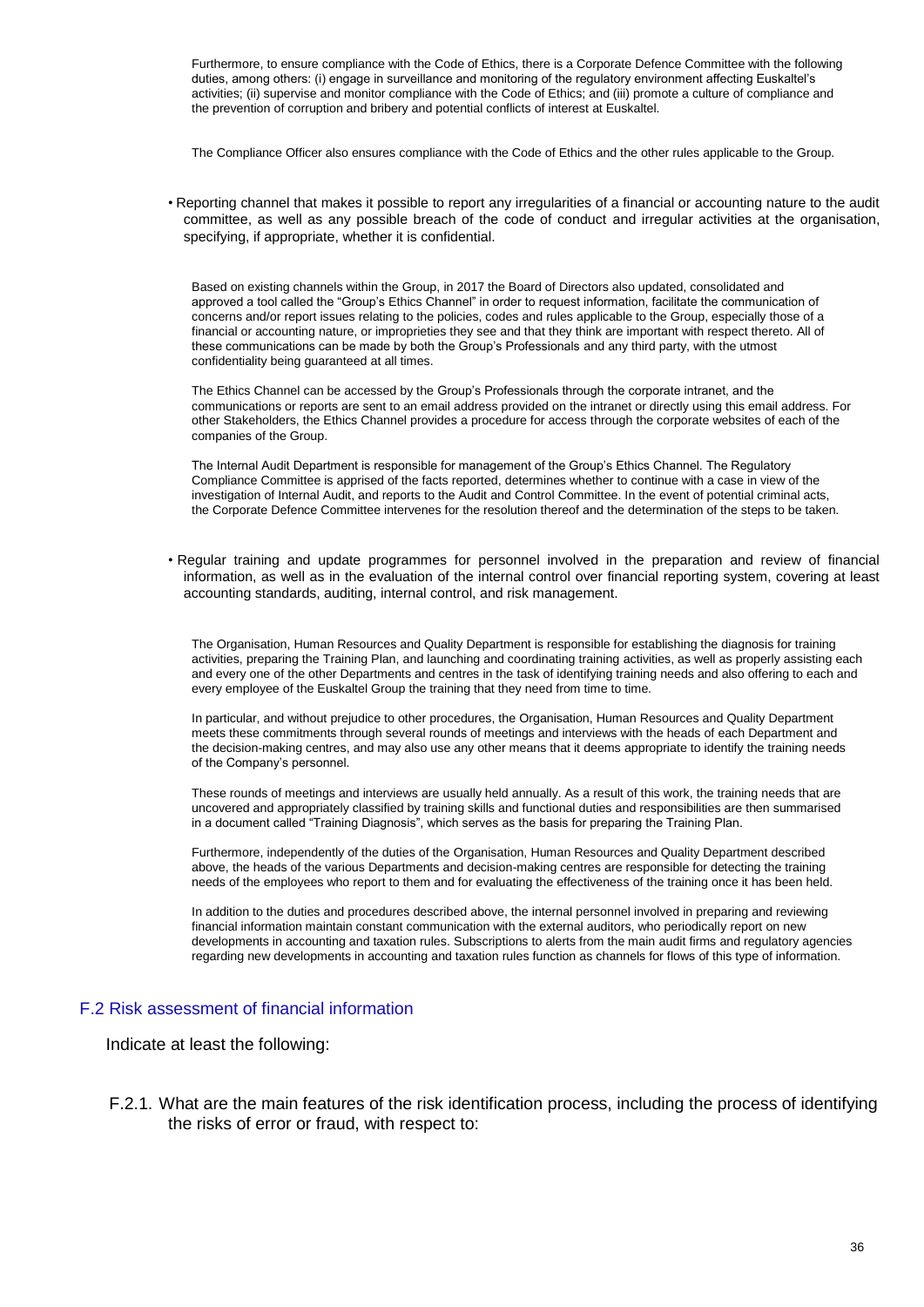• Whether the process exists and is documented.

The risk identification process is documented in the Group's ICFRS model, which establishes the methodology for the identification and analysis of the risks associated with achieving the financial information control goals.

• Whether the process covers all the objectives of financial information (existence and occurrence; completeness; assessment; presentation, breakdown and comparability, and rights and obligations), whether it is updated, and how often.

The following methodology has been determined for the identification and analysis of the risks present in the process of preparing and issuing the Company's financial information:

- Identification of significant accounts based on the Group's financial information.
- Identification of critical processes associated with the significant accounts.
- Identification of financial risks associated with the critical processes and definition of control objectives.

The processes identified above are analysed in order to identify possible risks of error in the financial information, in connection with existence and occurrence, integrity, valuation, presentation, breakdowns and comparability, and rights and obligations.

This process of identification takes into account quantitative variables based on parameters like asset volume, and qualitative variables, like complexity of the transactions, link to large-scale processes, complexity of the calculations and use of estimates and projections.

The Euskaltel Group's ICFRS model provides that the Audit and Control Committee must oversee and approve the risk identification process on an annual basis.

• The existence of a process for the identification of the scope of consolidation, taking into account, among other matters, the possible existence of complex corporate structures, holding entities or special purpose entities.

As regards internal information and control systems, article 5 of the Regulations of the Audit and Control Committee assigns to this Committee the duty of supervising the process of preparing and the integrity of financial information relating to the Company and, if applicable, to the group, reviewing compliance with regulatory requirements, the proper determination of the scope of consolidation, and the correct application of accounting standards.

Said article also assigns to the Audit and Control Committee the duty of reporting to the Board of Directors, prior to its adoption of the corresponding decisions, regarding the financial conditions and accounting impact of structural and corporate changes that the Company plans to carry out, and especially the exchange ratio for the proposed transaction.

In compliance with the foregoing, during financial year 2017, the determination of the scope of consolidation was supervised by means of its inclusion as an express item on the agenda at two meetings of the Audit and Control Committee and at two meetings with the Group's external auditor.

• Whether the process takes into account the effects of other types of risks (operational, technological, financial, legal, reputational, environmental, etc.) to the extent that they affect the financial statements.

The Euskaltel Group has implemented a Risk Management System.

The control activities contemplated within the Group's ICFRS explicitly include a report to the Finance Department by the Risk Officer of the Euskaltel Group on the results of the Risk Officer's analysis of strategic, operational, compliance, reporting and cyber-risks, in order to assess the impacts on financial information.

• What governing body of the entity supervises the process.

The process is supervised and approved by the Audit and Control Committee.

## F.3 Control activities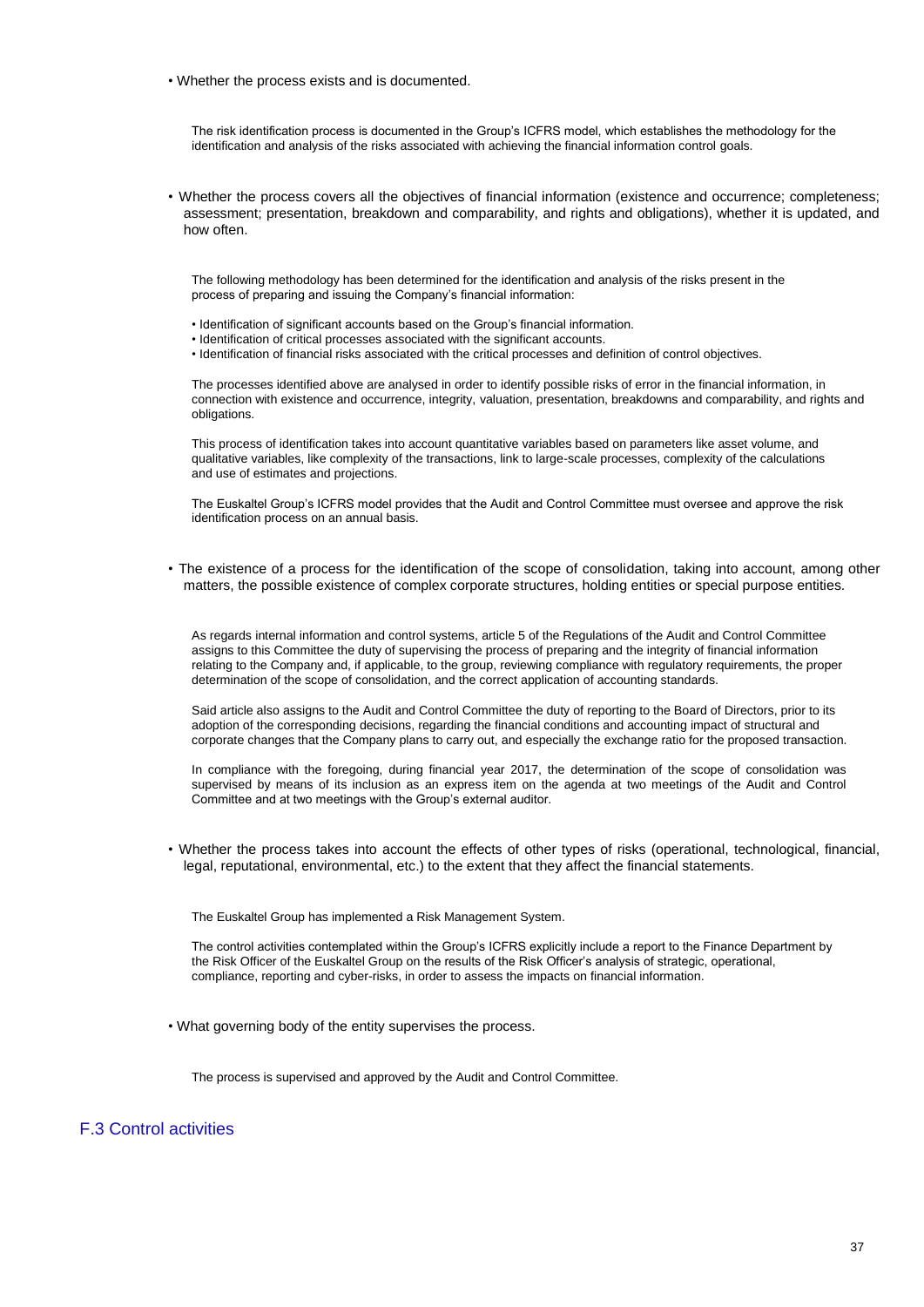Indicate whether at least the following are in place and describe their main features:

F.3.1. Procedures for review and authorisation of financial information, and description of the internal control over financial reporting system to be published in the securities market, indicating the persons or divisions responsible therefor, as well as documentation describing the flows of activities and controls (including those relating to risk of fraud) of the various types of transactions that could materially affect the financial statements, including the closing process and the specific review of significant judgements, estimates, assessments and projections.

The Board of Directors approves the financial information that the Company must periodically publish due to its status as a listed company, with the Audit and Control Committee being responsible for supervising the preparation and presentation of the regulated financial information. Therefore, the financial information to be provided to the markets is presented to the Audit and Control Committee and/or the Board of Directors by the Finance Department.

The Euskaltel Group has identified those processes having a risk of material impact on the preparation of the financial information.

These processes are represented through a risk and control matrix. This matrix describes the control activities and how they respond to the risks relating to the achievement of the goals of trustworthiness of financial information, including fraud. It also describes those responsible for the implementation and review of each control activity and the frequency with which it must be performed.

The Head of ICFRS at the corporate level, reporting to the Finance Department, is responsible for the update and dissemination of this matrix among the persons involved at the corporate level and within the various components of the Group, and ensures the implementation thereof prior to the submission of financial information for review by the Board of Directors.

In order to review such financial information, the Finance Department meets with the external auditors prior to submitting it to the Audit and Control Committee and/or the Board of Directors. Furthermore, prior to the formulation of the annual accounts or interim financial statements, the Chief Financial Officer sends to the members of the Board of Directors a certification stating that the annual accounts / interim financial statements present, in all material respects, a true and fair view of the financial situation and of the results of operations and of the changes in the Company's financial situation during the financial year (or applicable period) and contain the information that is necessary and sufficient for proper comprehension thereof, pursuant to applicable regulations.

Prior to the submission thereof to the Audit and Control Committee, the Finance Department: (i) identifies transactions linked to estimates, projections, valuations and judgements of significant value; (ii) compares assumptions and judgements to the various areas from which they originate and which have better knowledge of the transactions, and iii) reviews consistency with other business and/or financial indicators.

### F.3.2. Policies and procedures for internal control of the information systems (regarding, among other items, access security, change control, operation of changes, operational continuity and segregation of functions) supporting the entity's relevant processes in connection with the preparation and publication of the financial information.

The Euskaltel Group believes that information is one of the main assets of the organisation and that its protection is essential to ensure the continuity and development of the business. As a result, the Euskaltel Group has established an Information Security Management System, integrated with the processes of the organisation and its overall management structure.

Within the framework of the Management System, the Euskaltel Group has established a Policy for Information Security and for Management of Information Security Risks. Under this regulatory framework, the Euskaltel Group has a Systems Security department that is responsible for ensuring security in the Company's processes.

In this regard, the controls included in the activities of said department fall within the following areas:

- Identity management.
- Network access.
- Security architecture: the IT infrastructure is comprised of various data processing centres and technologies that ensure retrieval in line with the time frames established by the business.
- Operations (monitoring and management of incidents).
- Back-up copies and IT contingency checks.
- Change control.
- Development (Ten good practices, secure development procedures, periodic internal and external audits).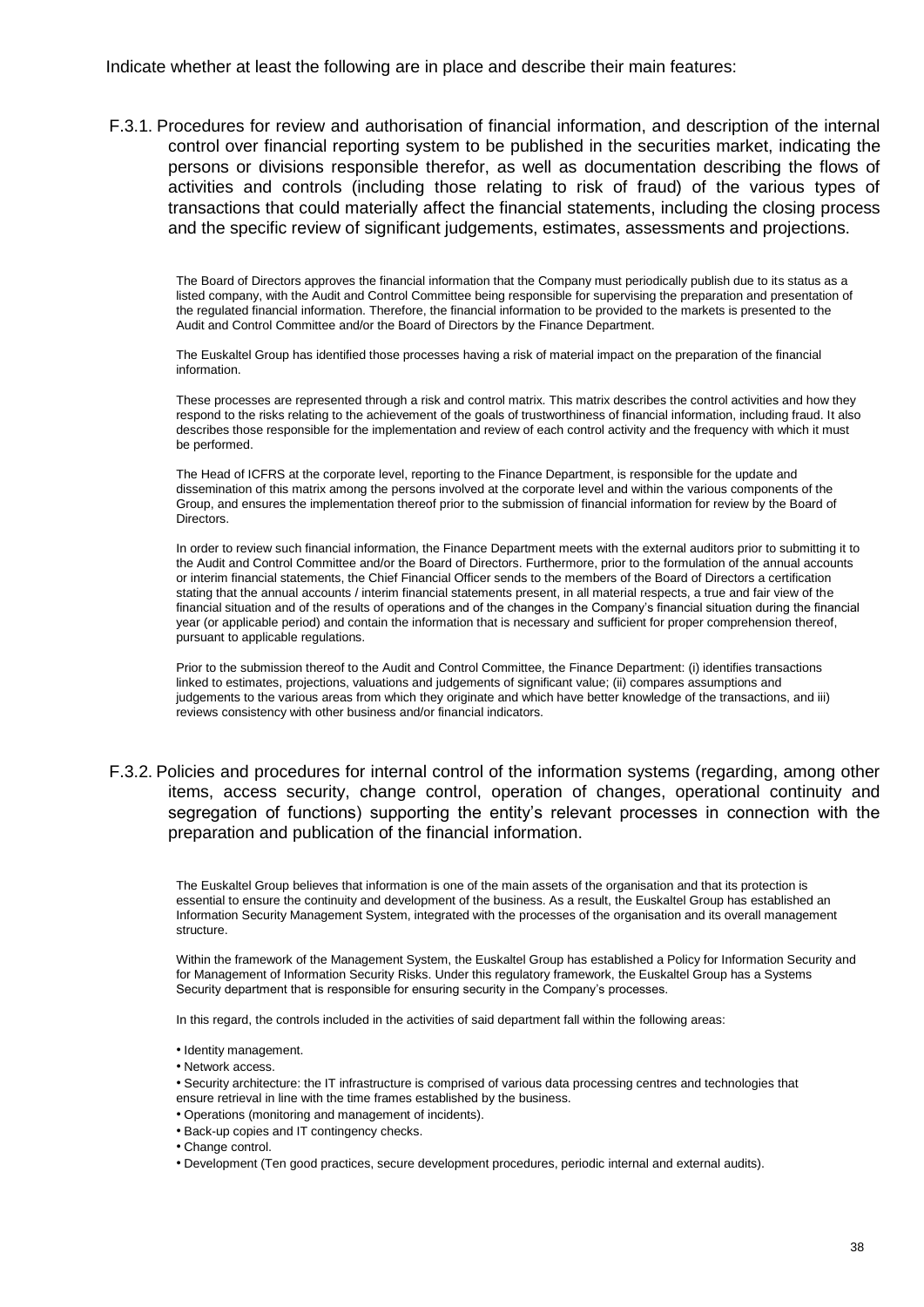F.3.3. Internal control policies and procedures designed to supervise the management of activities outsourced to third parties, as well as those aspects of assessment, calculation or valuation entrusted to independent experts, which may materially affect the financial statements.

The Euskaltel Group regularly reviews the activities subcontracted to third parties in order to identify their participation in processes having a risk of material impact on the preparation of the financial information, given that this fact does not exclude responsibility for the control of such process.

Once identified, there is a review of the need for implementation of specific controls and/or supplementary controls.

Assessments, calculations or valuations entrusted to independent experts, as well as the methods and principal assumptions used, are analysed at least by the Finance Department, taking advantage of its training and independence.

### F.4 Information and communication

Indicate whether at least the following are in place and describe their main features:

F.4.1. A specific function charged with defining and updating accounting policies (accounting policy area or department) and with resolving questions or conflicts arising from the interpretation thereof, maintaining fluid communications with those responsible for operations at the organisation, as well as an updated accounting policy manual that has been communicated to the units through which the entity operates.

The Finance Department is responsible for standardising the accounting policies of the Group and keeping them up to date, always under the supervision of the Audit and Control Committee, which reports to the Board of Directors.

Continuous reporting from the various components of the Group to the corporate function also favours fluid communication and ongoing resolution of concerns regarding the interpretation of the accounting policies adopted.

In particular, the Audit and Control Committee, with the assistance of the Internal Audit Department, ensures that generally accepted accounting principles are applied, along with any material change in such principles. The Audit and Control Committee also ensures that the half-yearly financial information and the interim management reports are prepared using the same accounting principles as the annual accounts.

F.4.2. Mechanisms to capture and prepare financial information with standardised formats, to be applied and used by all units of the entity or the group, supporting the principal financial statements and the notes thereto, as well as the information provided on the internal control over financial reporting system.

The Administration and Tax department is responsible for the consolidation and preparation of the consolidated financial statements of the Euskaltel Group.

The process of consolidation and preparation of the consolidated financial statements includes completion by the components of the Group of a package of homogeneous financial information reporting, which includes a mapping of previously-reviewed accounts and which gives the corporate function all information needed to prepare the Group's financial statements, as well as the notes thereto.

The Group has also implemented a number of control activities to cover the specific risks of collecting and preparing consolidated information.

### F.5 Supervision of the operation of the system

Indicate and describe the main features of at least the following: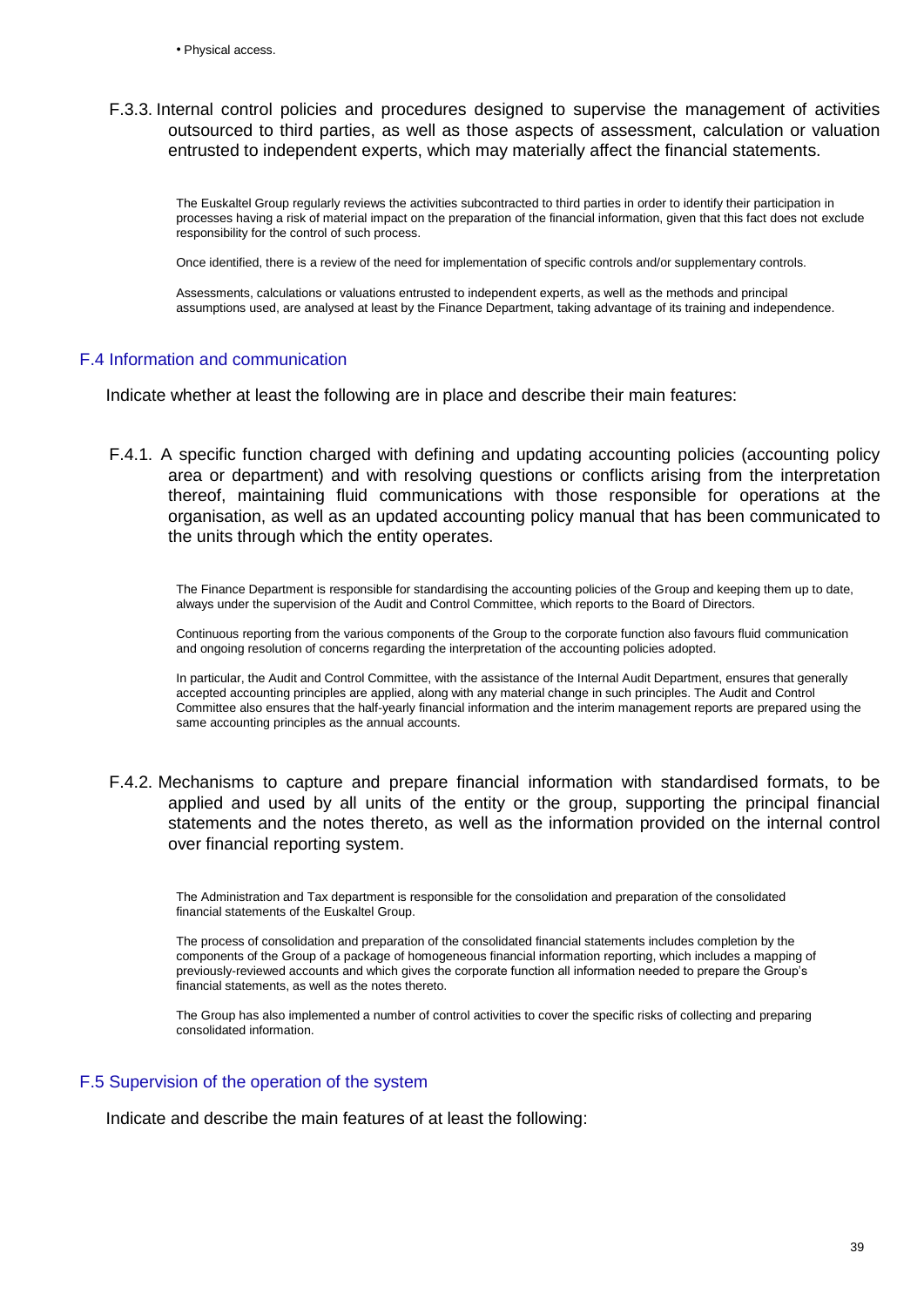F.5.1. The activities of supervision of the internal control over financial reporting system (ICFRS) performed by the audit committee, as well as whether the entity has an internal audit function whose duties include providing support to the committee in its work of supervising the internal control system, including the internal control over financial reporting system. Information is also to be provided concerning the scope of the assessment of the internal control over financial reporting system performed during the financial year and on the procedure whereby the person or division charged with performing the assessment reports the results thereof, whether the entity has an action plan in place describing possible corrective measures, and whether the impact thereof on financial information has been considered.

The Audit and Control Committee is regularly informed regarding the ICFRS implemented by the Finance Department, of the changes that might occur during the financial year, and of incidents arising during the implementation thereof. This information is completed by the Finance Department itself, by the Internal Audit Department and by the external auditors (within the framework of the contracted services).

The ICFRS itself also includes controls that the Governance Bodies must carry out, including those referring to the supervisory work of the Audit and Control Committee.

The Audit and Control Committee safeguards the independence and effectiveness of the Internal Audit function by following the Internal Audit Professional Practices Rules of the Institute of Internal Auditors and the recommendations of the Good Governance Code. Specifically, the Internal Audit Department reports functionally to the Chair of the Audit and Control Committee, and at the organisation level, to the Chair of the Board of Directors.

The Group's Internal Audit Department submits its annual budget and an annual audit plan for the approval of the Audit and Control Committee prior to the implementation thereof. It prepares specific detailed monitoring reports on the audit plan throughout the year, and upon completion thereof, it submits an activities report to the Audit and Control Committee.

All of these reports describe the scope of the work performed and the conclusions reached.

As to the ICFRS, during financial year 2017 there was a general evaluation of the model defined by the Finance Department, with a favourable result; a complete biennial review of the ICFRS controls was approved and a plan for analytical reviews of the Financial Information has been launched.

F.5.2. Whether it has a discussion procedure whereby the auditor (as provided in the Technical Auditing Standards), the internal audit function, and other experts can inform senior management and the audit committee or the directors of the entity of the significant internal control weaknesses detected during the review of the annual financial statements or such other reviews as may have been entrusted to them. Information shall also be provided on whether it has an action plan to seek to correct or mitigate the weaknesses found.

The regular monitoring of the level of implementation of the Internal Audit Plan includes a specific section regarding the internal control recommendations at the implementation stage, identifying and explaining potential deviations from the defined action plans.

Furthermore, at meetings with the external auditors, which are planned in advance, specific items on the agenda are included regarding the internal control of the group and the monitoring of significant audit issues, when necessary. In addition to other meetings with the Chair of the Audit and Control Committee and other members thereof, the external auditors were invited to three official meetings of the Audit and Control Committee during financial year 2017, and met at least once with the full Board of Directors.

### F.6 Other significant information

Nothing significant.

### F.7 External audit report

Report on: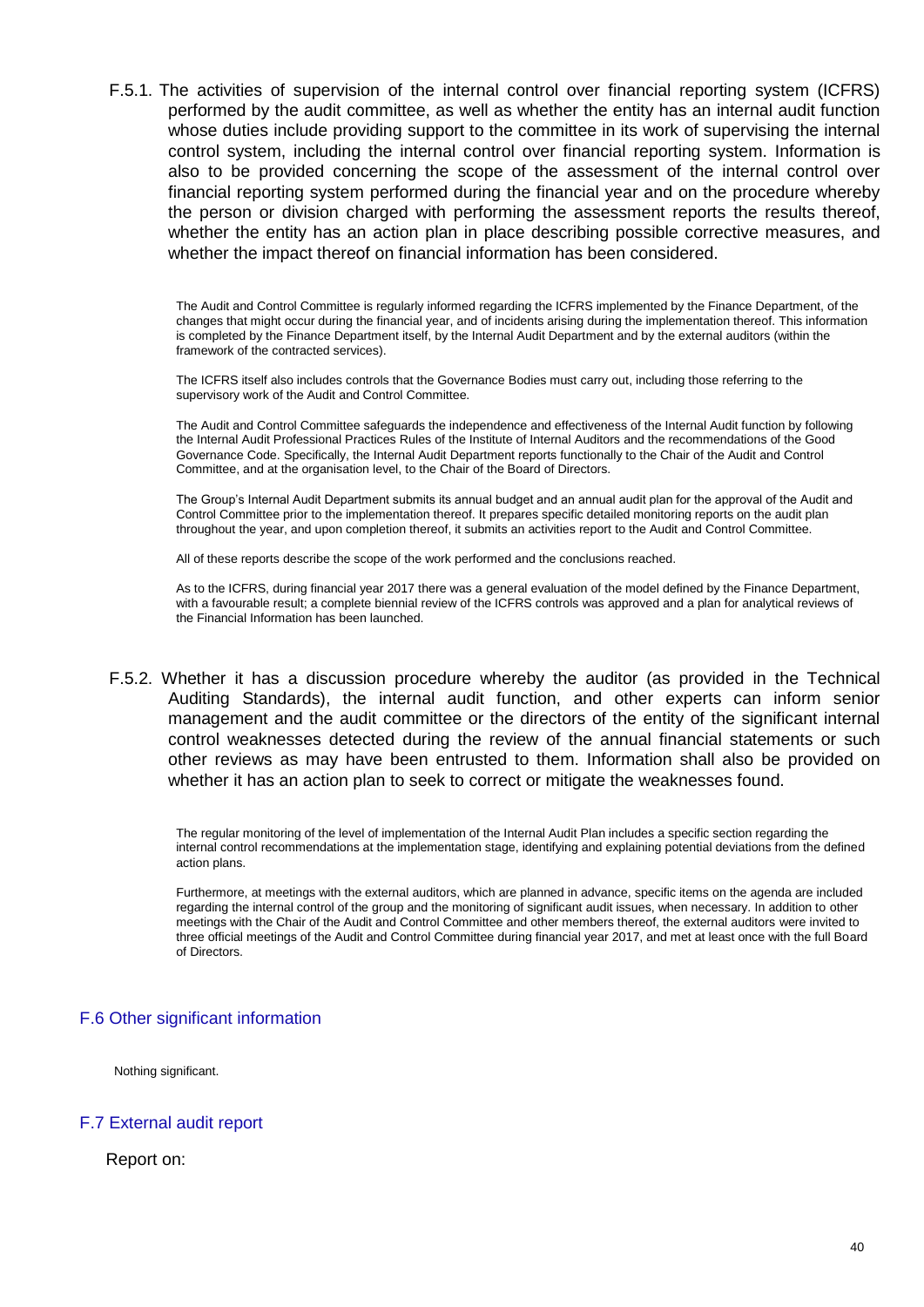F.7.1. Whether the information on the internal control over financial reporting system has been reviewed by the external auditor, in which case the entity should include the respective report as an exhibit. Otherwise, it should provide the reasons therefor.

The information on the internal control over financial reporting system has not been submitted for specific review by the external auditor, although the auditor's procedures include an assessment of the risks of material inaccuracy taking into account the internal control relevant to the formulation of the Company's annual accounts.

# **DEGREE TO WHICH CORPORATE GOVERNANCE RECOMMENDATIONS ARE FOLLOWED G**

State the company's degree of compliance with the recommendations of the Good Governance Code of Listed Companies.

If the company does not comply with any recommendation or follows it partially, there must be a detailed explanation of the reasons providing shareholders, investors and the market in general with sufficient information to assess the company's course of action. Generalised explanations will not be acceptable.

1. The Bylaws of listed companies should not place an upper limit on the votes that can be cast by a single shareholder, or impose other obstacles to the takeover of the company by means of share purchases on the market.

Complies X Explain

 $\Box$ 

- 2. When a dominant and subsidiary company are both listed, they should provide detailed disclosure on:
	- a) The respective areas of activity and any possible business relationships among them, as well as those between the listed dependent company and the other companies within the group.
	- b) The mechanisms provided for the resolution of possible conflicts of interest that may arise.

| Partially complies<br>Complies |  | Explair | Not applicable $ X $ |
|--------------------------------|--|---------|----------------------|
|--------------------------------|--|---------|----------------------|

- 3. During the ordinary general meeting the chairman of the board of directors should verbally inform shareholders in sufficient detail of the most relevant aspects of the company's corporate governance, supplementing the written information circulated in the annual corporate governance report, and in particular:
	- a) Changes taking place since the previous annual general meeting.
	- b) The specific reasons for the company not following a given Good Governance Code recommendation, and any alternative procedures followed in its stead.

Complies X Partially complies T  $\Box$ 

4. The company should draw up and implement a policy of communication and contacts with shareholders, institutional investors and proxy advisors that complies in full with market abuse regulations and accords equitable treatment to shareholders in the same position.

This policy should be disclosed on the company's website, complete with details of how it has been put into practice and the identities of the relevant contact persons or those charged with its implementation.

Complies X Partially complies T

 $\Box$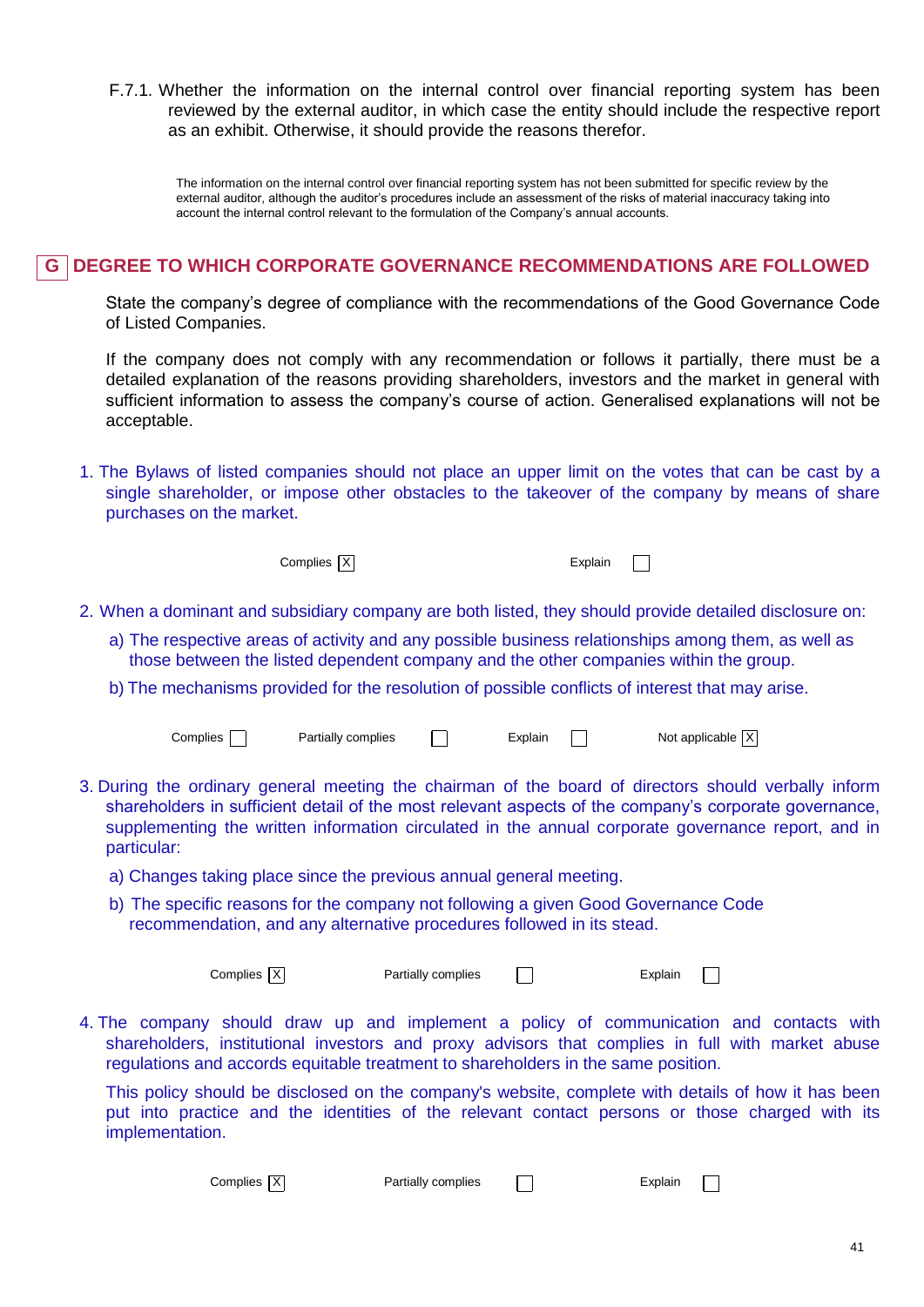5. The board of directors should not make a proposal to the shareholder for the delegation of powers to issue shares or convertible securities without pre-emptive subscription rights in an amount exceeding 20% of capital at the time of such delegation.

When a board of directors approves the issuance of shares or convertible securities without preemptive subscription rights, the company should immediately post a report on its website explaining the exclusion as envisaged in company legislation.

|             | Complies $ \overline{X} $                                                             | Partially complies |         | Explain                                                                                                                                                                                                                                                                                                                |
|-------------|---------------------------------------------------------------------------------------|--------------------|---------|------------------------------------------------------------------------------------------------------------------------------------------------------------------------------------------------------------------------------------------------------------------------------------------------------------------------|
| obligatory: |                                                                                       |                    |         | 6. Listed companies drawing up the following reports on a voluntary or compulsory basis should publish<br>them on their website well in advance of the annual general meeting, even if their distribution is not                                                                                                       |
|             | a) Report on auditor independence.                                                    |                    |         |                                                                                                                                                                                                                                                                                                                        |
|             |                                                                                       |                    |         | b) Reviews of the operation of the audit committee and the appointments and remuneration committee.                                                                                                                                                                                                                    |
|             | c) Audit committee report on third-party transactions.                                |                    |         |                                                                                                                                                                                                                                                                                                                        |
|             | d) Report on the corporate social responsibility policy.                              |                    |         |                                                                                                                                                                                                                                                                                                                        |
|             | Complies $ \overline{X} $                                                             | Partially complies |         | Explain                                                                                                                                                                                                                                                                                                                |
|             | 7. The committee should broadcast its general meetings live on the corporate website. |                    |         |                                                                                                                                                                                                                                                                                                                        |
|             | Complies $\overline{X}$                                                               |                    | Explain |                                                                                                                                                                                                                                                                                                                        |
|             | should give a clear account to shareholders of their scope and content.               |                    |         | 8. The audit committee should strive to ensure that the board of directors can present the company's<br>accounts to the general meeting without limitations or qualifications in the auditor's report. In the<br>exceptional case that qualifications exist, both the chairman of the audit committee and the auditors |
|             | Complies $ \overline{X} $                                                             | Partially complies |         | Explain                                                                                                                                                                                                                                                                                                                |
|             | permanently on its website.                                                           |                    |         | 9. The company should disclose its conditions and procedures for establishing share ownership, the right<br>to attend general meetings and the exercise or delegation of voting rights, and display them                                                                                                               |
|             | should be applied in a non-discriminatory manner.                                     |                    |         | Such conditions and procedures should encourage shareholders to attend and exercise their rights and                                                                                                                                                                                                                   |
|             | Complies $ \overline{X} $                                                             | Partially complies |         | Explain                                                                                                                                                                                                                                                                                                                |
|             | proposals prior to the general meeting, the company should:                           |                    |         | 10. When an accredited shareholder exercises the right to supplement the agenda or submit new                                                                                                                                                                                                                          |
|             | a) Immediately circulate the supplementary items and new proposals.                   |                    |         |                                                                                                                                                                                                                                                                                                                        |
|             |                                                                                       |                    |         | b) Disclose the model of attendance card or proxy appointment or remote voting form duly modified so                                                                                                                                                                                                                   |

that new agenda items and alternative proposals can be voted on in the same terms as those submitted by the board of directors.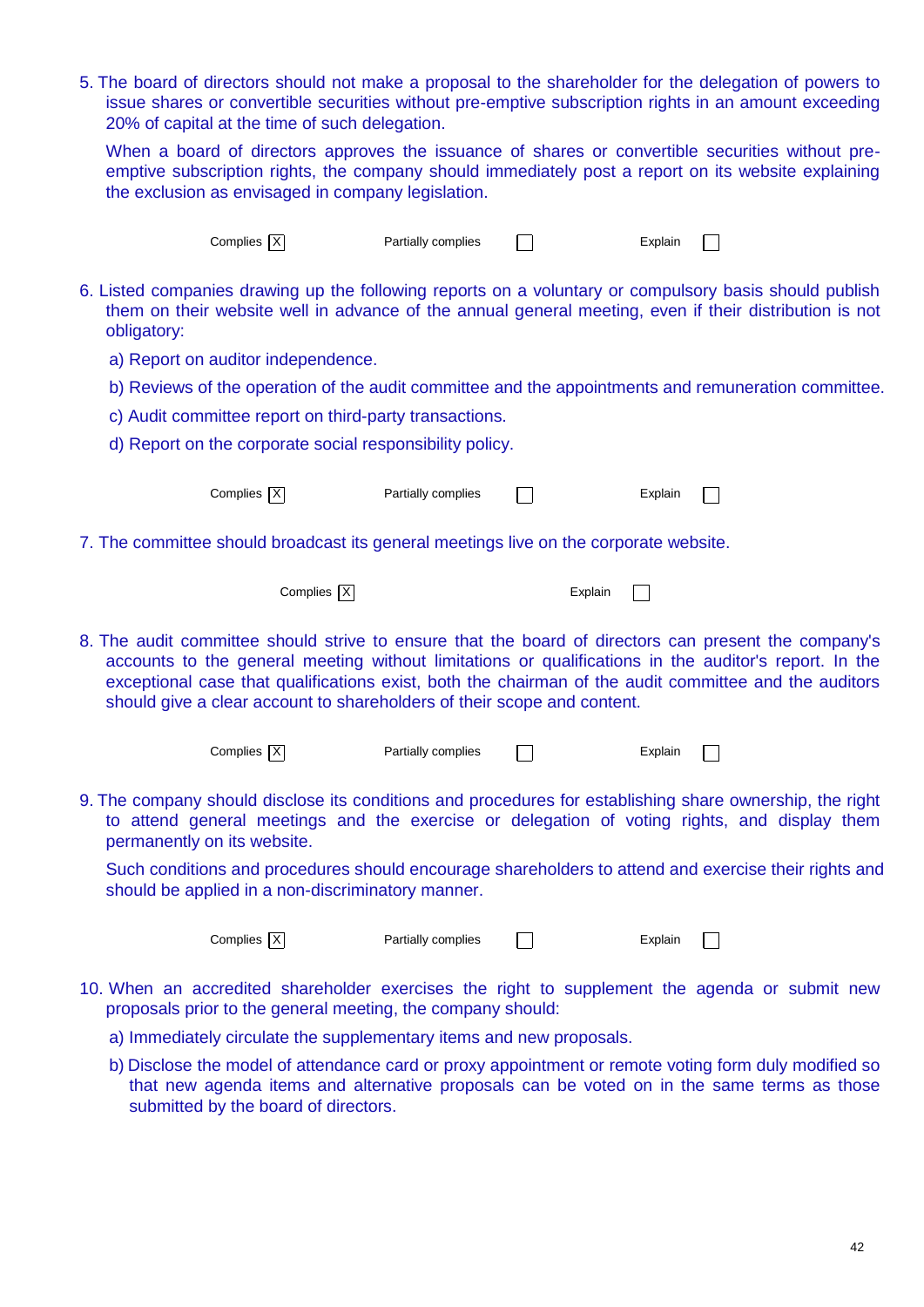- c) Put all these items or alternative proposals to the vote applying the same voting rules as for those submitted by the board of directors, with particular regard to presumptions or deductions about the direction of votes.
- d) After the general meeting, disclose the breakdown of votes on such supplementary items or alternative proposals.

| ∴omplies |  | Partially complies | Explair | Not applicable   X |  |
|----------|--|--------------------|---------|--------------------|--|
|          |  |                    |         |                    |  |

11. In the event that a company plans to pay for attendance at the general meeting, it should first establish a general, long-term policy in this respect.

Complies **Partially complies**  $\Box$  Explain  $\Box$  Not applicable  $\Box$ 

12. The board of directors should perform its duties with unity of purpose and independent judgement, according the same treatment to all shareholders in the same position. It should be guided at all times by the company's best interest, understood as the creation of a profitable business that promotes its sustainable success over time, while maximising its economic value.

In pursuing the corporate interest, it should not only abide by laws and regulations and conduct itself according to principles of good faith, ethics and respect for commonly accepted customs and good practices, but also strive to reconcile its own interests with the legitimate interests of its employees, suppliers, clients and other stakeholders, as well as with the impact of its activities on the broader community and the natural environment.

| Complies   X  <br>Partially complies | Explain |  |
|--------------------------------------|---------|--|
|--------------------------------------|---------|--|

13. The board of directors should have an optimal size to promote its efficient functioning and maximise participation. The recommended range is accordingly between five and fifteen members.

| Complies $ \overline{X} $ |   | Explain $\Box$ |  |
|---------------------------|---|----------------|--|
| .                         | . |                |  |

- 14. The board of directors should approve a director selection policy that:
	- a) Is concrete and verifiable.
	- b) Ensures that appointment or re-election proposals are based on a prior analysis of the needs of the board of directors.
	- c) Favours a diversity of knowledge, experience and gender.

The results of the prior analysis of board needs should be written up in the nomination committee's explanatory report, to be published when the general meeting is convened that will ratify the appointment and re-election of each director.

The director selection policy should pursue the goal of having at least 30% of total board seats occupied by women directors by the year 2020.

The nomination committee should run an annual check on compliance with the director selection policy and set out its findings in the annual corporate governance report.

| Complies $ \overline{X} $<br>Partially complies | Explain |
|-------------------------------------------------|---------|
|-------------------------------------------------|---------|

15. Proprietary and independent directors should constitute an ample majority on the board of directors, while the number of executive directors should be the minimum practical bearing in mind the complexity of the corporate group and the ownership interests they control.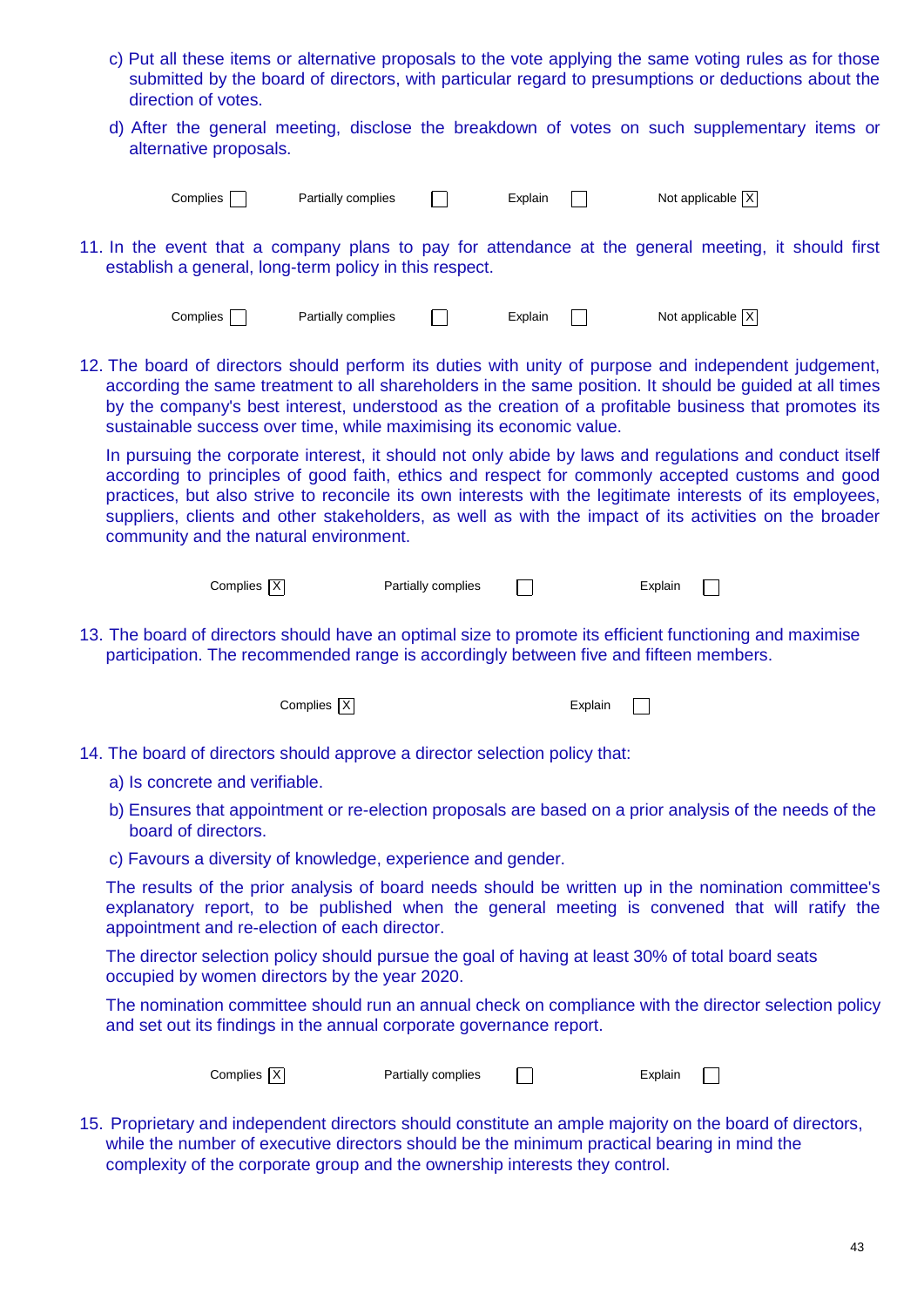| Complies $ \overline{X} $ |  |  |
|---------------------------|--|--|
|---------------------------|--|--|

 $\overline{\phantom{a}}$ 

16. The percentage of proprietary directors out of all non-executive directors should be no greater than the proportion between the ownership stake of the shareholders they represent and the remainder of the company's capital.

This criterion can be relaxed:

- a) In large cap companies where few or no equity stakes attain the legal threshold for significant shareholdings.
- b) In companies with a plurality of shareholders represented on the board of directors but not otherwise related.

Complies X Explain

 $\Box$ 

17. Independent directors should be at least half of all board members.

However, when the company does not have a large market capitalisation, or when a large cap company has shareholders individually or concertedly controlling over 30 percent of capital, independent directors should occupy, at least, a third of board seats.

Complies X Explain

 $\Box$ 

- 18. Companies should disclose the following director particulars on their websites and keep them regularly updated:
	- a) Background and professional experience.
	- b) Directorships held in other companies, listed or otherwise, and other paid activities they engage in, of whatever nature.
	- c) Statement of the director class to which they belong, in the case of proprietary directors indicating the shareholder they represent or are connected with.
	- d) Dates of their first appointment as a board member and subsequent re-elections.
	- e) Shares held in the company, and any options on the same.

 $Complex \overline{X}$  Partially complies  $\Box$  Explain  $\Box$ 

19. Following verification by the nomination committee, the annual corporate governance report should disclose the reasons for the appointment of proprietary directors at the urging of shareholders controlling less than 3% of capital; and explain any rejection of a formal request for a board place from shareholders whose equity stake is equal to or greater than that of others applying successfully for a proprietary directorship.

| Complies | Partially complies |  | Explain | Not applicable $\overline{X}$ |
|----------|--------------------|--|---------|-------------------------------|
|----------|--------------------|--|---------|-------------------------------|

20. Proprietary directors should resign when the shareholders they represent dispose of their ownership interest in its entirety. If such shareholders reduce their stakes, thereby losing some of their entitlement to proprietary directors, the latter's number should be reduced accordingly.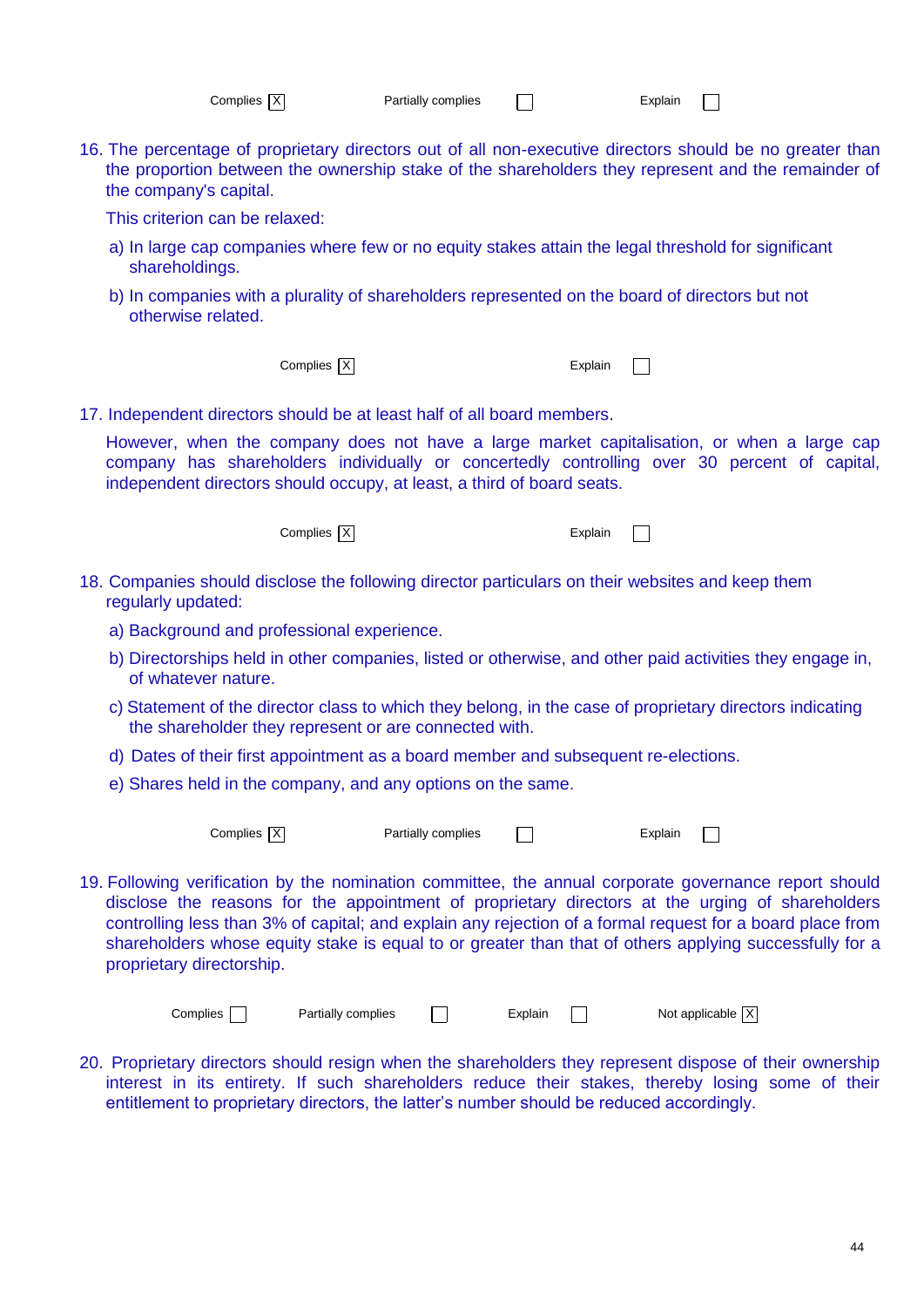| Complies   X |  | Partially complies |  | Explain | Not applicable |
|--------------|--|--------------------|--|---------|----------------|
|--------------|--|--------------------|--|---------|----------------|

21. The board of directors should not propose the removal of independent directors before the expiry of their tenure as mandated by the bylaws, except where they find just cause, based on a proposal from the nomination committee. In particular, just cause will be presumed when directors take up new posts or responsibilities that prevent them allocating sufficient time to the work of a board member, or are in breach of their fiduciary duties or come under one of the disqualifying grounds for classification as independent enumerated in the applicable legislation.

The removal of independent directors may also be proposed when a takeover bid, merger or similar corporate transaction alters the company's capital structure, provided the changes in board membership ensue from the proportionality criterion set out in Recommendation 16.

 $\Box$ 

Complies  $\overline{X}$  Explain

22. Companies should establish rules obliging directors to disclose any circumstance that might harm the organisation's name or reputation, tendering their resignation as the case may be, and, in particular, to inform the board of any criminal cases in which they have been formally named as a suspect and the progress of any subsequent proceedings.

The moment a director is indicted or tried for any of the offences stated in company legislation, the board of directors should open an investigation and, in light of the particular circumstances, decide whether or not he or she should be called on to resign. The board should give a reasoned account of all such determinations in the annual corporate governance report.

| Complies $ \overline{X} $ | Partially complies | Explain |
|---------------------------|--------------------|---------|
|                           |                    |         |

23. Directors should express their clear opposition when they feel a proposal submitted for the board's approval might not be in the company's best interest. In particular, independents and other directors not subject to potential conflicts of interest should strenuously challenge any decision that could harm the shareholders lacking board representation.

When the board makes material or repeated decisions about which a director has expressed serious reservations, then he or she must draw the pertinent conclusions. Directors resigning for such causes should set out their reasons in the letter referred to in the next recommendation.

The terms of this recommendation also apply to the secretary of the board, even if he or she is not a director.

Complies  $\boxed{\times}$  Partially complies  $\boxed{\phantom{\times}}$  Explain  $\boxed{\phantom{\times}}$  Not applicable  $\boxed{\phantom{\times}}$ 

24. Directors who give up their seat before their tenure expires, through resignation or otherwise, should state their reasons in a letter to be sent to all members of the board. Whether or not such resignation is disclosed as a material event, the motivating factors should be explained in the annual corporate governance report.

 $Complex \times \rightarrow$  Partially complies  $\Box$  Explain  $\Box$  Not applicable  $\Box$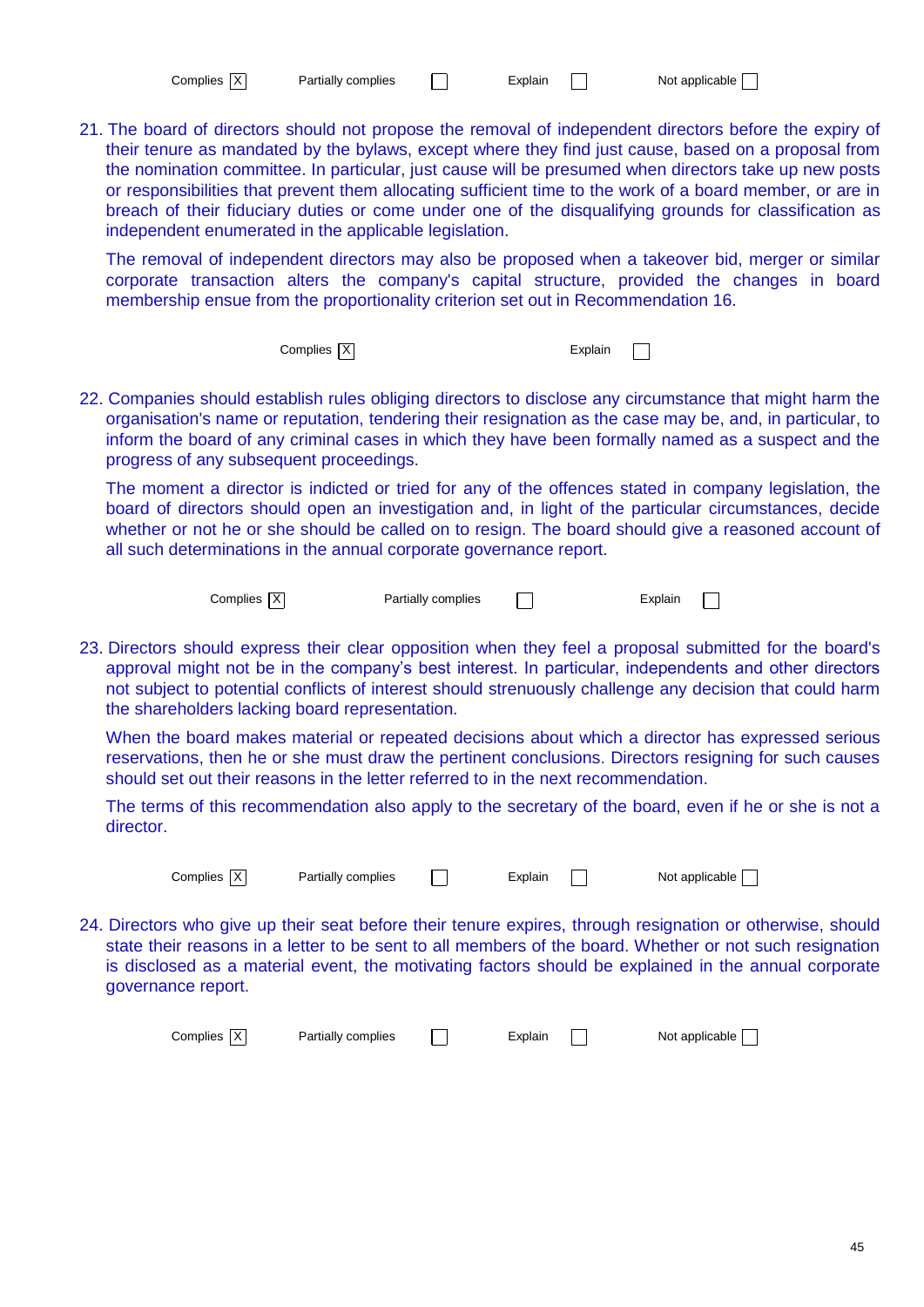25. The nomination committee should ensure that non-executive directors have sufficient time available to discharge their responsibilities effectively.

The regulations of the board of directors should lay down the maximum number of company boards on which directors can serve.

|                           | Complies $X$                                                                              | Partially complies |         | Explain                                                                                                                                                                                                        |  |
|---------------------------|-------------------------------------------------------------------------------------------|--------------------|---------|----------------------------------------------------------------------------------------------------------------------------------------------------------------------------------------------------------------|--|
|                           | director may propose the addition of initially unscheduled items.                         |                    |         | 26. The board should meet with the necessary frequency to properly perform its duties, eight times a year<br>at least, in accordance with the schedule and agendas set at the start of the year, to which each |  |
|                           | Complies $X$                                                                              | Partially complies |         | Explain                                                                                                                                                                                                        |  |
| appropriate instructions. |                                                                                           |                    |         | 27. Director absences should be kept to a strict minimum and quantified in the annual corporate<br>governance report. In the event of absence, directors should grant powers of representation with            |  |
|                           | Complies $X$                                                                              | Partially complies |         | Explain                                                                                                                                                                                                        |  |
|                           | recorded in the minute book if the person expressing them so requests.                    |                    |         | 28. When directors or the secretary express concerns about some proposal or, in the case of directors,<br>about the company's performance, and such concerns are not resolved at the meeting, they should be   |  |
|                           | Complies $X$<br>Partially complies                                                        |                    | Explain | Not applicable                                                                                                                                                                                                 |  |
|                           | out their duties, extending if necessary to external assistance at the company's expense. |                    |         | 29. The company should provide suitable channels for directors to obtain the advice they need to carry                                                                                                         |  |
|                           | Complies $ \overline{X} $                                                                 | Partially complies |         | Explain                                                                                                                                                                                                        |  |
|                           | offered refresher programmes when circumstances so advise.                                |                    |         | 30. Regardless of the knowledge directors must possess to carry out their duties, they should also be                                                                                                          |  |
|                           | Complies   X                                                                              | Explain            |         | Not applicable                                                                                                                                                                                                 |  |
|                           |                                                                                           |                    |         | 31. The agendas of board meetings should clearly indicate on which points directors must arrive at a<br>decision, so they can study the matter beforehand or gather together the material they need.           |  |
|                           | minuted, of the majority of directors present.                                            |                    |         | If the chairman wishes to submit decisions or resolutions for board approval that were not on the<br>meeting agenda due to reasons of urgency, their inclusion will require the express prior consent, duly    |  |
|                           | Complies $\overline{X}$                                                                   | Partially complies |         | Explain                                                                                                                                                                                                        |  |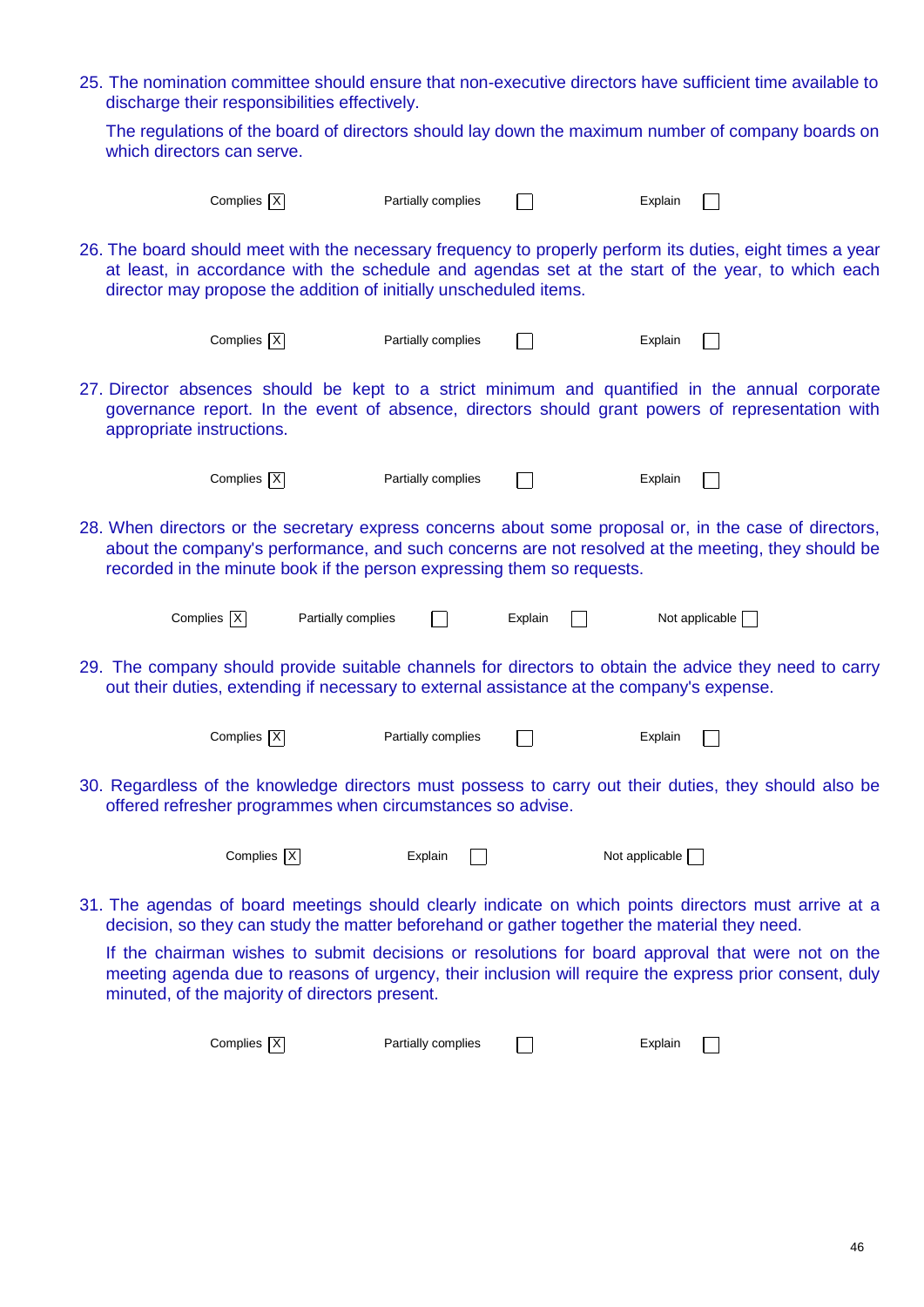32. Directors should be regularly informed of movements in share ownership and of the views of major shareholders, investors and rating agencies on the company and its group.

| Complies $ \overline{X} $                                                                                                                                                                                                                                                                                                                                                                                                                                                                                                                                                                                                                             |                           | Partially complies |         | Explain |                |  |
|-------------------------------------------------------------------------------------------------------------------------------------------------------------------------------------------------------------------------------------------------------------------------------------------------------------------------------------------------------------------------------------------------------------------------------------------------------------------------------------------------------------------------------------------------------------------------------------------------------------------------------------------------------|---------------------------|--------------------|---------|---------|----------------|--|
| 33. The chairman, as the person charged with the efficient functioning of the board of directors, in addition<br>to the functions assigned by law and the company's bylaws, should prepare and submit to the board a<br>schedule of meeting dates and agendas; organise and coordinate regular evaluations of the board<br>and, where appropriate, the company's chief executive officer; exercise leadership of the board and be<br>accountable for its proper functioning; ensure that sufficient time is given to the discussion of strategic<br>issues, and approve and review refresher courses for each director, when circumstances so advise. |                           |                    |         |         |                |  |
| Complies $X$                                                                                                                                                                                                                                                                                                                                                                                                                                                                                                                                                                                                                                          |                           | Partially complies |         | Explain |                |  |
| 34. When a lead independent director has been appointed, the bylaws or board of directors regulations<br>should grant him or her the following powers over and above those conferred by law: chair the board<br>meeting in the absence of the chairman or vice chairmen; give voice to the concerns of non-executive<br>directors; maintain contacts with investors and shareholders to hear their views and develop a<br>balanced understanding of their concerns, especially those to do with the company's corporate<br>governance; and coordinate the chairman's succession plan.                                                                 |                           |                    |         |         |                |  |
| Complies $ \overline{X} $                                                                                                                                                                                                                                                                                                                                                                                                                                                                                                                                                                                                                             | Partially complies        |                    | Explain |         | Not applicable |  |
| 35. The board secretary should strive to ensure that the board's actions and decisions are informed by the<br>governance recommendations of the Good Governance Code of relevance to the company.                                                                                                                                                                                                                                                                                                                                                                                                                                                     |                           |                    |         |         |                |  |
|                                                                                                                                                                                                                                                                                                                                                                                                                                                                                                                                                                                                                                                       |                           |                    |         |         |                |  |
|                                                                                                                                                                                                                                                                                                                                                                                                                                                                                                                                                                                                                                                       | Complies $ \overline{X} $ |                    |         | Explain |                |  |
| 36. The full board should conduct an annual evaluation, adopting, where necessary, an action plan to<br>correct weakness detected in:                                                                                                                                                                                                                                                                                                                                                                                                                                                                                                                 |                           |                    |         |         |                |  |
| a) The quality and efficiency of the board's operation.                                                                                                                                                                                                                                                                                                                                                                                                                                                                                                                                                                                               |                           |                    |         |         |                |  |
| b) The performance and membership of its committees.                                                                                                                                                                                                                                                                                                                                                                                                                                                                                                                                                                                                  |                           |                    |         |         |                |  |
| c) Diversity in the composition and powers of the board.                                                                                                                                                                                                                                                                                                                                                                                                                                                                                                                                                                                              |                           |                    |         |         |                |  |
| d) The performance of the chairman of the board of directors and the company's chief executive.                                                                                                                                                                                                                                                                                                                                                                                                                                                                                                                                                       |                           |                    |         |         |                |  |
| e) The performance and contribution of individual directors, with particular attention to the chairmen of<br>board committees.                                                                                                                                                                                                                                                                                                                                                                                                                                                                                                                        |                           |                    |         |         |                |  |
| The performance and contribution of individual directors, with particular attention to the chairmen of<br>board committees.                                                                                                                                                                                                                                                                                                                                                                                                                                                                                                                           |                           |                    |         |         |                |  |
| Every three years, the board of directors should engage an external facilitator to aid in the evaluation<br>process. This facilitator's independence should be verified by the nomination committee.                                                                                                                                                                                                                                                                                                                                                                                                                                                  |                           |                    |         |         |                |  |
| Any business dealings that the facilitator or members of its corporate group maintain with the company<br>or members of its corporate group should be detailed in the annual corporate governance report.                                                                                                                                                                                                                                                                                                                                                                                                                                             |                           |                    |         |         |                |  |
| The process followed and areas evaluated should be detailed in the annual corporate governance<br>report.                                                                                                                                                                                                                                                                                                                                                                                                                                                                                                                                             |                           |                    |         |         |                |  |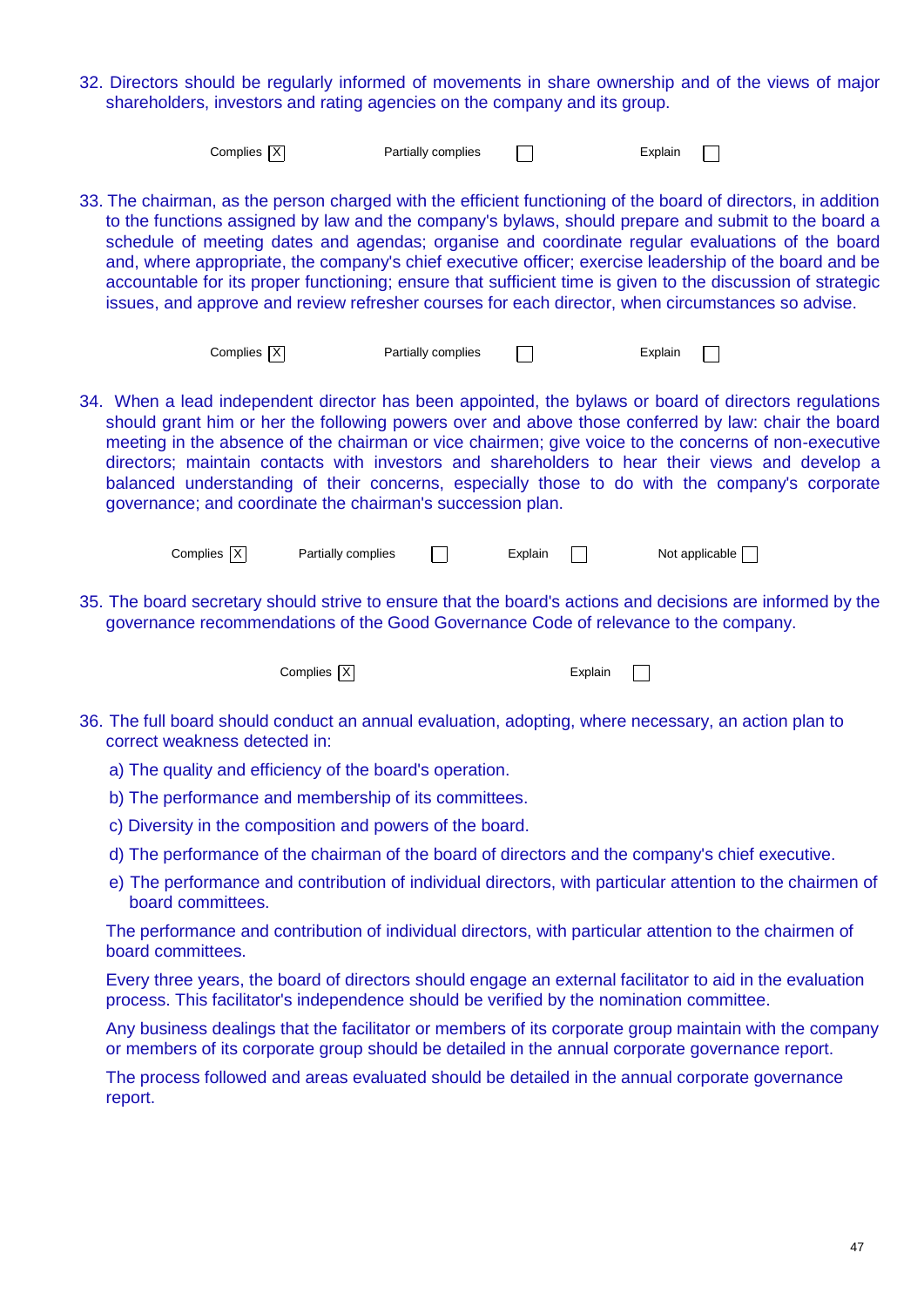|          | Complies $ \overline{X} $                                                                                                                                                                                                                                          |                                                            | Partially complies |         |  | Explain |                                                                                                                                                                                                                                                                                                                         |  |  |  |
|----------|--------------------------------------------------------------------------------------------------------------------------------------------------------------------------------------------------------------------------------------------------------------------|------------------------------------------------------------|--------------------|---------|--|---------|-------------------------------------------------------------------------------------------------------------------------------------------------------------------------------------------------------------------------------------------------------------------------------------------------------------------------|--|--|--|
|          | 37. When an executive committee exists, its membership mix by director class should resemble that of<br>the board. The secretary of the board should also act as secretary of the executive committee.                                                             |                                                            |                    |         |  |         |                                                                                                                                                                                                                                                                                                                         |  |  |  |
|          | Complies                                                                                                                                                                                                                                                           | Partially complies                                         |                    | Explain |  |         | Not applicable $ X $                                                                                                                                                                                                                                                                                                    |  |  |  |
| minutes. |                                                                                                                                                                                                                                                                    |                                                            |                    |         |  |         | 38. The board should be kept fully informed of the business transacted and decisions made by the<br>executive committee. To this end, all board members should receive a copy of the committee's                                                                                                                        |  |  |  |
|          | Complies                                                                                                                                                                                                                                                           | Partially complies                                         |                    | Explain |  |         | Not applicable $\boxed{X}$                                                                                                                                                                                                                                                                                              |  |  |  |
|          |                                                                                                                                                                                                                                                                    | committee seats should be held by independent directors.   |                    |         |  |         | 39. All members of the audit committee, particularly its chairman, should be appointed with regard to their<br>knowledge and experience in accounting, auditing and risk management matters. A majority of                                                                                                              |  |  |  |
|          | Complies $ \mathsf{X} $                                                                                                                                                                                                                                            |                                                            | Partially complies |         |  | Explain |                                                                                                                                                                                                                                                                                                                         |  |  |  |
|          |                                                                                                                                                                                                                                                                    |                                                            |                    |         |  |         | 40. Listed companies should have a unit in charge of the internal audit function, under the supervision of<br>the audit committee, to monitor the effectiveness of reporting and control systems. This unit should<br>report functionally to the board's non-executive chairman or the chairman of the audit committee. |  |  |  |
|          | Complies $X$                                                                                                                                                                                                                                                       |                                                            | Partially complies |         |  | Explain |                                                                                                                                                                                                                                                                                                                         |  |  |  |
|          | 41. The head of the unit handling the internal audit function should present an annual work programme to<br>the audit committee, inform it directly of any incidents arising during its implementation and submit an<br>activities report at the end of each year. |                                                            |                    |         |  |         |                                                                                                                                                                                                                                                                                                                         |  |  |  |
|          | Complies   X                                                                                                                                                                                                                                                       | Partially complies                                         |                    | Explain |  |         | Not applicable                                                                                                                                                                                                                                                                                                          |  |  |  |
|          |                                                                                                                                                                                                                                                                    |                                                            |                    |         |  |         | 42. The audit committee should have the following functions over and above those legally assigned:                                                                                                                                                                                                                      |  |  |  |
|          |                                                                                                                                                                                                                                                                    | 1. With respect to internal control and reporting systems: |                    |         |  |         |                                                                                                                                                                                                                                                                                                                         |  |  |  |
|          | principles.                                                                                                                                                                                                                                                        |                                                            |                    |         |  |         | a) Monitor the preparation and the integrity of the financial information on the company and,<br>where appropriate, the group, checking for compliance with legal provisions, the accurate<br>demarcation of the scope of consolidation, and the correct application of accounting                                      |  |  |  |

- b) Monitor the independence of the unit handling the internal audit function; propose the selection, appointment, re-election and removal of the head of the internal audit department; propose the department's budget; approve its priorities and work programmes, ensuring that it focuses primarily on the main risks the company is exposed to; receive regular reportbacks on its activities; and verify that senior management are acting on the findings and recommendations of its reports.
- c) Establish and supervise a mechanism whereby staff can report, confidentially and, if appropriate and feasible, anonymously, any significant irregularities that they detect in the course of their duties, in particular financial or accounting irregularities.
- 2. With regard to the external auditor: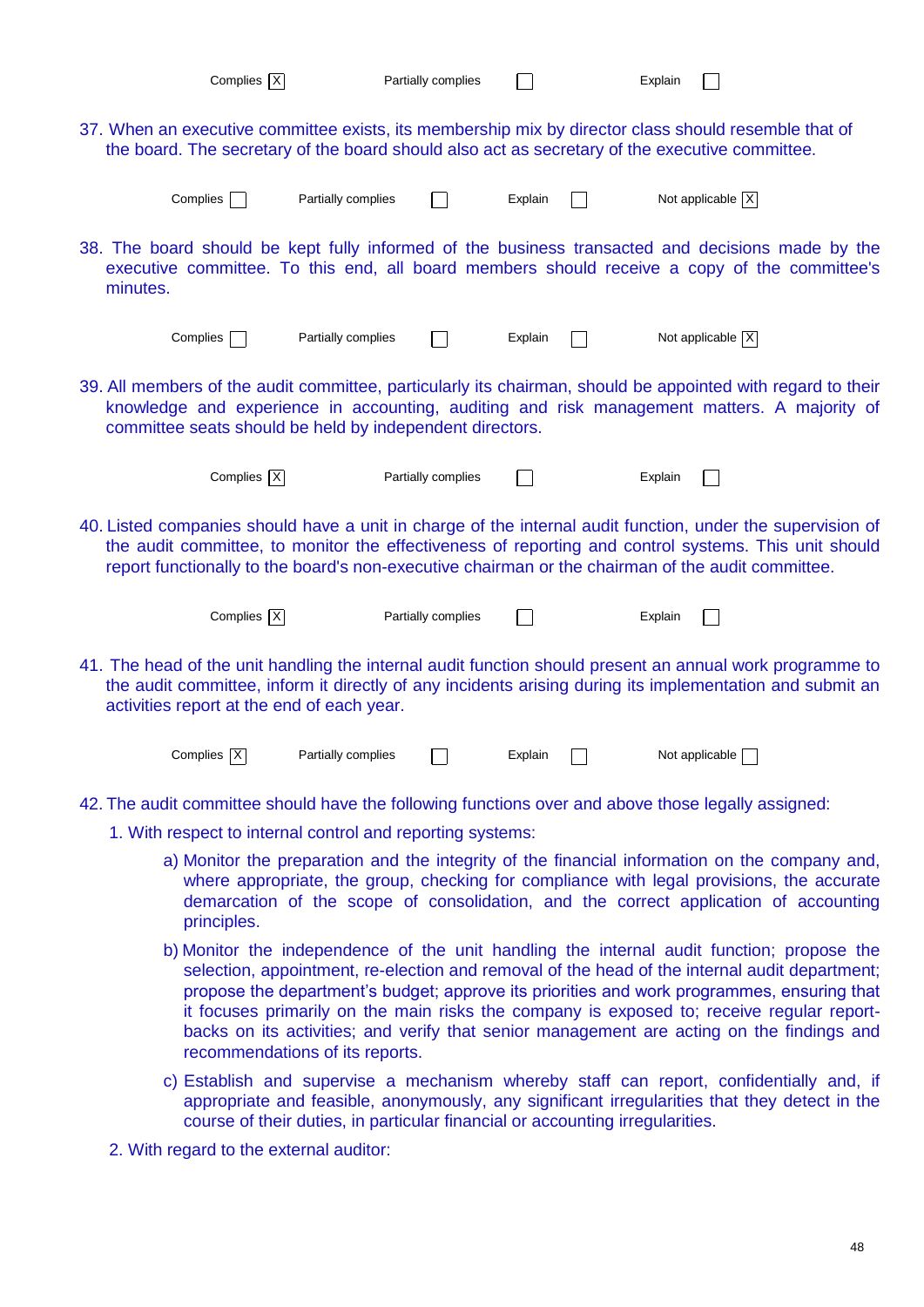| a) Investigate the issues giving rise to the resignation of the external auditor, should this come |  |  |  |  |  |  |
|----------------------------------------------------------------------------------------------------|--|--|--|--|--|--|
| about.                                                                                             |  |  |  |  |  |  |

- b) Ensure that the remuneration of the external auditor does not compromise its quality or independence.
- c) Ensure that the company reports any change of external auditor to the CNMV as a material event, accompanied by a statement of any disagreements arising with the outgoing auditor and the reasons for the same.
- d) Ensure that the external auditor holds an annual meeting with the full Board of Directors to report thereto on the work performed and any changes in the accounting and risk situation of the Company.
- e) Ensure that the company and the external auditor adhere to current regulations on the provision of non-audit services, limits on the concentration of the auditor's business and other requirements concerning auditor independence.

| Complies $ X $ | Partially complies | Explain |
|----------------|--------------------|---------|

43. The audit committee should be empowered to meet with any company employee or manager, even ordering their appearance without the presence of another senior officer.



Complies X Partially complies T

 $\Box$ 

44. The audit committee should be informed of any fundamental changes or corporate transactions the company is planning, so the committee can analyse the transaction and report to the board beforehand on its economic conditions and accounting impact and, when applicable, the exchange ratio proposed.

Complies  $\boxed{\times}$  Partially complies  $\boxed{\phantom{\times}}$  Explain  $\boxed{\phantom{\times}}$  Not applicable  $\boxed{\phantom{\times}}$ 

- 45. The risk control and management policy should identify at least:
	- a) The different types of financial and non-financial risk the company is exposed to (including operational, technological, financial, legal, social, environmental, political and reputational risks), with the inclusion under financial or economic risks of contingent liabilities and other off-balancesheet risks.
	- b) The determination of the risk level the company considers acceptable.
	- c) The measures planned in order to mitigate the impact of identified risks in the event that they materialise.
	- d) The internal control and reporting systems to be used to control and manage the above risks, including contingent liabilities and off-balance-sheet risks.

Complies X Partially complies T Explain  $\Box$ 

- 46. Companies should establish a risk control and management function in the charge of one of the company's internal department or units and under the direct supervision of the audit committee or some other dedicated board committee. This function should be expressly charged with the following responsibilities:
	- a) Ensure that risk control and management systems are functioning correctly and, specifically, that major risks the company is exposed to are correctly identified, managed and quantified.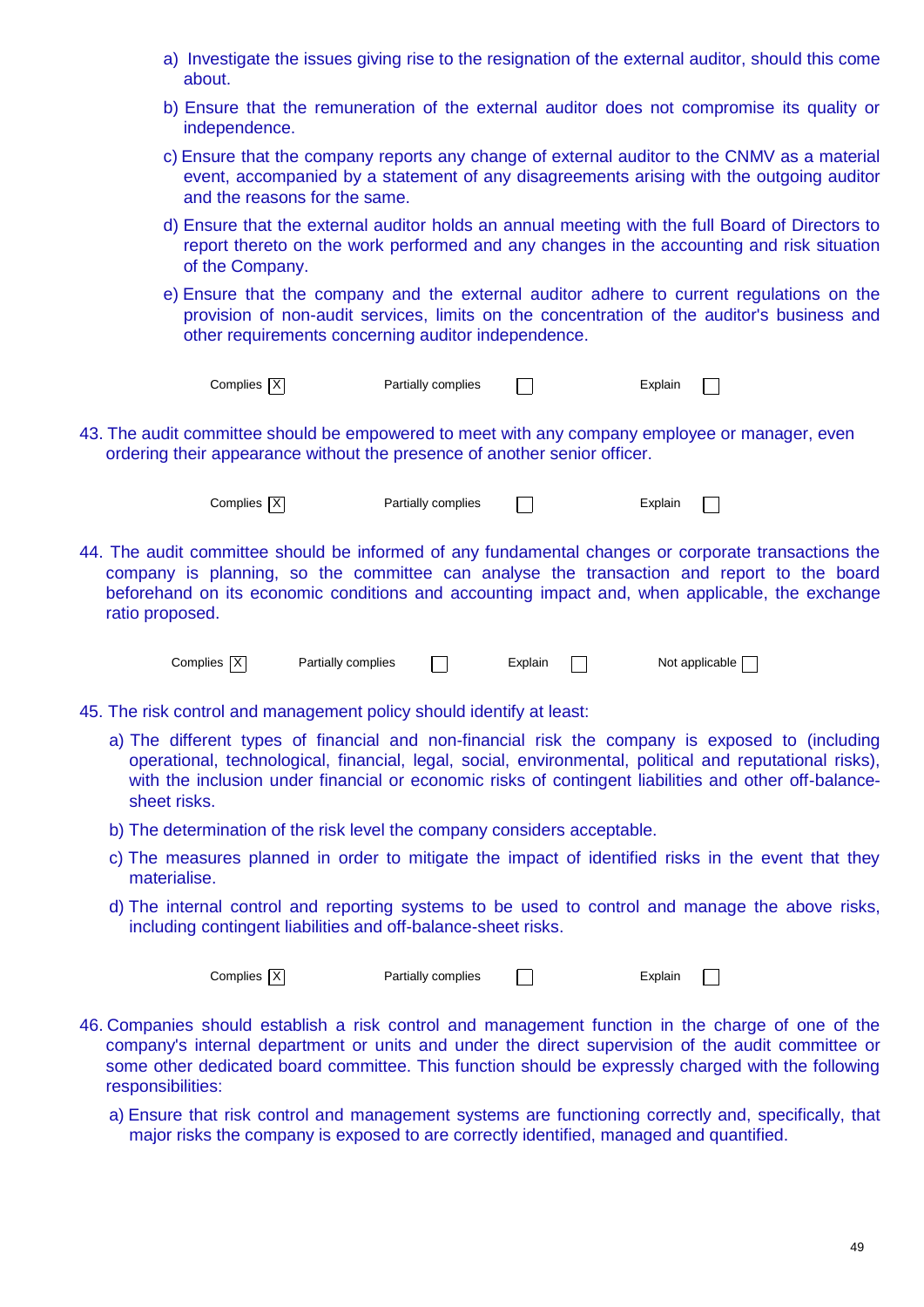- b) Participate actively in the preparation of risk strategies and in key decisions about their management.
- c) Ensure that risk control and management systems are mitigating risks effectively in the frame of the policy drawn up by the board of directors.

|                           | Complies $X$                                                                              | Partially complies | Explain                                                                                                                                                                                                                                                                                                              |
|---------------------------|-------------------------------------------------------------------------------------------|--------------------|----------------------------------------------------------------------------------------------------------------------------------------------------------------------------------------------------------------------------------------------------------------------------------------------------------------------|
| be independent directors. |                                                                                           |                    | 47. Appointees to the nomination and remuneration committee - or of the nomination committee and<br>remuneration committee, if separately constituted - should have the right balance of knowledge, skills<br>and experience for the functions they are called on to discharge. The majority of their members should |
|                           | Complies $X$                                                                              | Partially complies | Explain                                                                                                                                                                                                                                                                                                              |
| committees.               | 48. Large cap companies should operate separately constituted nomination and remuneration |                    |                                                                                                                                                                                                                                                                                                                      |
|                           | Complies                                                                                  | Explain            | Not applicable $X$                                                                                                                                                                                                                                                                                                   |
|                           | especially on matters relating to executive directors.                                    |                    | 49. The nomination committee should consult with the company's chairman and chief executive,                                                                                                                                                                                                                         |
|                           | propose candidates that it might consider suitable.                                       |                    | When there are vacancies on the board, any director may approach the nomination committee to                                                                                                                                                                                                                         |
|                           | Complies $ \overline{X} $                                                                 | Partially complies | Explain                                                                                                                                                                                                                                                                                                              |
|                           | addition to those assigned by law:                                                        |                    | 50. The remuneration committee should operate independently and have the following functions in                                                                                                                                                                                                                      |
|                           | a) Propose to the board the standard conditions for senior officer contracts.             |                    |                                                                                                                                                                                                                                                                                                                      |
|                           | b) Monitor compliance with the remuneration policy set by the company.                    |                    |                                                                                                                                                                                                                                                                                                                      |
|                           | proportionate to the amounts paid to other directors and senior officers in the company.  |                    | c) Periodically review the remuneration policy for directors and senior officers, including share-based<br>remuneration systems and their application, and ensure that their individual compensation is                                                                                                              |
| committee receives.       |                                                                                           |                    | d) Ensure that conflicts of interest do not undermine the independence of any external advice the                                                                                                                                                                                                                    |
|                           | corporate documents, including the annual director remuneration report.                   |                    | e) Verify the information on director and senior officer remuneration contained in the various                                                                                                                                                                                                                       |
|                           | Complies $X$                                                                              | Partially complies | Explain                                                                                                                                                                                                                                                                                                              |
|                           | especially on matters relating to executive directors and senior officers.                |                    | 51. The remuneration committee should consult with the company's chairman and chief executive,                                                                                                                                                                                                                       |
|                           | Complies $X$                                                                              | Partially complies | Explain                                                                                                                                                                                                                                                                                                              |
|                           |                                                                                           |                    |                                                                                                                                                                                                                                                                                                                      |
|                           |                                                                                           |                    |                                                                                                                                                                                                                                                                                                                      |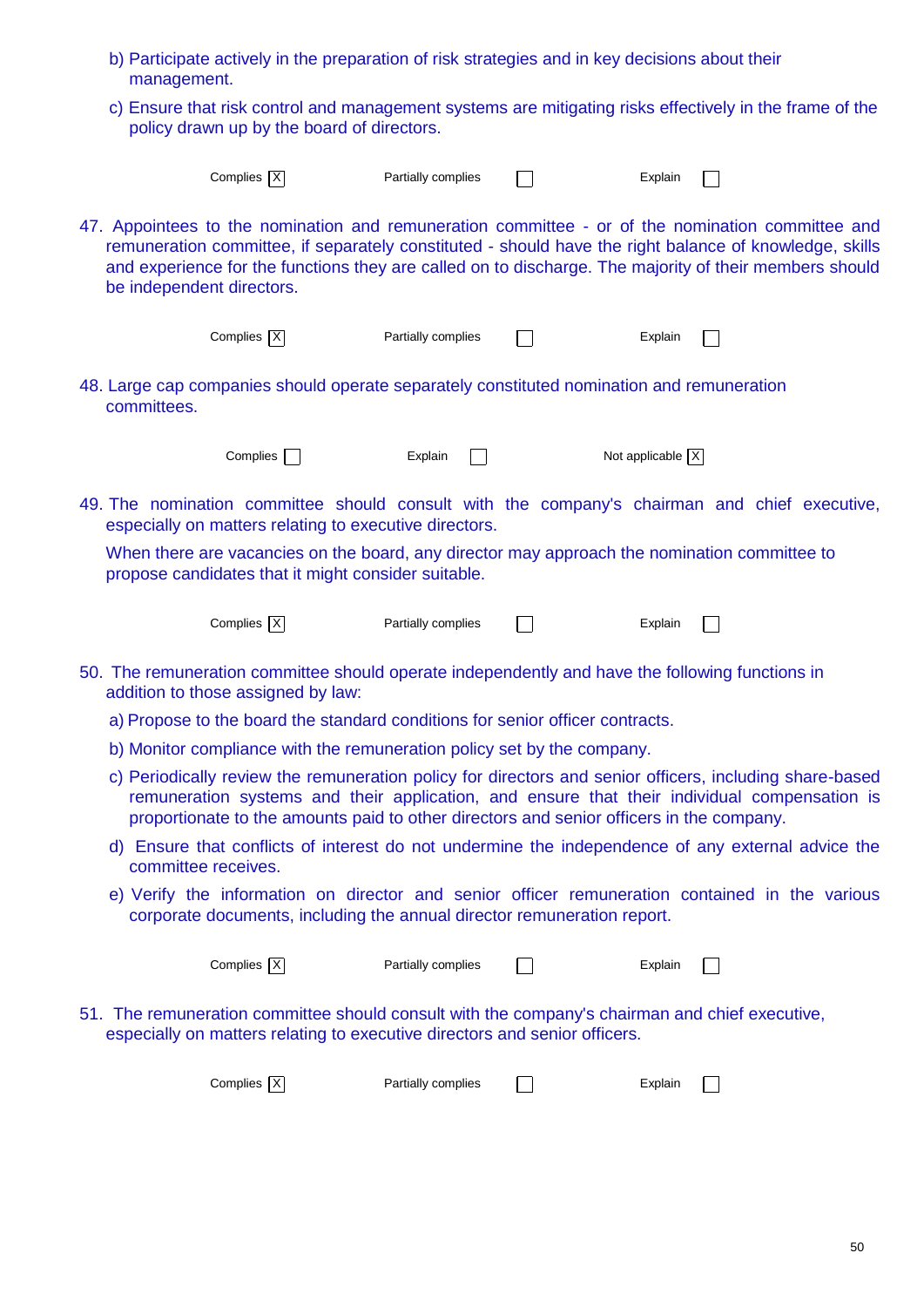- 52. The terms of reference of supervision and control committees should be set out in the regulations of the board of directors and aligned with those governing legally mandatory board committees as specified in the preceding sets of recommendations. They should include at least the following terms:
	- a) Committees should be formed exclusively by non-executive directors, with a majority of independents.
	- b) They should be chaired by independent directors.
	- c) The board should appoint the members of such committees with regard to the knowledge, skills and experience of its directors and each committee's terms of reference; discuss their proposals and reports; and provide report-backs on their activities and work at the first board plenary following each committee meeting.
	- d) They may engage external advice, when they feel it necessary for the performance of their duties.
	- e) Meeting proceedings should be minuted and a copy made available to all board members.

Complies  $|\overline{X}|$  Partially complies  $\Box$  Explain  $\Box$  Not applicable  $\Box$ 

- 53. The task of supervising compliance with corporate governance rules, internal codes of conduct and corporate social responsibility policy should be assigned to one board committee or split between several committees of the board of directors, which could be the audit committee, the nomination committee, the corporate social responsibility committee, where one exists, or a dedicated committee established ad hoc by the board under its powers of self-organisation, with at the least the following functions:
	- a) Monitor compliance with the company's internal codes of conduct and corporate governance rules.
	- b) Oversee the communication and relations strategy with shareholders and investors, including small and medium-sized shareholders.
	- c) Periodically evaluate the effectiveness of the company's corporate governance system, to confirm that it is fulfilling its mission to promote the corporate interest and catering, as appropriate, to the legitimate interests of remaining stakeholders.
	- d) Review the company's corporate social responsibility policy, ensuring that it is geared to value creation.
	- e) Monitor corporate social responsibility strategy and practices and assess compliance in their respect.
	- f) Monitor and evaluate the company's interaction with its stakeholder groups.
	- g) Evaluate all aspects of the non-financial risks the company is exposed to, including operational, technological, legal, social, environmental, political and reputational risks.
	- h) Coordinate non-financial and diversity reporting processes in accordance with applicable legislation and international benchmarks.

Complies X Partially complies T Explain  $\Box$ 

- 54. The corporate social responsibility policy should state the principles or commitments the company will voluntarily adhere to in its dealings with stakeholder groups, specifying at least:
	- a) The goals of its corporate social responsibility policy and the support instruments to be deployed.
	- b) The corporate strategy with regard to sustainability, the environment and social issues.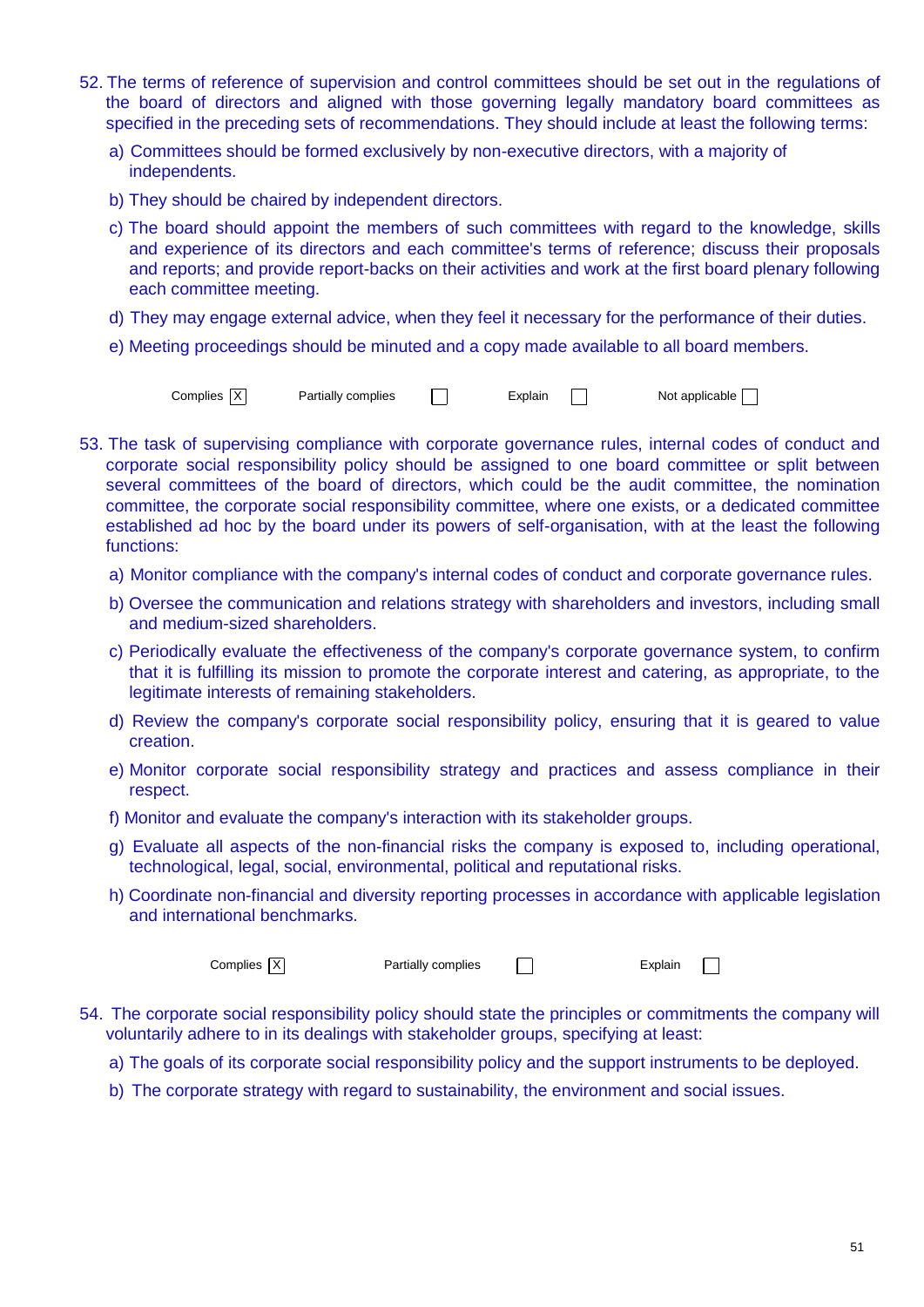- c) Concrete practices in matters relative to: shareholders, employees, clients, suppliers, social welfare issues, the environment, diversity, fiscal responsibility, respect for human rights and the prevention of illegal conducts.
- d) The methods or systems for monitoring the results of the practices referred to above, and identifying and managing related risks.
- e) The mechanisms for supervising non-financial risk, ethics and business conduct.
- f) Channels for stakeholder communication, participation and dialogue.
- g) Responsible communication practices that prevent the manipulation of information and protect the company's honour and integrity.

| Complies $ X $                                                         | Partially complies | Explain                                                                                                   |
|------------------------------------------------------------------------|--------------------|-----------------------------------------------------------------------------------------------------------|
| in a separate document, using an internationally accepted methodology. |                    | 55. The company should report on corporate social responsibility developments in its directors' report or |
| Complies   X                                                           | Partially complies | Explain                                                                                                   |

56. Director remuneration should be sufficient to attract individuals with the desired profile and compensate the commitment, abilities and responsibility that the post demands, but not so high as to compromise the independent judgement of non-executive directors.

Complies X Explain

 $\Box$ 

57. Variable remuneration linked to the company and the director's performance, the award of shares, options or any other right to acquire shares or to be remunerated on the basis of share price movements, and membership of long-term savings schemes such as pension plans should be confined to executive directors.

The company may consider the share-based remuneration of non-executive directors provided they retain such shares until the end of their mandate. This condition, however, will not apply to any shares that the director must dispose of to defray costs related to their acquisition.

> $Complex \overline{X}$  Partially complies  $\boxed{X}$  Explain  $\Box$

58. In the case of variable awards, remuneration policies should include limits and technical safeguards to ensure they reflect the professional performance of the beneficiaries and not simply the general progress of the markets or the company's sector, or circumstances of that kind.

In particular, variable remuneration items should meet the following conditions:

- a) Be subject to predetermined and measurable performance criteria that factor the risk assumed to obtain a given outcome.
- b) Promote the long-term sustainability of the company and include non-financial criteria that are relevant for the company's long-term value, such as compliance with its internal rules and procedures and its risk control and management policies.
- c) Be focused on achieving a balance between the delivery of short, medium and long-term objectives, such that performance-related pay rewards ongoing achievement, maintained over sufficient time to appreciate its contribution to long-term value creation. This will ensure that performance measurement is not based solely on one-off, occasional or extraordinary events.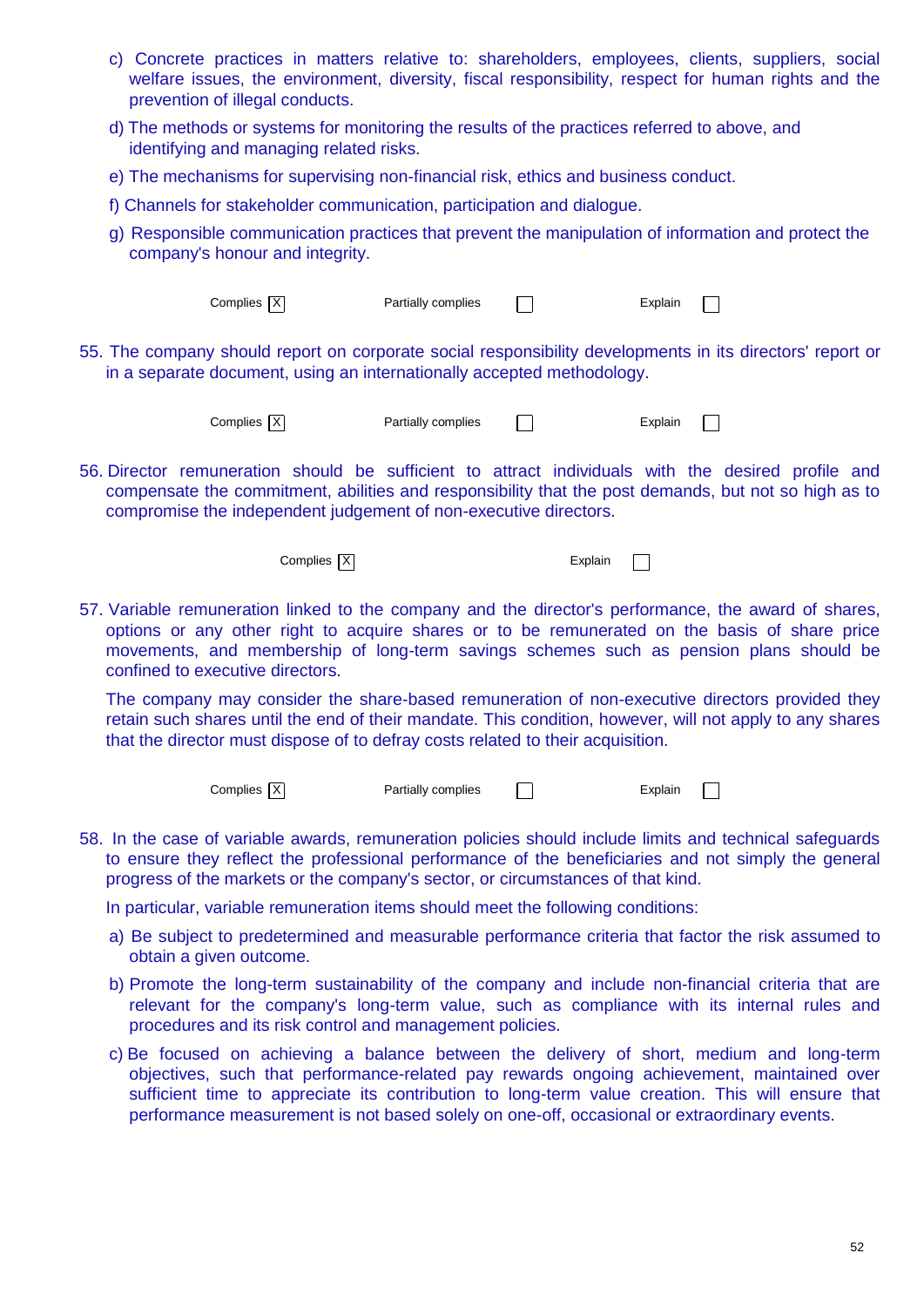| Complies $X$                                                                                                                                                                                                                                                 | Partially complies                                                        |  | Explain |  | Not applicable [                                                                                                                                                                                                                                                                                                               |  |  |  |
|--------------------------------------------------------------------------------------------------------------------------------------------------------------------------------------------------------------------------------------------------------------|---------------------------------------------------------------------------|--|---------|--|--------------------------------------------------------------------------------------------------------------------------------------------------------------------------------------------------------------------------------------------------------------------------------------------------------------------------------|--|--|--|
|                                                                                                                                                                                                                                                              | ensure that predetermined performance criteria have effectively been met. |  |         |  | 59. A major part of variable remuneration components should be deferred for a long enough period to                                                                                                                                                                                                                            |  |  |  |
| Complies $X$                                                                                                                                                                                                                                                 | Partially complies                                                        |  | Explain |  | Not applicable $\sqrt{\phantom{a}}$                                                                                                                                                                                                                                                                                            |  |  |  |
| 60. Remuneration linked to company earnings should bear in mind any qualifications stated in the external<br>auditor's report that reduce their amount.                                                                                                      |                                                                           |  |         |  |                                                                                                                                                                                                                                                                                                                                |  |  |  |
| Complies X                                                                                                                                                                                                                                                   | Partially complies                                                        |  | Explain |  | Not applicable                                                                                                                                                                                                                                                                                                                 |  |  |  |
|                                                                                                                                                                                                                                                              | financial instruments whose value is linked to the share price.           |  |         |  | 61. A major part of executive directors' variable remuneration should be linked to the award of shares or                                                                                                                                                                                                                      |  |  |  |
| Complies $X$                                                                                                                                                                                                                                                 | Partially complies                                                        |  | Explain |  | Not applicable                                                                                                                                                                                                                                                                                                                 |  |  |  |
| after their award.                                                                                                                                                                                                                                           |                                                                           |  |         |  | 62. Following the award of shares, share options or other rights on shares derived from the remuneration<br>system, directors should not be allowed to transfer a number of shares equivalent to twice their annual<br>fixed remuneration, or to exercise the share options or other rights on shares for at least three years |  |  |  |
| related to their acquisition.                                                                                                                                                                                                                                |                                                                           |  |         |  | This condition, however, will not apply to any shares that the director must dispose of to defray costs                                                                                                                                                                                                                        |  |  |  |
| Complies $X$                                                                                                                                                                                                                                                 | Partially complies                                                        |  | Explain |  | Not applicable $\lceil$                                                                                                                                                                                                                                                                                                        |  |  |  |
| 63. Contractual arrangements should include provisions that permit the company to reclaim variable<br>components of remuneration when payment was out of step with the director's actual performance or<br>based on data subsequently found to be misstated. |                                                                           |  |         |  |                                                                                                                                                                                                                                                                                                                                |  |  |  |
| Complies $X$                                                                                                                                                                                                                                                 | Partially complies                                                        |  | Explain |  | Not applicable [                                                                                                                                                                                                                                                                                                               |  |  |  |
| predetermined performance criteria.                                                                                                                                                                                                                          |                                                                           |  |         |  | 64. Termination payments should not exceed a fixed amount equivalent to two years of the director's total<br>annual remuneration and should not be paid until the company confirms that he or she has met the                                                                                                                  |  |  |  |
| Complies $ \overline{X} $                                                                                                                                                                                                                                    | Partially complies                                                        |  | Explain |  | Not applicable $\Box$                                                                                                                                                                                                                                                                                                          |  |  |  |
| <b>OTHER INFORMATION OF INTEREST</b>                                                                                                                                                                                                                         |                                                                           |  |         |  |                                                                                                                                                                                                                                                                                                                                |  |  |  |

1. If there are any significant aspects regarding corporate governance at the company or at entities of the group that is not included in the other sections of this report, but should be included in order to provide more complete and well-reasoned information regarding the corporate governance structure and practices at the entity or its group, briefly describe them.

**H**